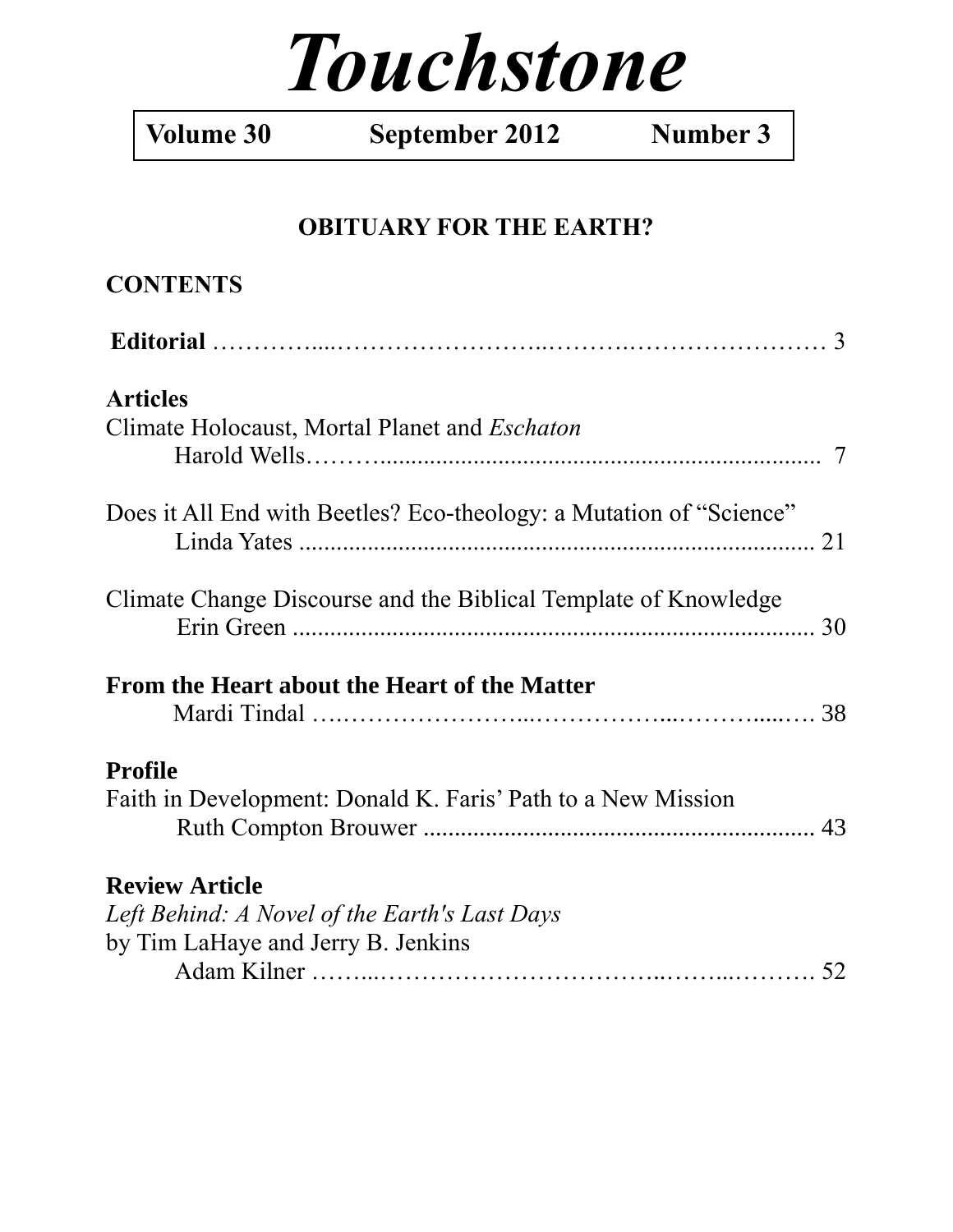## **Reviews**

| Ordered Liberty: Readings in the History of United Church Worship<br>by William Kervin                      |    |
|-------------------------------------------------------------------------------------------------------------|----|
|                                                                                                             |    |
| <i>Practicing Reverence: an ethic for sustainable earth communities</i><br>by Ross L. Smillie               |    |
|                                                                                                             |    |
| Living Hope: the Future and Christian Faith<br>by David H. Jensen                                           |    |
|                                                                                                             |    |
| Here on Earth: A Natural History of the Planet<br>by Tim Flannery                                           |    |
|                                                                                                             |    |
| <i>Three Ways of Grace: Drawing Closer to the Trinity</i><br><b>Edited by Rock Lockhart and Rob Fennell</b> | 69 |
|                                                                                                             |    |
| The Collected Sermons of Fred B. Craddock<br>by Fred Craddock                                               |    |
|                                                                                                             | 71 |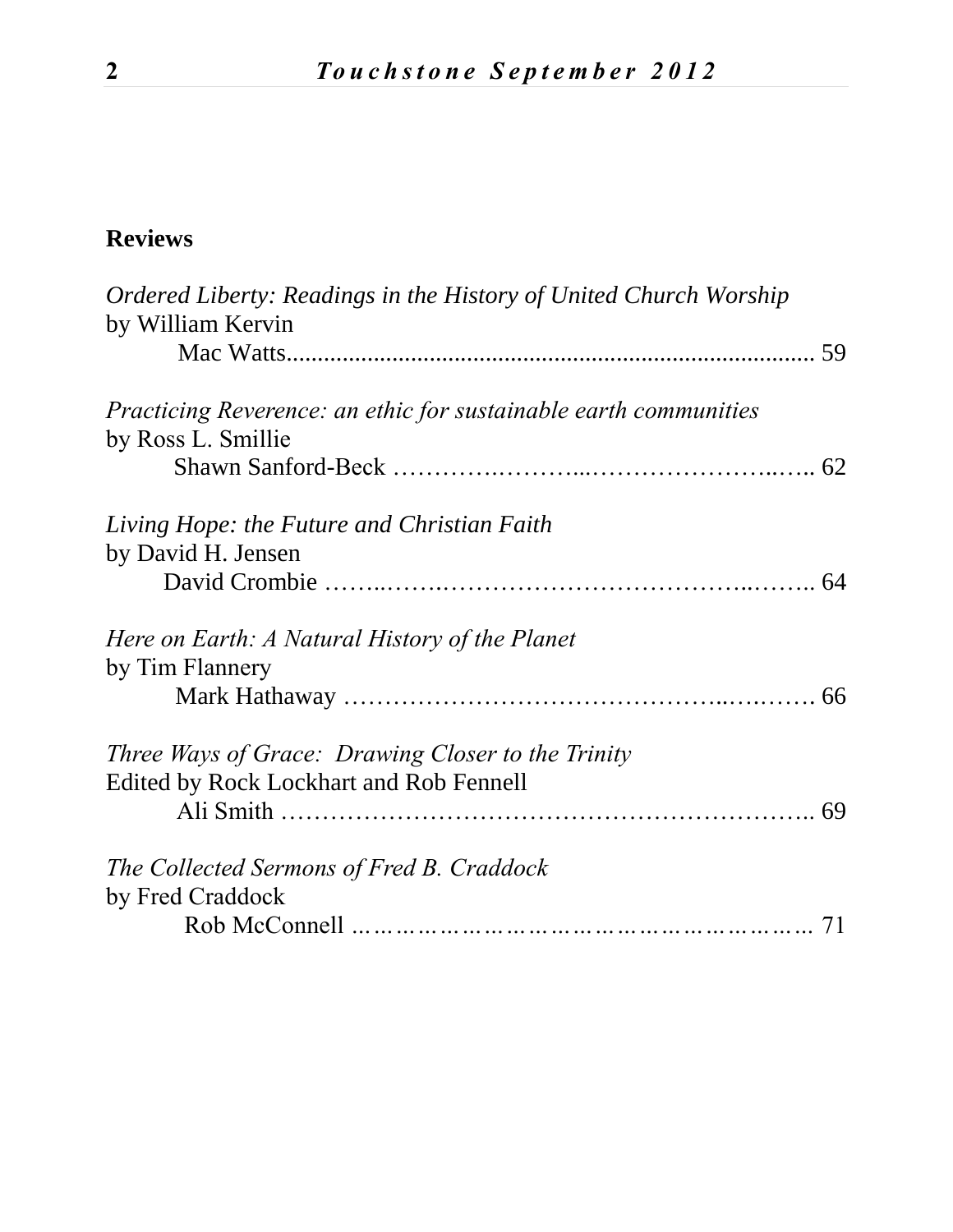## **Editorial**

There have been times in the past several years when I caught myself thinking that Ontario—where I live—was doing fairly well in the climate change sweepstakes. This summer, though, drought came to the province, particularly affecting the near north where we have a cottage. Hardly any rain fell in July, creating tinder-box fire conditions and lowering water levels. Along our shoreline the water level was down at least fourteen inches, affecting boat docking and creating beaches where none had existed before. Local wells have run dry. Hay crops have proved to be mostly dried-out stalks. Then, torrential rains came in the first half of August—too late for field crops but a welcome relief for gardens, wells and forests. The water level of the lake has risen only a few inches.

There still may be folk somewhere, living in pockets of denial, who think that climate change is a dreamt-up fiction of urban socialist elites, but even the rednecks are believers in this neck of the woods. One of them, in fact, has built a dam on a remote part of his forested property and intends to generate electricity from it—for the benefit of his grandchildren. Because he's ideologically opposed to government intrusions, he has not sought any grants in carrying out this expensive project. It's a venture of self-reliant sustainability in the face of the rising cost of electric power.

This number of *Touchstone* is dedicated to the theme of the besieged environment and the grim prospect that humanity is pushing, or already has pushed, the planet to the brink of catastrophe. The predictions of a calamitous end of life on Earth in 2011 by Harold Camping, and by those influenced by the abrupt termination of a Mayan calendar this year on the winter solstice, serve to amplify concern about the fate of the Earth and the role of *homo sapiens.* Such predictions of an imminent end are nothing new, of course, and the gospels record that Jesus had to warn his contemporaries against such fruitless distractions.

What should we be doing—if anything—about the prospect of an obituary for the Earth? On the campaign trail for the presidency, John F. Kennedy addressed fears in his day by telling the story of a late eighteenth-century time in the United States when anxious expectation of the end was not uncommon. The Connecticut legislative assembly was meeting when the sky over Hartford darkened ominously at mid-day. Out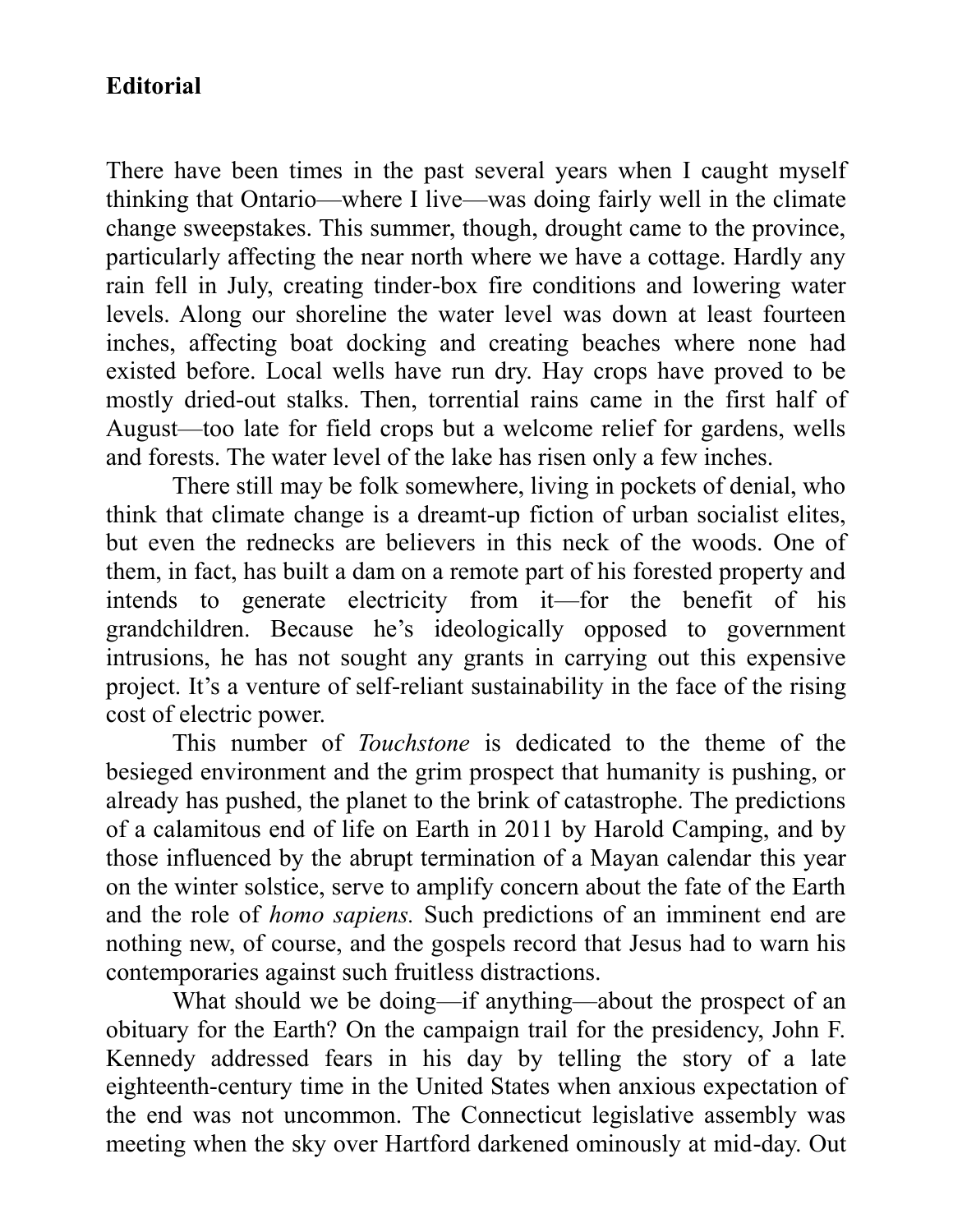of the deepening gloom came a call for adjournment so that members could return to their families and prepare to meet their Maker. The speaker ruled the motion out of order, reasoning: "If it is not the Day of Judgment, then we would be adjourning needlessly. If it is the Day of Judgment, then we should be found doing our duty. Therefore I desire that candles be brought."

In the face of environmental crisis and amid ever-recurring predictions of a supernaturally interposed end, Jesus' warning suggests that Christian disciples should be about "our Father's business." This would mean continued sharing of the good news that a sovereign Love is drawing all creaturely life toward a blessed consummation and has decisively taken the field in the humanity and work of Jesus Christ. It also would mean serving the triune God's own deep commitment to the created order. As Calvin repeatedly emphasized, the works of creation constitute "a dazzling theatre of the divine glory." If God's self-revelation is anchored in the wonder and beauty of creation, then how could we not be concerned about its defacement and destruction? Central to our service of God's mission today is "the stewardship of life" (Douglas Hall).

Back in the nineties I had the privilege of serving as General Secretary for Theology, Faith and Ecumenism in the General Council Office of the United Church. One of the responsibilities of this portfolio was staffing the Committee on Inter-church and Inter-faith Relations (ICIF), and so I served on the writing team for *Mending the World* (*MTW*), approved by the General Council as a lens through which to view and assess the programs of the Church. The process leading to this latest definition of United Church ecumenism began almost ten years before its adoption with an interview survey of key United Church leaders about the renewal of our ecumenical mandate. These interviews led the ICIF Committee to conclude that what God cares about is not the unity of the church so much as the well-being of the planet. If the scope of ecumenism is "the whole inhabited earth," then Christians cannot be unconcerned about the fate of the planet. So came about the conviction that the United Church needs to embrace "whole-world ecumenism" and to seek to serve God's world-mending work, a work that extends well beyond the salvation of individual humans or the mandate to seek greater visible unity in the universal church. *MTW* also stressed the importance of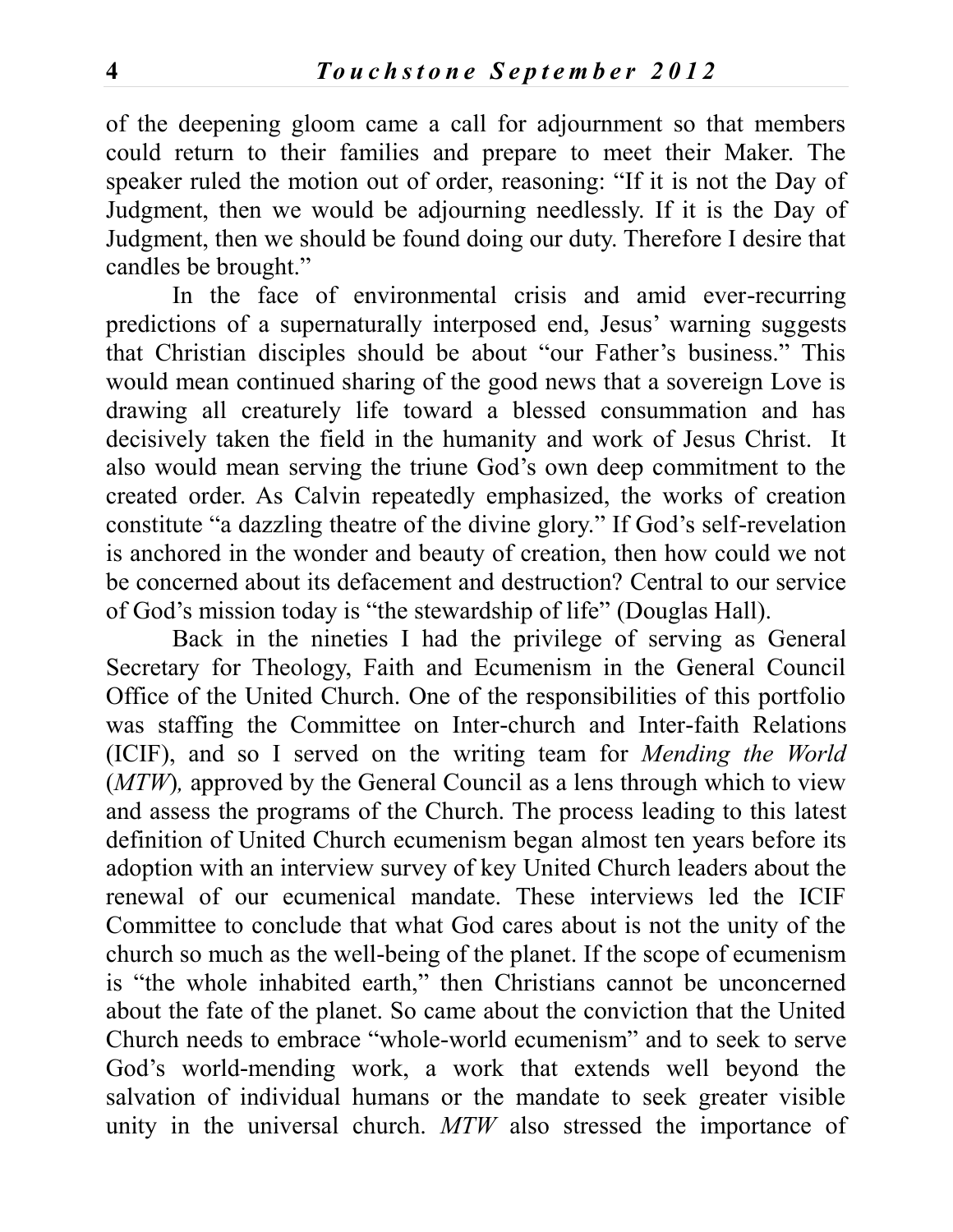collaborating not only with other churches, but also with other religions and ideologies, as well as committed people of no explicit religious conviction.

*MTW* had been preceded by a preliminary report based on the interviews of key leaders. This report, *Toward a Renewed Understanding of Ecumenism,* had been circulated throughout the Church for study and response, and also to inter-church colleagues for comment. As a result of the responses, discussed at the first ICIF meeting I attended, the Committee decided that it needed to take seriously the criticisms of the report's lack of christology and its apparent dismissal of the importance of inter-church relations. Its work of revision became *Mending the World.*  While MTW does not quite balance the call for inter-faith collaboration with continuing commitment to seeking greater visible unity in the body of Christ, the General Council receiving it did.

What is most impressive in *MTW* itself is the substantial place it gives to christology. Indeed, key members of the writing team believed that United Church convictions about stewardship of the environment and relations with other religions should be expressed, *not despite distinctive Christian beliefs, but because of them.* Following the lead of Douglas Hall, *MTW* presents a "representative christology," according to which the unity of the divine and human in one person means that Christ is representative of both God and humanity. Taking a further lead from the Logos christology of the New Testament, *MTW* goes on to speak of Christ as representative of all creation. The prologue to John's gospel and the introduction to Hebrews carry this eminent theme of instrumental authorship of creation by the Logos, as does Colossians: "For in him all things in heaven and on earth were created . . . all things have been created through him and for him" (1.16).

How then shall we respond to the threat of ecological catastrophe and how relate Christian hope to it? In our lead article, Harold Wells ponders the gravity of the threat, the finitude of the creation and the centrality of eschatology to Christianity. In "Does It All End in Beetles?" Linda Yates analyzes the naïvity and romantic cast of much that appears in eco-theology and "evolutionary Christianity." In an epistemological article, Erin Green observes that climate change discourse is altering the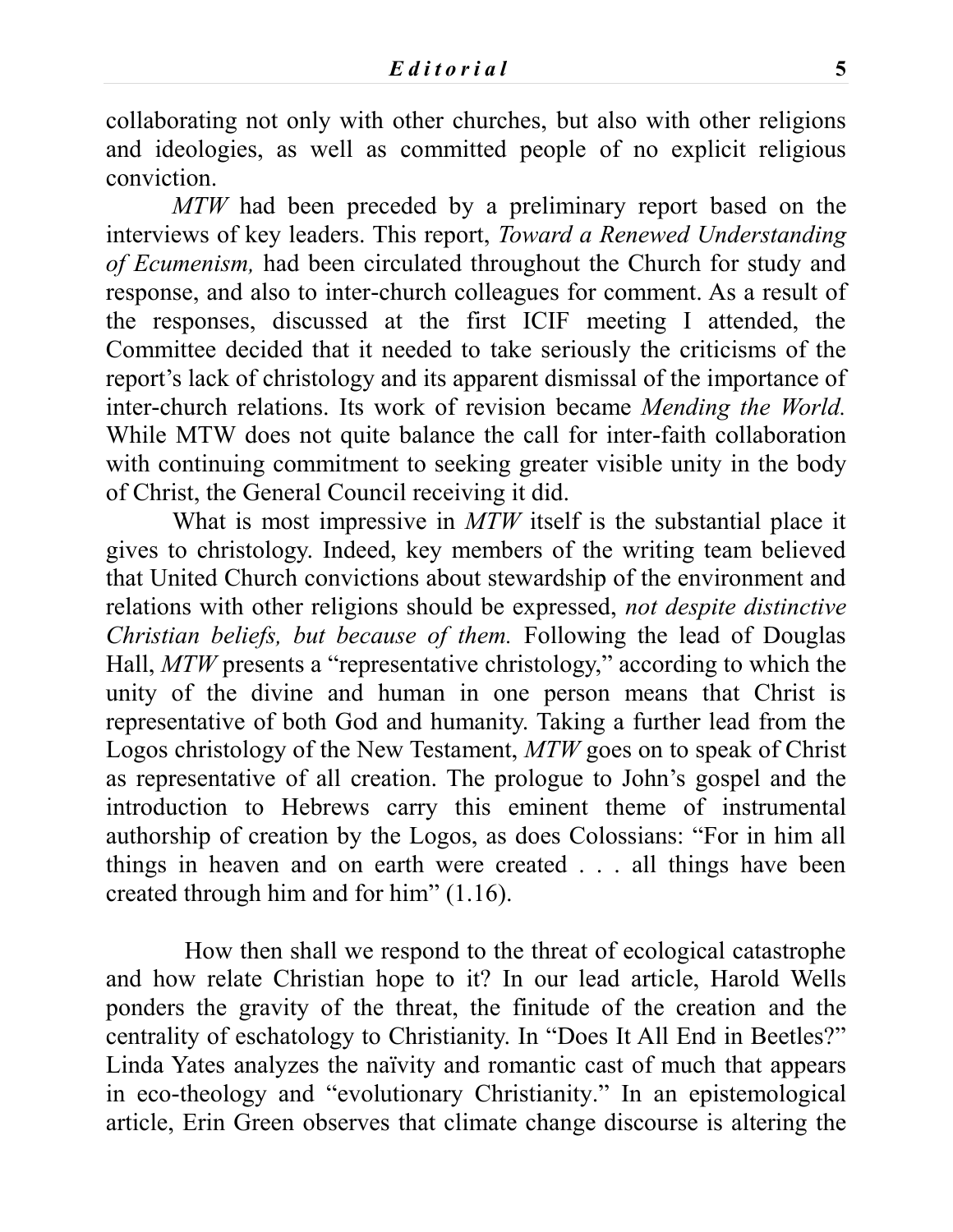scientific understanding of what counts as knowledge, and compares this development with biblical ways of knowing. Adam Kilner's review article on the *Left Behind* series points out both the popularity and danger of premillenial expectation of "the Rapture."

Ecological concern has been a significant feature of Mardi Tindal's personal spirituality and her service in office as moderator and we are glad to have her testimony in "The Heart of the Matter." Ruth Brouwer presents a profile on Donald Faris, one of the pioneers in broadening United Church understanding of mission. Three of our six book reviews focus on the theme of the environment. The others deal with Bill Kervin's reader on United Church worship (*Ordered Liberty*), a congregational study book on the Trinity and the Christian life (*Three Ways of Grace*), and a collection of the sermons of Fred Craddock.

A year ago this September, the obituary of Ray Anderson appeared in *The Economist.* Anderson was a successful entrepreneur who turned "green" and became even more successful. He first was galvanized by the novel idea of making carpet tiles. The company he founded soon became the biggest carpet manufacturer on the planet. But this made his company a big plunderer, since the tiles were made almost entirely of petroleum products. The turning point came in 1994 when he was reading Paul Hawken's *Ecology of Commerce.* As he read its account of the extinction of species, his tears flowed uncontrollably.

Anderson resolved that his company, Interface, would seek to leave no scar on the green-and-blue carpet of Earth. By 2007, its greenhouse gas emissions by absolute tonnage were down 92%, its water usage was down 75% and 74,000 tonnes of used carpet had been recovered from landfills for "post-consumer recycling." And company profits were up by two-thirds. Some sniped at Anderson for doing well by doing good, but senior executives of other companies, like those at Walmart, came to Anderson's Georgia plant to see what he was doing right. Worldly success does lift the profile of a noble cause.

As the United Church embarks upon a new "season of creation" this September, may you be encouraged by this number of *Touchstone.*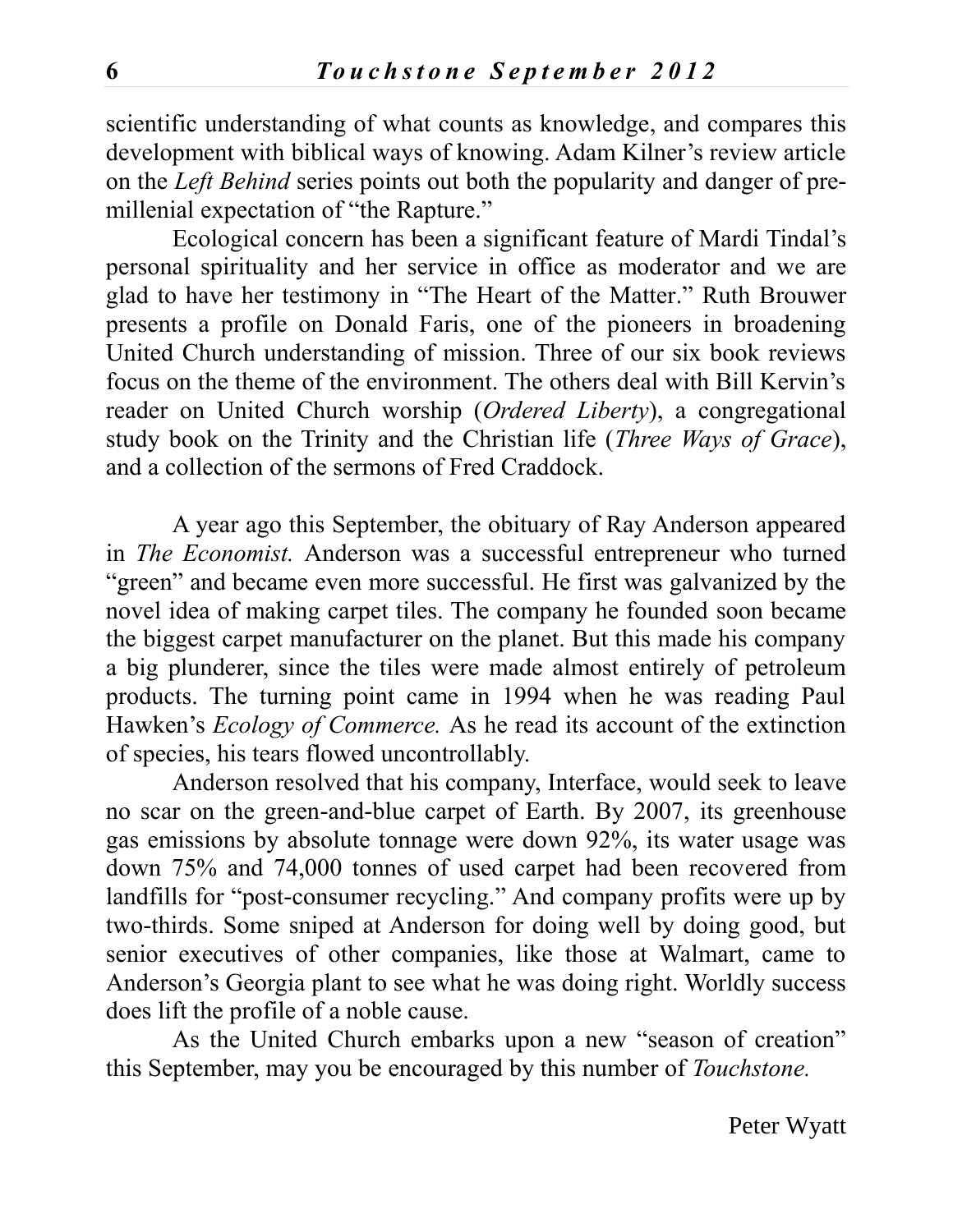## **CLIMATE HOLOCAUST, MORTAL PLANET, AND** *ESCHATON*

#### **by Harold Wells**

Could it be that human beings will bring about the "end of the world" whether through nuclear war or climate catastrophe—and so frustrate the Creator's intention for the world? If Christ were to "come again," would there be an earth, or a humanity, for him to return to? Or, does God's promise of a good *eschaton,* implicit in Jesus' resurrection, guarantee that no such catastrophe can ever occur? If we are to clarify our Christian eschatological hope for the consummation of God's Reign, these questions must be put into the wider context of what contemporary science can tell us about the probable future of our planet, and indeed of the whole physical universe.

Christians dare to believe, in spite of so much horror, tragedy and sorrow, that we live in a world rich in beauty, love and meaning, the creation of a purposeful Creator. Because of the Christ event, we believe that the Creator has an end-time goal, an *eschaton* for the world, in which God's Reign finally will overcome all evil and death. Hope in the consummation of God's Reign usually comes to the fore in times of great evil and suffering. Theology after the world wars was intensely aware that the world as we know it does not correspond to the goodness of God. The unspeakable carnage of World War I, and the holocaust events of World War II—especially the concentration camps and the nuclear bombing landed a mighty blow to the modernist faith in progress through reason, science and education. Optimistic utopias, built upon the modern myth of inevitable progress, no longer reassure us of a brighter human future.<sup>1</sup> Today, if we listen to contemporary climate science, hope for salvation through the technological mastery of nature has also been turned on its head. We must now formulate Christian hope in view of yet another possible holocaust.

#### **Climate Holocaust?**

 $\overline{a}$ 

Multiple crises face humanity in our new century: a burgeoning

<sup>1</sup> Richard Bauckham and Trevor Hart, *Hope against Hope* (Grand Rapids: Eerdmans, 1999), chapters 1-3.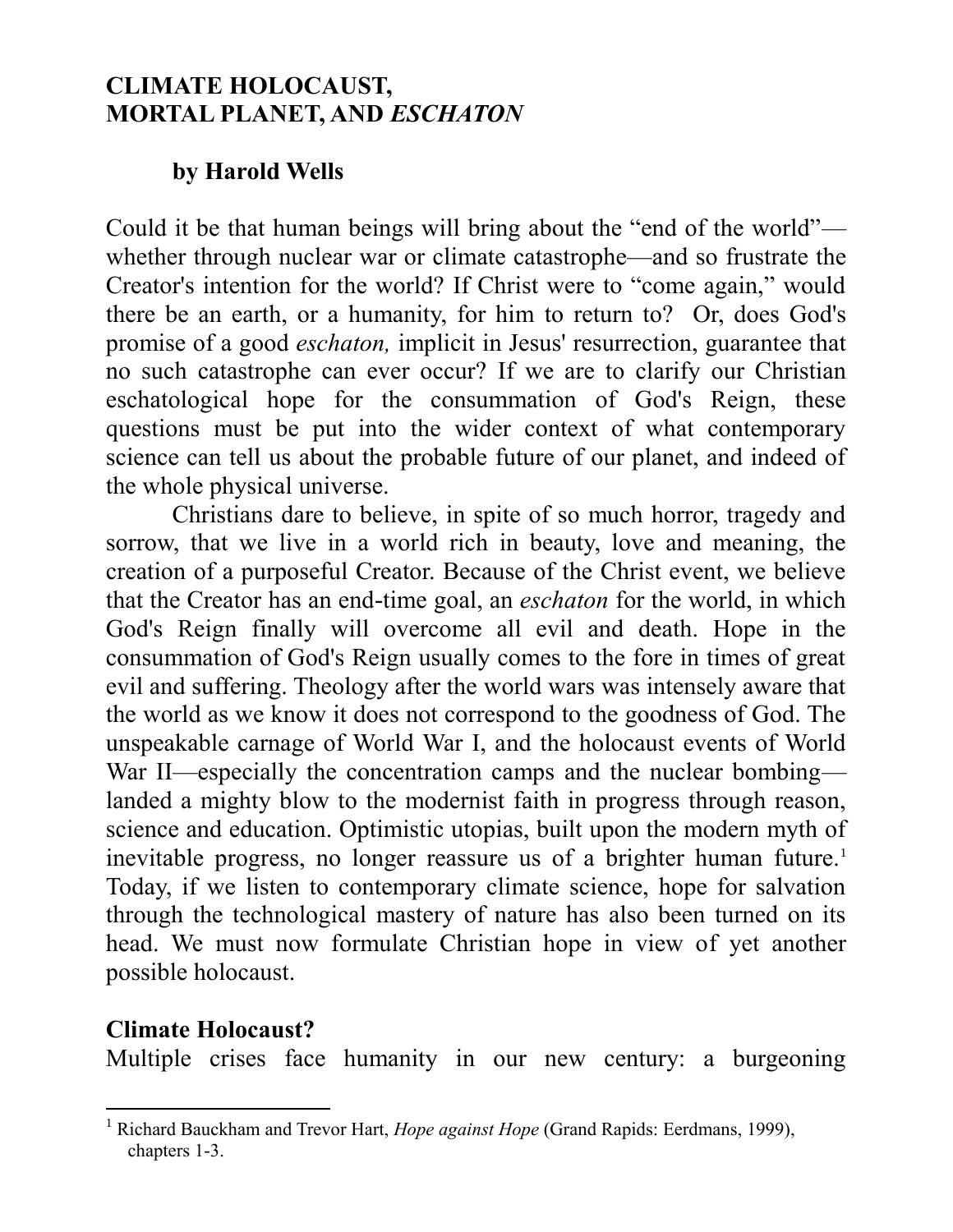population, now exceeding seven billion and projected to reach nine billion by mid-century; fierce competition for scarce energy resources in an increasingly industrialized world, the widespread depletion of fresh water aquifers, drastic soil erosion, water and food shortages, the danger of armed conflict over the necessities of life. And closely related to all of these—climate change.<sup>2</sup>

Large segments of the world population do not believe that climate change is real, or that human beings are causing it. An organized media campaign, largely funded by the coal and oil industries, has succeeded in convincing many people that global warming is a matter of controversy, confusing the public with "balanced" reporting, as though there are two legitimate sides to the question.<sup>3</sup> But the scientific consensus is almost universal.<sup>4</sup> Andrew Weaver, Professor of Earth and Ocean Sciences at the University of Victoria and participant in the United Nations Intergovernmental Panel on Climate Change (IPCC), tells us that between 1965 and 2007, 30,219 peer reviewed articles were published on climate science, commenting: "you can bet that if there were an Achilles heel to the theory of global warming, it would have been discovered long ago."<sup>5</sup> The IPCC reports,<sup>6</sup> of which Weaver is a lead author, are the basis for the international conferences (Kyoto, Copenhagen, Durban) at which national leaders have attempted to negotiate, so far unsuccessfully, an effective plan to limit global warming.

The fourth assessment report of the IPCC was the work of 152 lead authors and more than 600 experts from 113 countries. Panel members assess peer-reviewed science on climate change. In the last major report they asserted that evidence is "unequivocal" that the earth is warming at a dangerous rate.<sup>7</sup> They also asserted that this is mainly caused by emissions of carbon dioxide (CO2) from the burning of fossil fuels—coal, oil and natural gas—which create a blanket over the earth's atmosphere, trapping heat which would otherwise exit into outer space. This is

 2 Lester R. Brown, *World on the Edge* (New York: W. W. Morton, 2011).

<sup>3</sup> James Hoggan, *Climate Cover-Up* (Vancouver: Greystone Books, 2009).

<sup>&</sup>lt;sup>4</sup> Naomi Oreskes, "Beyond the Ivory Tower: The Scientific Consensus on Climate Change," *Science,* 306:5702 (2004).

<sup>5</sup> Andrew Weaver, *Keeping our Cool (*Toronto: Penguin, 2008), 85.

<sup>6</sup> See the Fourth Report of IPCC at Http://www.ipcc/reports.

<sup>7</sup> Ibid.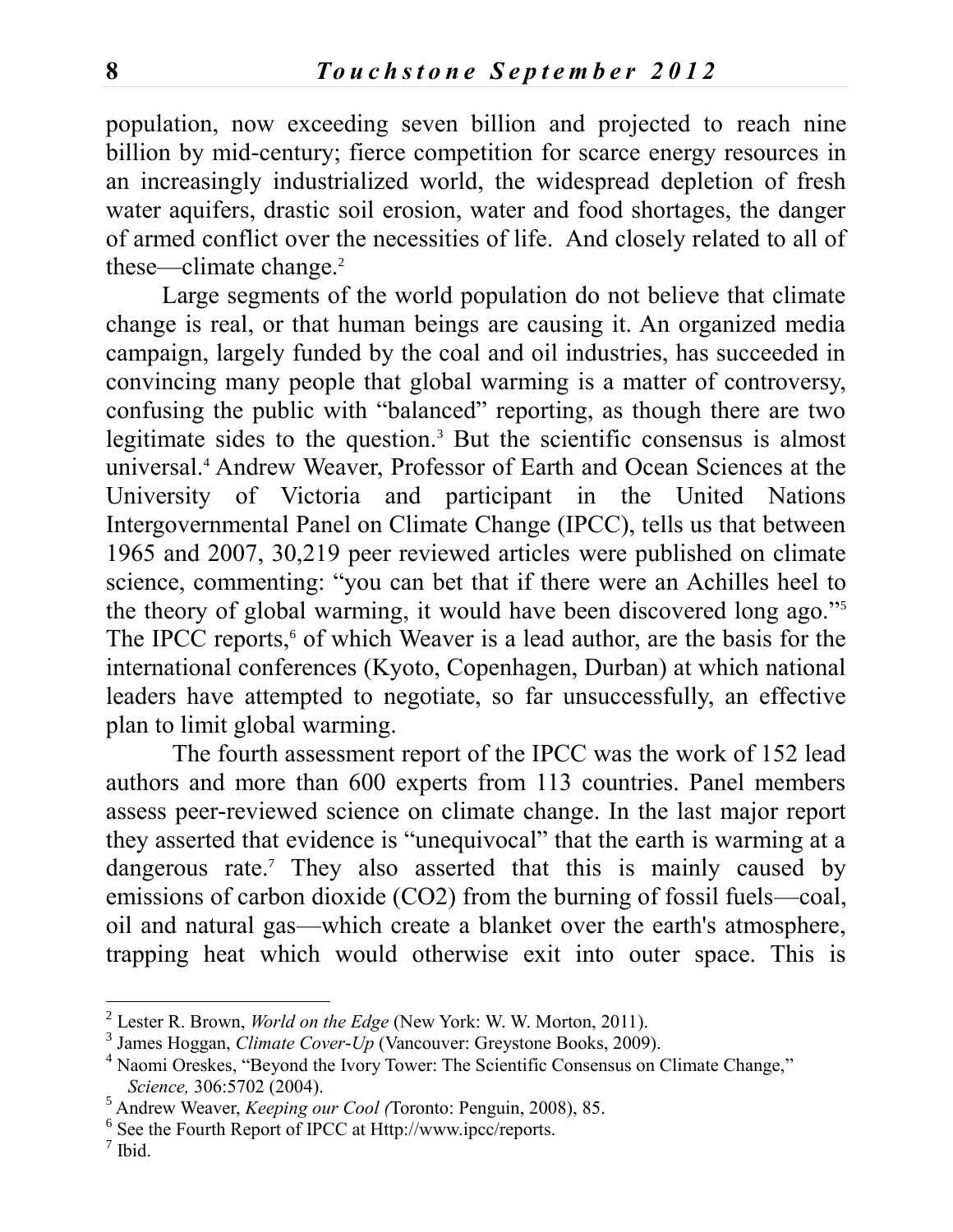confirmed by many publications of the U.S. National Academy of Sciences and dozens of books by qualified researchers.<sup>8</sup> Weaver informs us that, even if we ceased burning fossil fuels today, it would take centuries for the  $CO<sub>2</sub>$  to dissipate.<sup>9</sup> Observations of present conditions and computer models projecting climate trends, as well as paleo-climate records found in layers of ice and deep-sea sediment cores, reveal the power of  $CO<sub>2</sub>$  (produced in the past by natural processes over very long periods of time) to generate climate change. The unprecedented rapidity of climate change through the burning of fossil fuels is exacerbated by the destruction of forests, which absorb carbon, and by agriculture, especially the raising of animals and their methane emissions. Global average temperatures of the whole surface of the earth, including the oceans, have already increased by 0.8 degree Celsius above pre-industrial levels.<sup>10</sup>

The melting of Arctic ice accelerated dramatically in 2007, beyond the expectations of the most pessimistic climate scientists.<sup>11</sup> The Arctic is the most important refrigerator keeping the planet cool, reflecting light and heat back into space (the "albedo effect"). An amplifying feedback of heat occurs when white ice and snow are reduced and more heat is absorbed into both sea and land. A further feedback occurs with the melting of Arctic tundra, which includes huge deposits of methane, also a potent greenhouse gas.<sup>12</sup> Vast deposits of methane ice are found also on the floor of the ocean, which, with the warming of the seas, could bubble forth and greatly accelerate the greenhouse effect.<sup>13</sup>

Increased  $CO<sub>2</sub>$  is particularly disturbing in that it contributes to the acidification of the global ocean, which covers 70% of earth's surface. NASA astrophysicist James Hansen informs us that, when  $CO<sub>2</sub>$  increases in the air, the ocean absorbs more carbon dioxide and becomes more acidic. Warming and acidification are now killing coral reefs, resulting also in a huge decline of fishing stocks and marine bio-diversity.<sup>14</sup> Most alarming is the recent evidence of the diminishing of ocean plankton, so

<sup>8</sup> References to the U.S. National Academy of Sciences by Kristin Shrader-Frechette, *What Will Work?* (New York: Oxford University Press, 2011).

<sup>9</sup> Weaver, 86. See also Tim Flannery, *Here on Earth* (Toronto: HarperCollins, 2010), 196.

<sup>&</sup>lt;sup>10</sup> James Hansen, *Storms of my Grandchildren* (New York: Bloomsbury, 2009), 70-72.

 $11$  Weaver, 279.

<sup>&</sup>lt;sup>12</sup> Discussion of tundra by Weaver, 130-131; Hansen, 149.

<sup>13</sup> Hansen, 149; Alanna Mitchell, *Sea Sick* (Toronto: McClelland & Stewart, 2009), 96-97.

<sup>&</sup>lt;sup>14</sup> Hansen, 165-166; Flannery, 158.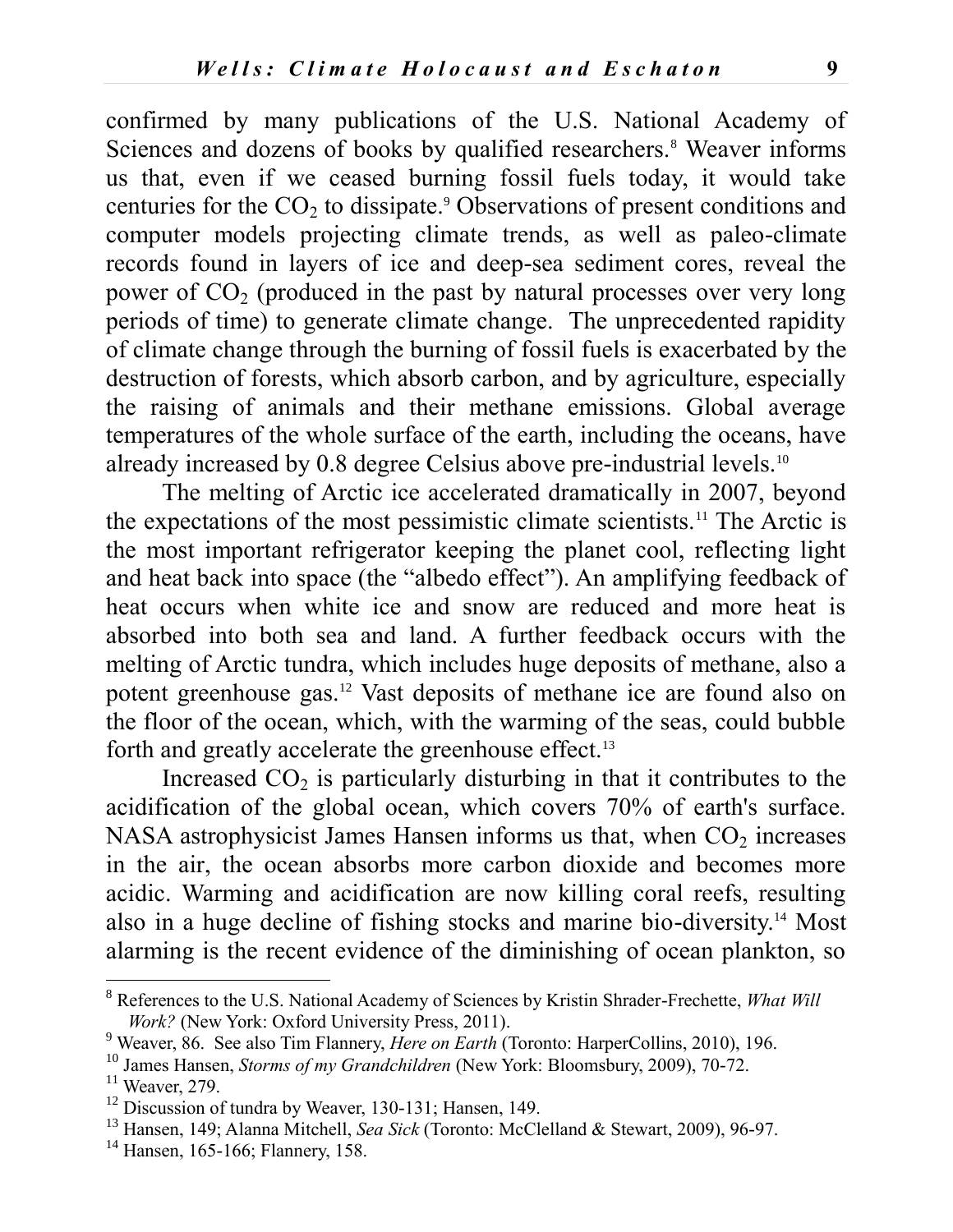essential for the production of earth's oxygen supply!<sup>15</sup> Potential tipping points for runaway climate change, which would be "out of our hands" and lead to a "point of no return" are: 1) the collapse of the Greenland and West Antarctica ice sheets, melting now at a rate of 100 cubic kilometers per year, contributing greatly to sea-level rise; 2) an increase of carbon dioxide levels in the atmosphere (that has grown from 270 parts per million {ppm} in the pre-industrial era, to 387 ppm in 2009, and rising) to 450 ppm; a concentration above 450 ppm would likely increase average global temperature by about 2 degrees C, with disastrous consequences; 3) massive feedback discharges of frozen methane deposits from the seas and tundra.

Hansen argues that, to avoid such a tipping point, the goal should not be 450, but 350 ppm, and that temperature rise, having now increased by 0.8 C above pre-industrial levels, should be kept to a global average of 1 degree C.<sup>16</sup> "Global warming of an average 2 degrees C. or more would make earth as warm as it had been in the Pliocene era, three million years ago. Pliocene warmth caused sea levels to be about twenty-five metres (eighty feet) higher than they are today."17Given the continuing growth of population and industrialization, the low level of public awareness and the reluctance of governments to act, there is little probability that warming will be limited to 1 degree C.

While they agree about the basics, scientists can differ about details, having differing assessments of timing and consequences. Scientistphilosopher Kristin Shrader-Frechette, in her powerfully argued new book, *What Will Work,* makes dramatically clear what can be expected within this century: "If global-average-temperature increases reach 2 - 2.4 degrees Celsius, the IPCC, the 2009 National Academy of Sciences, and the classic UK-government analysis, the Stern Report, argue that 1 in 6 people will be without water, tens-to-hundreds of millions of people will be climate refugees, made homeless by droughts, storms, flooding and sea rise. Part or all of the Amazonian rain forest—the lungs of the planet will collapse. Billions of people will suffer water shortages by 2080..."

<sup>&</sup>lt;sup>15</sup> Mitchell, 25-26.

<sup>&</sup>lt;sup>16</sup> Hansen, 276, 140-142; 165.

 $17$  Ibid.,  $13$ .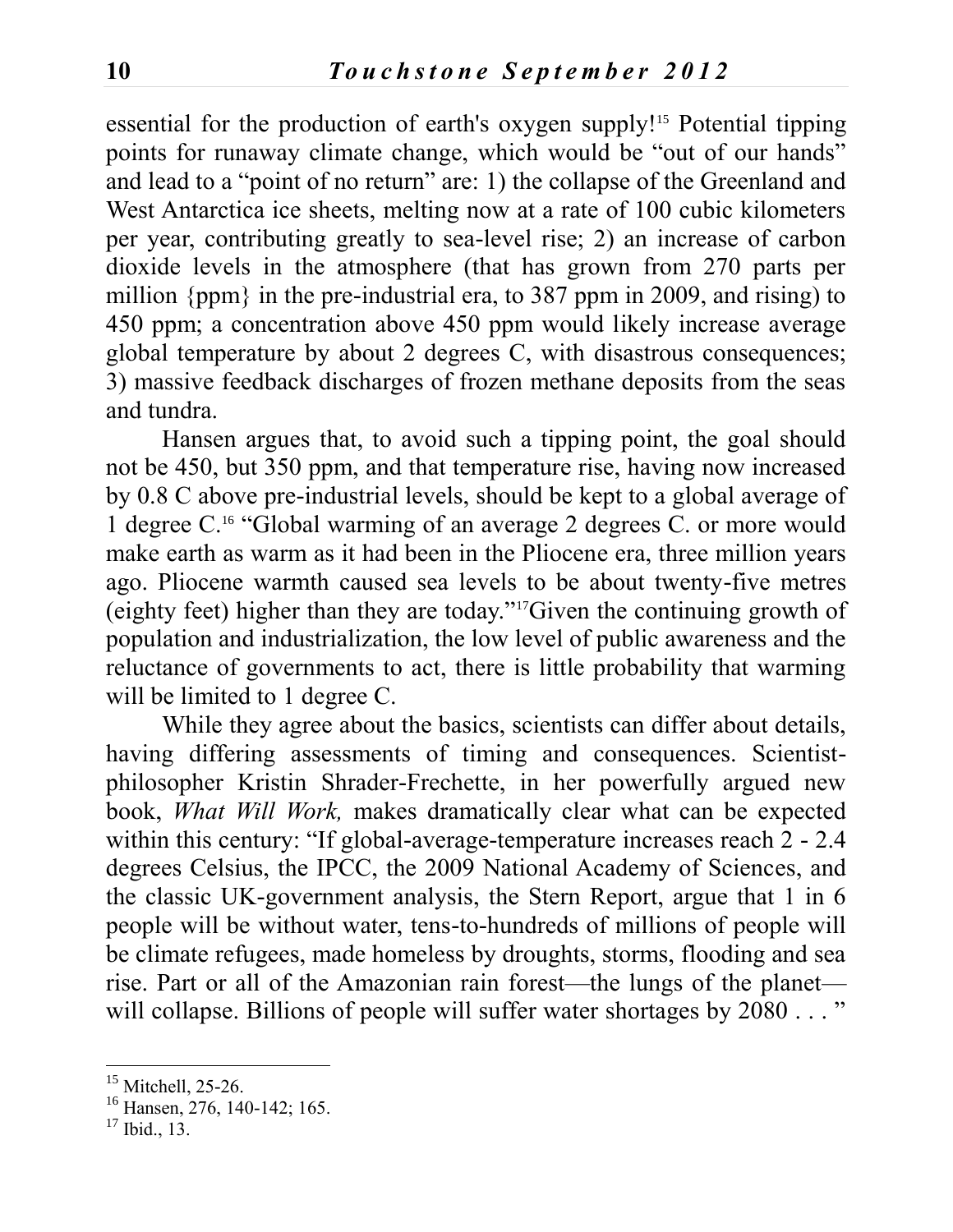She goes on to speak of failing crop yields, especially in developing countries, great increases in hunger and starvation, the disappearance of small mountain glaciers and resulting water shortages in many places, sea level rise affecting London, Shanghai, New York, Tokyo, Hong Kong, and many other low lying places. Some scientists speak of disasters as late as 2080; others point to various degrees of deterioration by 2020 and  $2050$ ,<sup>18</sup> and to calamities already occurring, in unbearable summer temperatures, increased numbers and intensity of hurricanes, floods, tornadoes and forest fires. Weaver writes in a similar vein of the consequences of "unacceptable" global average warming of 2 degrees C. above preindustrial levels.<sup>19</sup>

It is especially troubling to realize that by far most of the greenhouse gases have been generated by the industrially developed "First World" nations of the West. But it is the poorer peoples of the Global South, who have contributed little to this problem, who will suffer first, and suffer most.

Do such prospects constitute a "holocaust?" They would make World War II look like a walk in the park. Are we really looking at a possible end of human history? Weaver, who is not noted for extreme statements about climate change, speaks of "the destruction of civilization as we know it."<sup>20</sup> The distinguished British geo-physicist James Lovelock warns of a "new dark age later in this century," with humanity reduced perhaps to 10% of its present numbers, confined to the polar regions and certain islands in the ocean.<sup>21</sup> Hansen, while not disagreeing with these scenarios, points to the ultimate disaster: "the Venus Syndrome." Originally an expert on Venus, he speaks of a planet which is now 97% carbon dioxide, but which once was graced by oceans, where a runaway greenhouse effect occurred, with the ocean boiling and evaporating into the atmosphere. Schrader-Frechette argues persuasively that this could still be turned around with a concerted effort to conserve energy, and rapid development of renewable energy.<sup>22</sup> But Hansen concludes that if

<sup>&</sup>lt;sup>18</sup> Flannery, 249, 260.

<sup>&</sup>lt;sup>19</sup> Ibid., 11; Weaver, 203, 258.

 $20$  Weaver, 255.

<sup>21</sup> James Lovelock, *The Revenge of Gaia* (London: James Allen, 2006), 11; *The Vanishing Face of Gaia* (London: Allen Lane, 2009), 79.

<sup>&</sup>lt;sup>22</sup> Shrader-Frechette, chapters 6 & 7.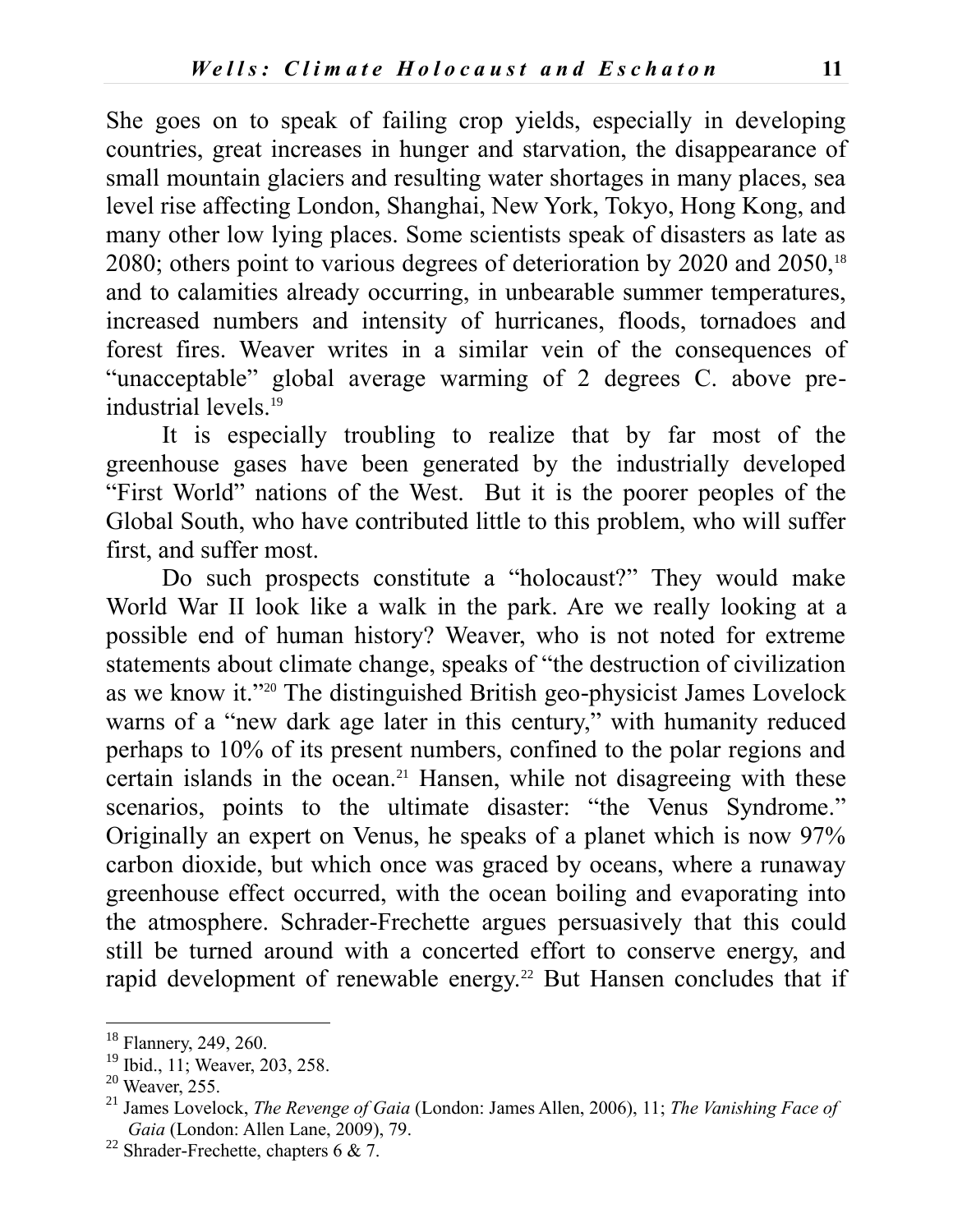we continue with business as usual, burning all the remaining coal, oil and gas, including what is extracted from tar sands and tar shale, the Venus Syndrome is a "dead certainty."<sup>23</sup>

We have known for a long time that we are capable of bringing human history to a violent end through nuclear holocaust, and of taking most or all other living creatures with us. Though the fear of nuclear war and nuclear winter has receded in recent years, that eventuality remains possible. Military historian Gwynne Dyer warns that, in the harsh circumstances of drastic climate change, human conflict over territory and resources will be intensified, and that nuclear conflict will be more likely than ever. The two annihilating possibilities may well coincide.<sup>24</sup>

This, then, is the threatening context within which we are challenged to think again about Christian eschatology.

#### **"Christianity Is Eschatology"**

It is difficult to conceive of a coherent good news (gospel) message that omits the promise of a good destiny for God's creation. Thinkers as diverse as Albert Schweitzer, Johannes Weiss, Karl Barth, and Jürgen Moltmann have maintained, in their different ways, that eschatological hope is definitive for biblical faith. Moltmann, who lived through World War II action and was incarcerated in a prisoner of war camp, knew the guilt and despair of a defeated and shamed post-holocaust Germany. It was out of that experience that he recognized the centrality of biblical hope:

From first to last, and not merely in the epilogue, Christianity is eschatology, is hope . . . The eschatological is not one element of Christianity, but is the medium of Christian faith as such, the key in which everything in it is set, the glow that suffuses everything here in the dawn of an expected new day. Christian faith lives from the raising of the crucified Christ, and strains after the promises of the universal future of Christ.<sup>25</sup>

 $23$  Hansen, 236.

<sup>24</sup> See Gwynne Dyer, *Climate Wars* (Toronto: Random House, 2009).

<sup>25</sup> Jürgen Moltmann, *Theology of Hope,* trans. James W. Leitch (London: SCM Press, 1965), 16.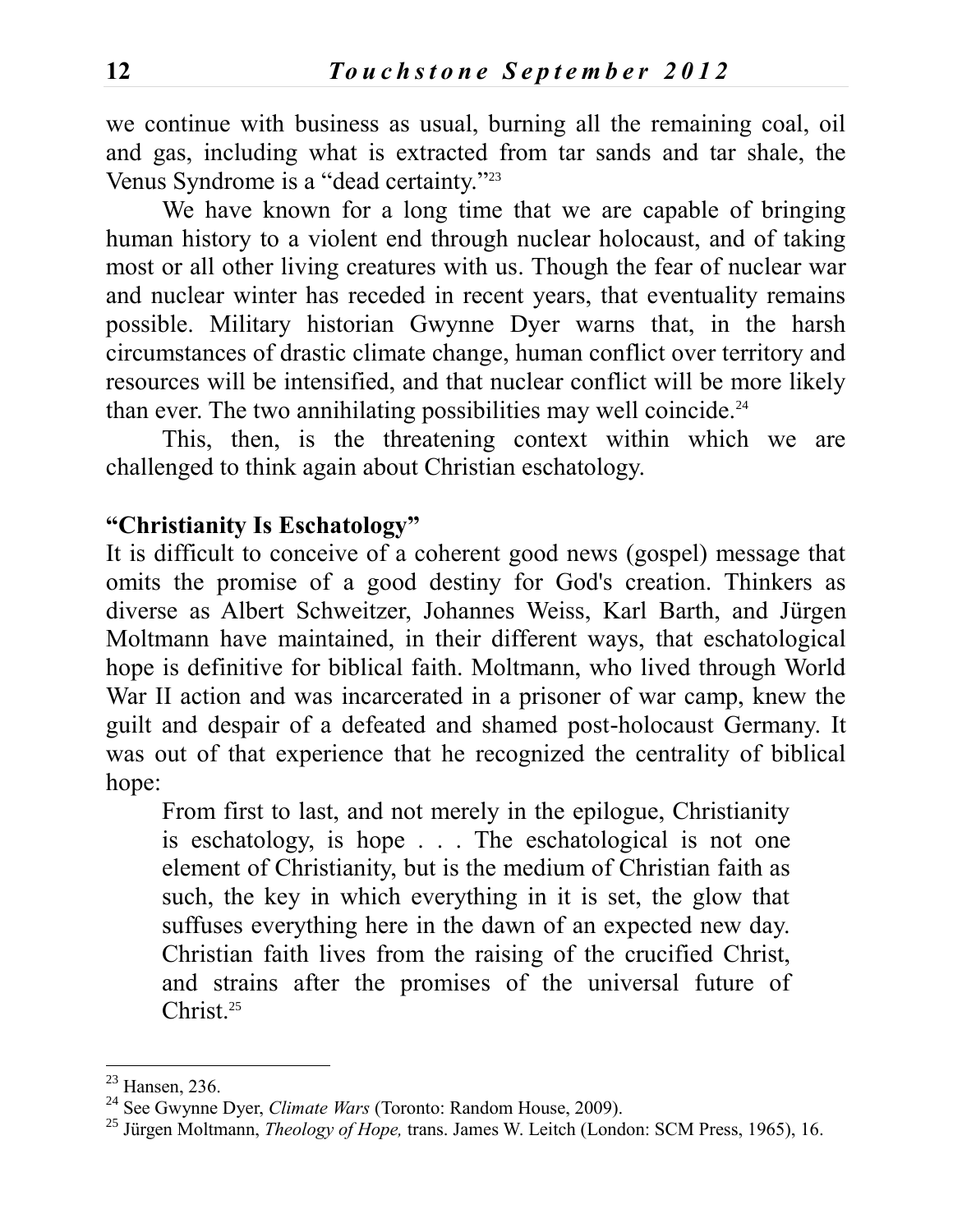The prophetic hope of the Hebrew Scriptures is always hope for this world, for a reign of peace and justice, of health and plenty (Isaiah 11:3-9, 35:1-7, Micah 4:3-4). It is hope not only for human beings, but also for the natural world in which we are embedded. Isaiah prophesied, "The wilderness will become a fruitful field, and the fruitful field will be deemed a forest" (Isaiah 32:15). Even when, in later centuries, Jewish belief in life beyond death appeared, it was hope not merely for the human soul, but for bodily resurrection (Daniel 12:2-3). Jesus is proclaimed "Messiah" (an eschatological title), fulfilling the hope of the prophets, only because his resurrection signalled that the Reign of God has broken decisively into the world of oppression and death. As the vindication of a righteous martyr, and as a victory over injustice and death, Jesus' resurrection is seen in the New Testament as the inauguration of God's Reign, which is "already and not yet." Or, to put it differently, the risen Christ is the *prolepsis,* or preview, of God's consummated Kingdom. The church's mission of good news, of justice and peace, is founded upon hope in the God who raised Jesus from the dead.

We shall have to return to biblical eschatology, but first, what can we know from contemporary science about the long term future of the earth and the universe?

#### **Mortal Planet, Finite Universe**

Events expected billions of years from now may seem irrelevant compared to the prospect of the imminent, tragic disasters that threaten us. But questions about the ultimate future of the physical world are relevant to any Christian eschatology. Is the world progressing, through an evolutionary *creatio continua,* toward a glorious "Omega point" (as Teillhard de Chardin believed)? Or will this wonderful creation, fertile from the beginning with such beauty, order, and meaning, come to nothing in a final futility?

We might consider first the probable future of our planet from the perspective of physical science. William Stoeger, a theoretical scientist specializing in astrophysics, asserts the vulnerability of earth to catastrophic events capable of destroying life on earth. He points out that craters on the earth, and mass extinctions evident from fossil records, indicate the frequent arrival of celestial objects, large and small. As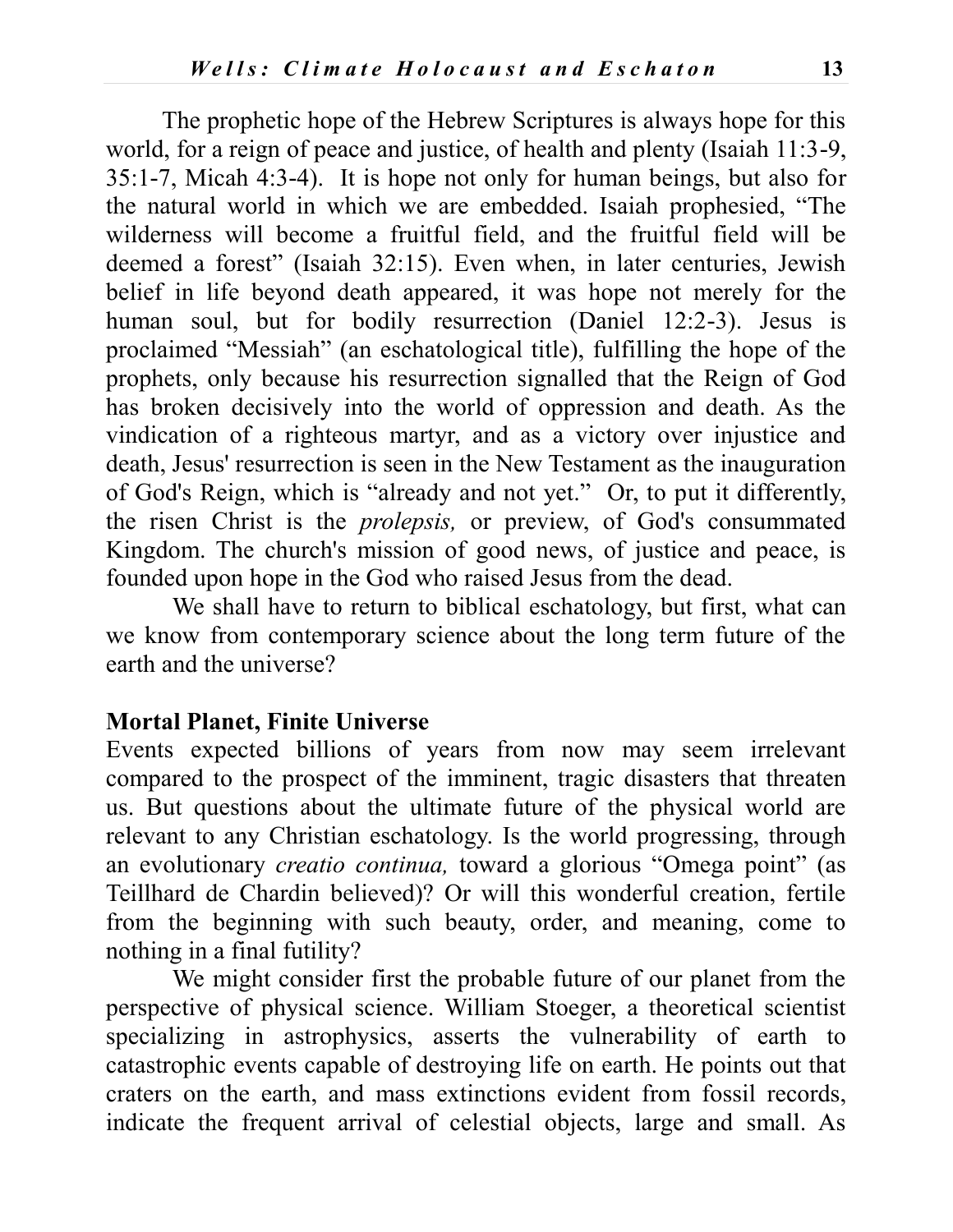recently as 1908 an asteroid of 30-60 metres in diameter actually did crash into Siberia and destroyed everything within 2,150 sq. kilometres. Had it hit a large city, the city would have been totally destroyed. In another category altogether, astronomers know that in 1994 a huge comet hit the giant planet Jupiter, leaving scars larger than the whole planet Earth. Some 65 million years ago a giant asteroid did hit the earth itself, bringing about drastic climate change and "the great extinction," including the famous end of the dinosaurs. Volcanoes can also be lifethreatening to the planet. Further back, about 250 million years ago, an even greater climate change and mass extinction occurred, not as the result of an extra-terrestrial object but of volcanic eruptions and the oxidation of carbon.<sup>26</sup> Stoeger points out that, almost certainly, such events will occur again.

Even if life on earth is not destroyed by such calamities, we must recognize that all earthly life, and the planet itself, are mortal. Since the character of the earth depends entirely on its relationship to the sun, what, according to astrophysicists, will eventually happen to our sun? From what is known about the physics of stars, we know that the sun, now in existence for about 5 billion years, will remain about the same for 5 billion more, burning hydrogen at its core. Thereafter, with the hydrogen diminished, the sun is expected to expand and cool and to become a "red giant," that will envelop the earth and other planets with fire. "We know that other suns have followed this evolutionary path," says Stoeger, and eventually, "it will do the same, putting an end to our earth as we know it."27

Earth is a miniscule part of this unimaginably immense universe, and just one of millions of planets, some of which may well nourish life. But the universe as a whole is not eternal, and exhibits no possibility of evolving into a Kingdom of God. This conclusion is based on the second law of thermodynamics, according to which the universe, having begun in a "Big Bang," is subject to the law of entropy and will eventually run down into disorder. Astrophysicists have proposed two equally bleak

 $^{26}$  William R. Stoeger, S.J.. "Scientific Accounts of Ultimate Catastrophes in our Life-Bearing Universe," in *The End of the World and the Ends of God,* eds. John Polkinghorne and Michael Welker (Harrisburg, PA: Trinity Press International, 2000), 22-24.

<sup>27</sup> Ibid., 24-25.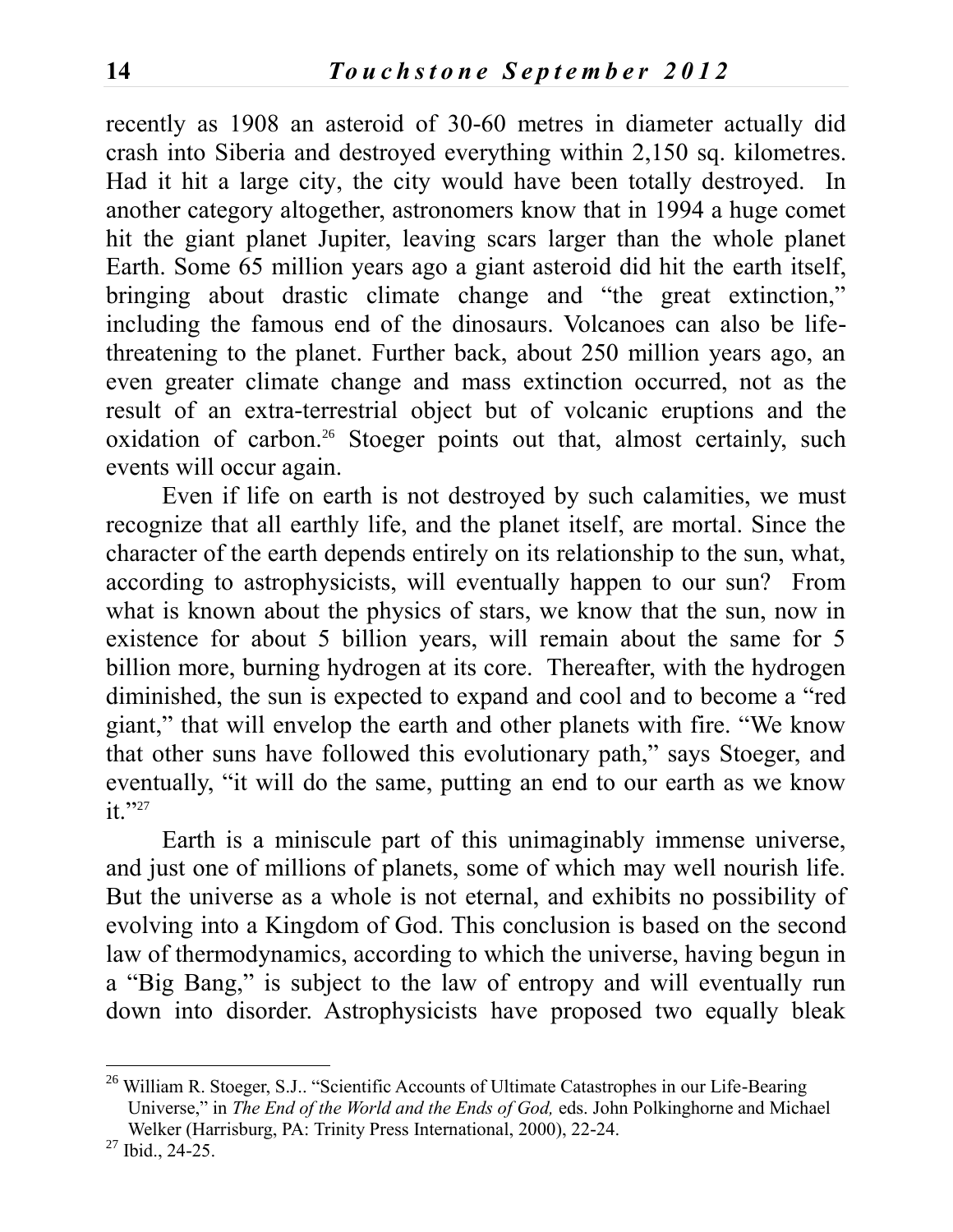scenarios: the universe heating up and imploding upon itself, or expanding infinitely, with gradual heat loss. The prospect is either "freeze or fry."<sup>28</sup> John Polkinghorne, theologian and former professor of mathematical physics at Cambridge, tells us that "it is scientifically as sure as it can be, that the cosmos will end either in the dying whimper of decay, or in the big bang of collapse into the melting pot of the big crunch."<sup>29</sup>

For the atheist, the final futility of the universe, dissolving ultimately into nothingness, is obvious. For many of us, however, who cherish intimations of God through beauty and love, order and meaning, atheism is unconvincing. Certainly, if we take the biblical message at all seriously, it is impossible to think that God's good creation will come to nothing. Polkinghorne states clearly what is at stake: "If the universe is a creation, it must make sense everlastingly, and so ultimately it must be redeemed from transience and decay."<sup>30</sup>

The mortality of the earth and the finitude of the universe imply, theologically, that the created universe is not a fit object of worship. Pantheism (all things are divine) is not an option for Christian faith, since the *kosmos* itself, and we ourselves within it, are subject to violence, decay and death. Nor can we regard the universe as the incarnation, or "the body of God," as some have suggested, $31$  for the creation as such does not "save" us, and cannot show us a gracious God, nor a good destiny for creation.<sup>32</sup>

As for human selves, if they are to be part of this redemption, they must include the continuity of persistent identities beyond death, yet also sufficient discontinuity to ensure freedom from the suffering, sin and mortality of the old creation. We see such continuity and discontinuity in

<sup>&</sup>lt;sup>28</sup> Robert John Russell, "Bodily Resurrection, Eschatology, and Scientific Cosmology: The Mutual Interaction of Christian Theology and Science," in *Resurrection: Theological and Scientific Assessments,* eds*.* Ted Peters, Robert John Russell, Michael Welker (Grand Rapids: Eerdmans, 2002), 5-6.

<sup>&</sup>lt;sup>29</sup> John Polkinghorne, "Eschatological Credibility: Emergent and Teleological Processes," in Peters et al., 47.

<sup>30</sup> John Polkinghorne, *The God of Hope and the End of the World* (New Haven: Yale University Press, 2002), 148.

<sup>31</sup> Sallie McFague, *The Body of God* (Minneapolis: Fortress, 1993).

<sup>&</sup>lt;sup>32</sup> Harold Wells, "The Flesh of God: Christological Implications for an Ecological Vision of the World," *Toronto Journal of Theology* 15/1 (1999), 51-68.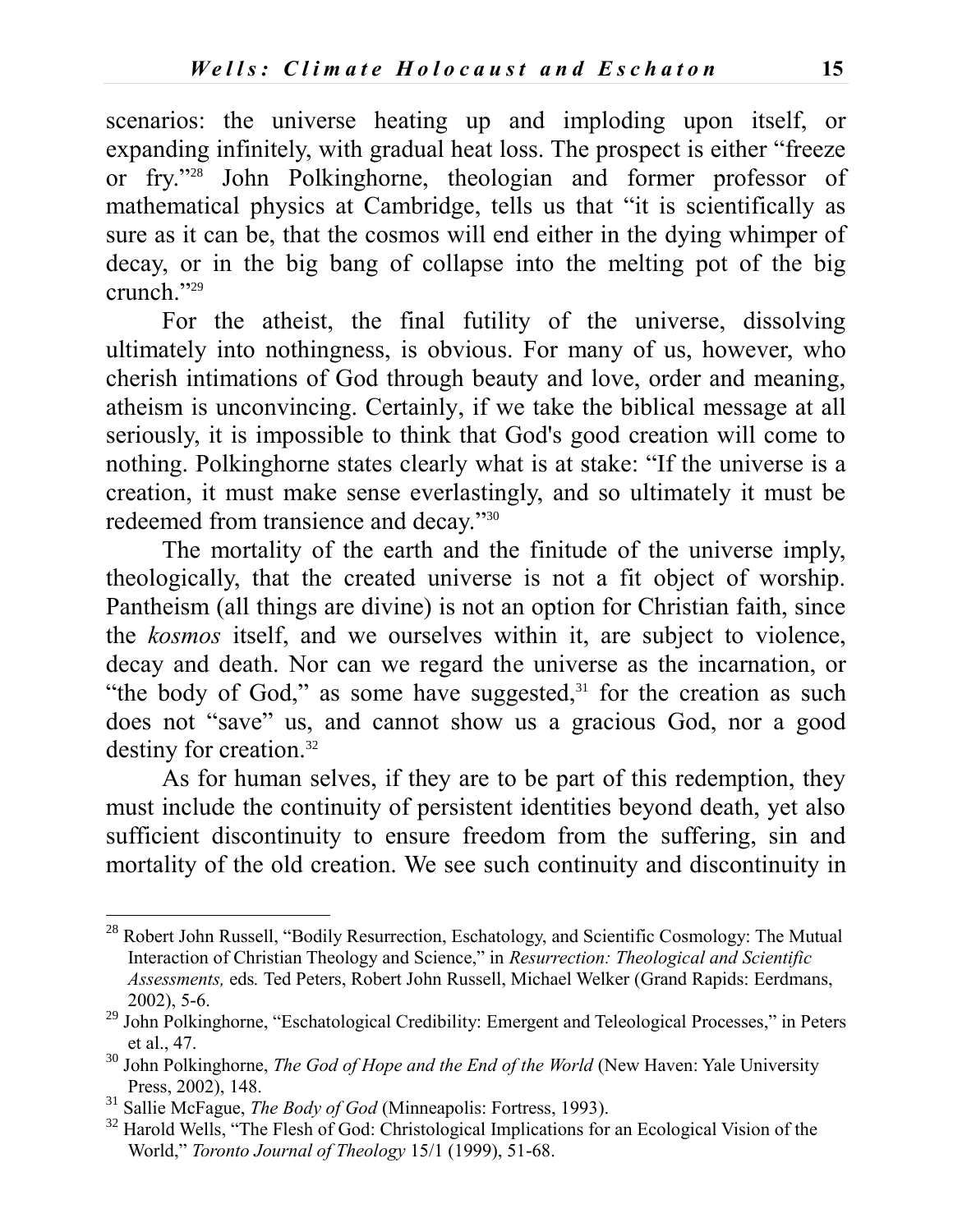the transformed physicality of the risen Jesus, which is our glimpse into our own future eternal life: "Christ being raised from the dead will never die again. Death no longer has dominion over him," says Paul (Rom. 6:9); "for this perishable body must put on imperishability, and this mortal body must put on immortality" (1 Cor. 15:54). Since, as embodied beings, we are integrally part of the earth, our existence is entwined with that of all other creatures. Thus we cannot speak of a new creation for human beings without the new creation of the earth.<sup>33</sup> From all we know today about the mortality of the earth and the finitude of the universe, it is evident that ultimate hope for creation, for us and for all creatures, rests in the eternal God alone.

 But what about biblical eschatology itself? Can a rational person today possibly believe in something so fantastic? Has it any credibility at all to contemporary ears?

#### **Biblical Images of** *Eschaton*

Biblical depictions of an end-time or *eschaton* are indeed difficult for people educated in a modern scientific world view. Often couched in a pre-modern cosmology, replete with bizarre apocalyptic symbols and codes, they cannot be understood literally as descriptions of what will happen at the end of history. Rather they must be seen as poetic images, works of the human imagination, stammering to describe the indescribable. Just as the infinity and eternity of God cannot be grasped fully by our finite minds; just as the original act of God's creation cannot be envisaged adequately; so also an eschatological event of new creation cannot be described literally. An event that ends history cannot be an event like others in time and space, since it is "an event that happens to all time and space and transforms them into eternity."<sup>34</sup>

That images of *eschaton* cannot be understood as literal descriptions is evident in that they differ one from another, though they sometimes combine or overlap. For example, we hear of a great battle with a "lawless one" who finally will be defeated by the coming again of Christ

<sup>33</sup> Jürgen Moltmann, *In the End—the Beginning,* trans. M. Kohl (Minneapolis: Fortress, 2004), 151.

<sup>&</sup>lt;sup>34</sup> Bauckham and Hart, 118.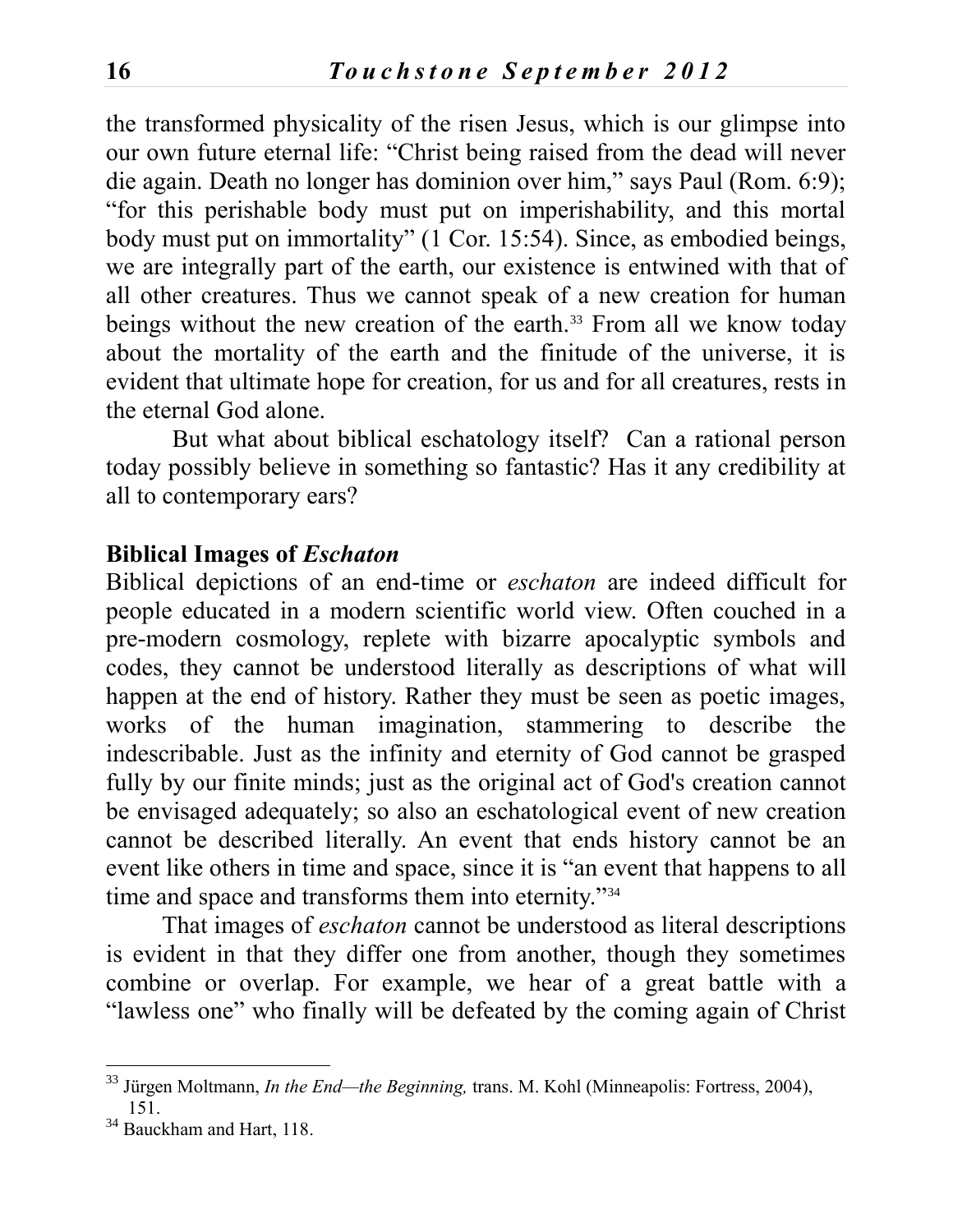(2 Thess. 2:3-8). This *parousia* (coming, appearing) of Jesus Christ will be marked by the sound of a trumpet, the descent of Jesus from heaven and the resurrection of the dead; those still living will be "caught up in the clouds to meet the Lord in the air" (1 Thess. 4:16-17). The Book of Revelation also imagines a great battle and the coming Christ as warrior and judge, who will destroy the forces of evil, represented as two great beasts (Rev. 13). We read of "a new heaven and a new earth," and of "the holy city, the New Jerusalem, coming down out of heaven from God, prepared as a bride adorned for her husband" (Rev. 21:1-2).

In the synoptic gospels, the central image is that of Jesus, the Son of Man, "coming on the clouds of heaven with power and great glory." This appearing is accompanied by a total disruption of the universe as we know it: "The sun will be darkened, and the moon will not give its light; the stars will fall from heaven and the powers of heaven will be shaken" (Mark 24:29-30). These images, while poetic and imaginative, are not merely "imaginary." They arise out of the prophetic hope for a transformed world, and out of trust in the resurrection of Jesus from the dead. What is imagined is a total transformation of this finite, transient world into a "new creation," in which God will take up the whole creation to share in God's own eternal life. It would happen not only "synchronically" (all at the same time) to the whole world, but also diachronically (cutting across all ages) to the whole temporal course of creation's history.<sup>35</sup> This hope of a new creation can neither be contradicted nor affirmed by science, as though it were a possibility inherent in the universe as we know it. The eschatological hope rests rather upon faith in an eternal One, who will come to a world which is "groaning in labour pains," to deliver it from its "bondage to decay" (Rom. 8: 21-22). In that event, as Paul proclaims, God will be "all in all" (1 Cor. 15:28).

## **Eschatology and Human Agency**

An eschatological hope that finally depends on God alone raises questions about the significance of human agency. Is there anything for us to do? The early Paul evidently expected an apocalyptic event in his own lifetime, and believed that "the present form of this world is passing

 $\overline{a}$  $35$  Ibid., 131.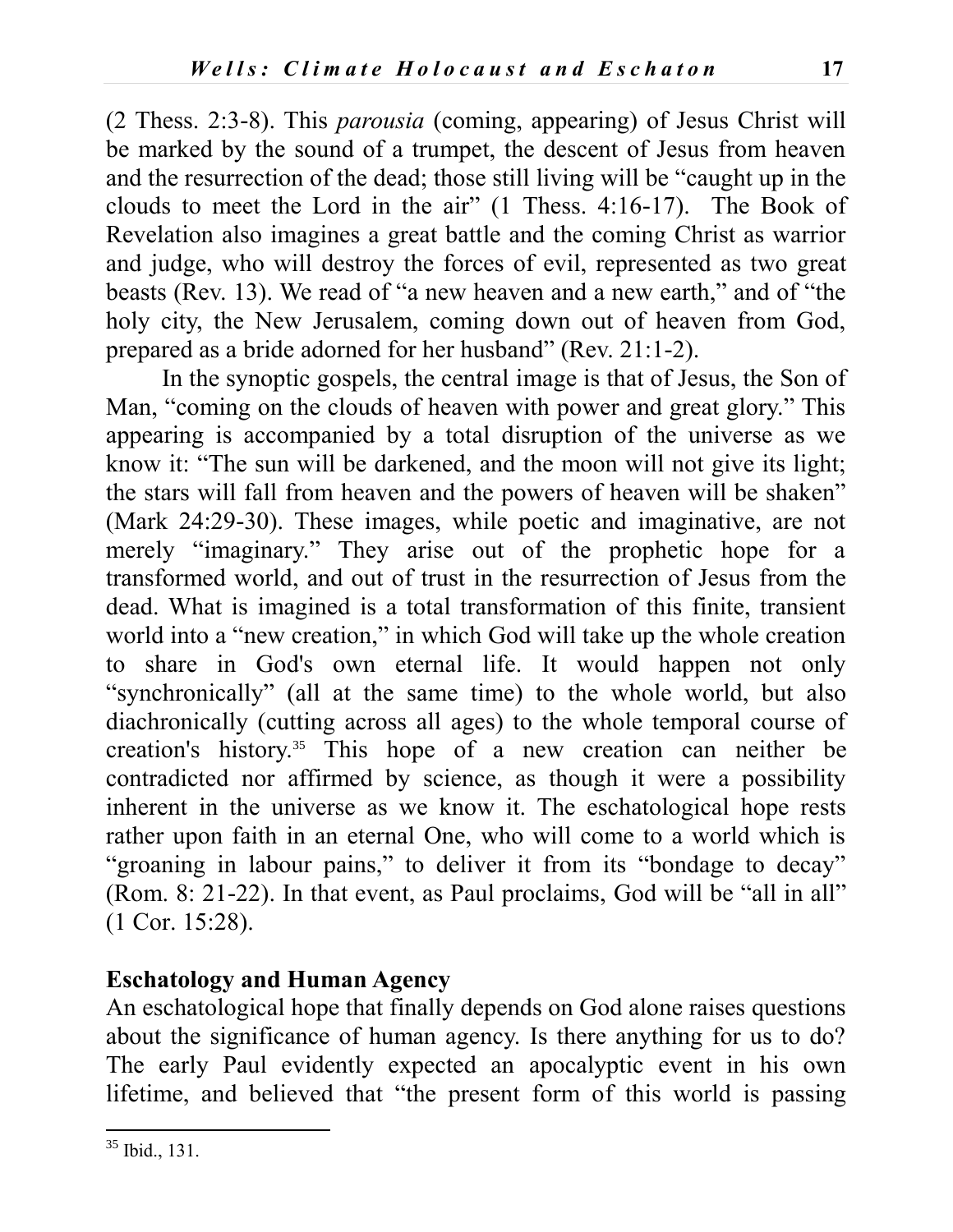away" (1 Cor. 7:31). If so, why bother about what happens in this world? Paul had to warn the Thessalonians, apparently idle due to their expectation of Christ's imminent return, to continue to work and earn their living (2 Thess. 3:6-13). Apocalyptic preachers in our own time tend to adopt an ideology that virulently rejects the government regulation of "free enterprise" that seems necessary if climate catastrophe is to be avoided. An American preacher, the late Jerry Falwell, declared that "our grandchildren will laugh at those who predicted global warming. We'll be in global cooling by then, if the Lord hasn't returned . . . The whole thing is created to destroy America's free enterprise system and our economic stability."<sup>36</sup>

How, then, do we avoid complacency? What can motivate Christians to struggle, indeed to be at the forefront of ecological movements to combat climate change? Theologically, ecological commitment can be rooted in reverence for God's good creation,<sup>37</sup> or simply in love for this planet and love for humanity. It can also be based on the Incarnation, since the Word of God became flesh in the human Jesus, implying the eternal significance of the material creation.<sup>38</sup> From an eschatological perspective the key concepts are the Reign of God, new creation, and eternal life.

The paradox of God's Reign is that it lies ahead, and yet has already come in the messianic life, death and resurrection of Jesus. It is assured, then, by God's grace alone. At the same time, Jesus' disciples are called to serve the growth of that Reign in the here and now. The Kingdom of God grows, "like a mustard seed that someone took and sowed in the garden; it grew and became a tree, and the birds of the air made nests in its branches" (Luke 13:18-19). The disciples do not merely wait, but are sent out to preach the Kingdom and heal the sick (Luke 9:2). Parables of Jesus speak of a kingdom growing through human efforts (Matt. 25:13-40; Luke 19:11-27). Christians are called, then, to grow or "build" the Kingdom, and our work in the Lord is "not in vain" (1 Cor. 15:58).

 $\overline{a}$ <sup>36</sup> Quoted by Bill McKibben, *Earth* (Toronto: Alfred A. Knopf, 2010), 12.

<sup>37</sup> Ross L. Smillie, *Practicing Reverence* (Kelowna, B.C: Copperhouse, 2011).

<sup>38</sup> Denis Edwards, *Ecology at the Heart of Faith* (Maryknoll, NY: Orbis, 2008), 58-60.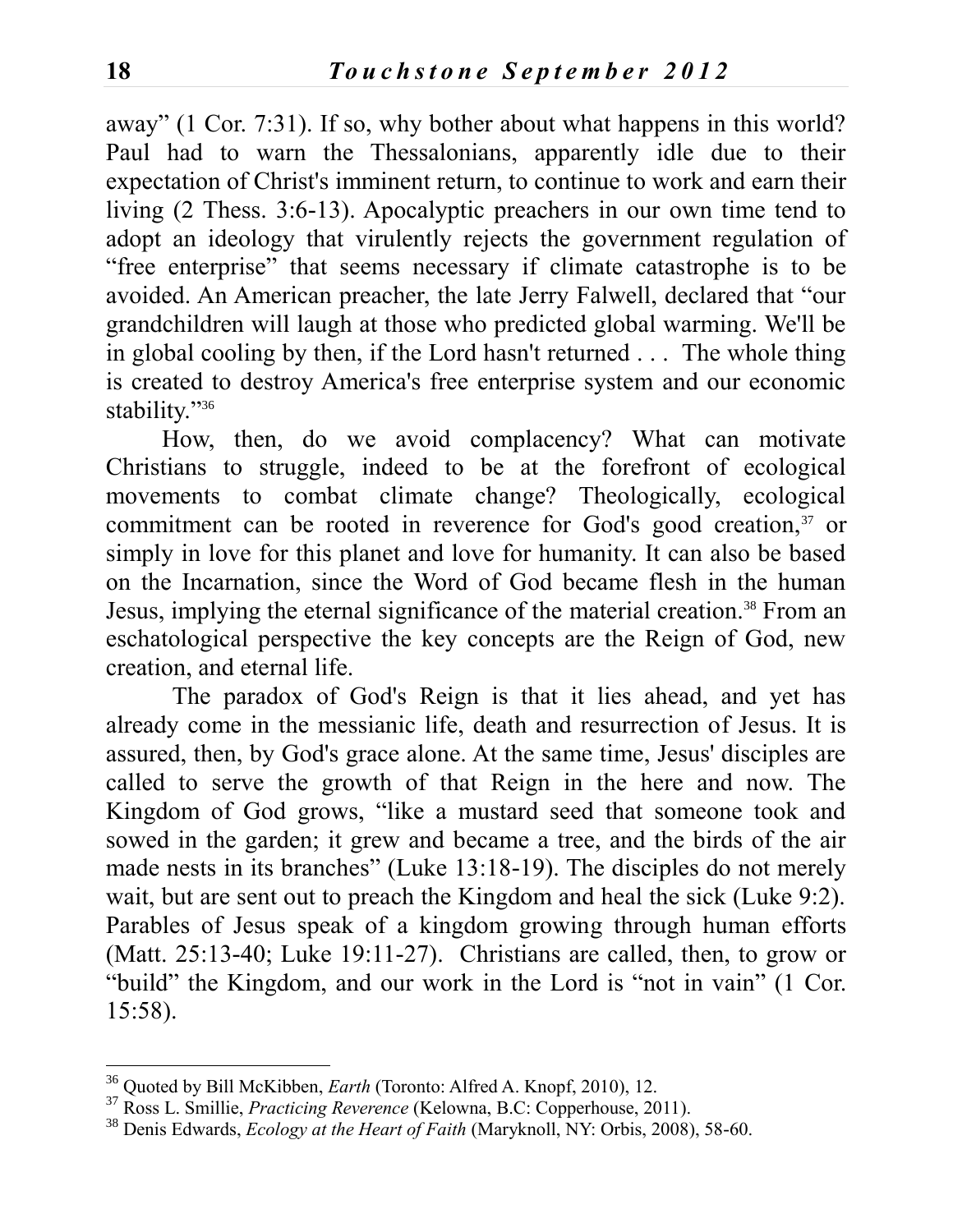Paul speaks similarly of the "new creation" which he awaits; yet "anyone who is in Christ is [already] a new creation: everything old has passed away; see, everything has become new" (2 Cor. 5:17). It is typical of John to speak in the same way of "eternal life," a quality of existence which begins in the present age. "Anyone who hears my word and believes him who sent me [already] has eternal life," and already has "passed from death to life" (John 5:24). Thus the Kingdom is now, the new creation is now, and eternal life is now. The life of discipleship is not merely waiting, but active service, here and now, of the Kingdom of life, in confrontation with the kingdom of death.

American theologian Kathryn Tanner is particularly eloquent as she laments "a nihilistic sense of the futility of efforts to improve the human situation and conditions of the planet."<sup>39</sup> Eternal life, she insists, is not just otherworldly, in the sense of life after death, or spiritualized in a merely personal attitude. "Instead, eternal life exists now in competition with another potentially all-embracing structure of existence marked by futility and hopelessness . . . Eternal life infiltrates, then, the present world of suffering and oppression, understood as a new pattern or structure of relationships marked by life-giving vitality and renewed purpose."40 Complacency, she insists, is ruled out by "a transcendent present—by the present life in God." Tanner alludes to possible climate catastrophe when she speaks of the need to draw upon the work of the physical and social sciences, for "action has an urgency; moreover, every moment counts. As scientists describe it, the world does not have an indefinite extension into the future; nor will a second chance for action come again by way of a future reinstatement of the world now suffering loss."<sup>41</sup>

To return to our opening question: Could a human-caused annihilation frustrate the Creator's intention for the earth? Biblical authors frequently depict God lamenting, even weeping, over human sin and folly, and unspeakably evil things happened to God's people, in conquest, exile and crucifixion. In view also of the twentieth century holocausts, we cannot presume that a supernatural *deux ex machina* will save us from either

<sup>&</sup>lt;sup>39</sup> Kathryn Tanner, "Eschatology without a Future?" in Polkinghorne and Welker, 226.

<sup>40</sup> Ibid., 230-231.

<sup>41</sup> Ibid., 235.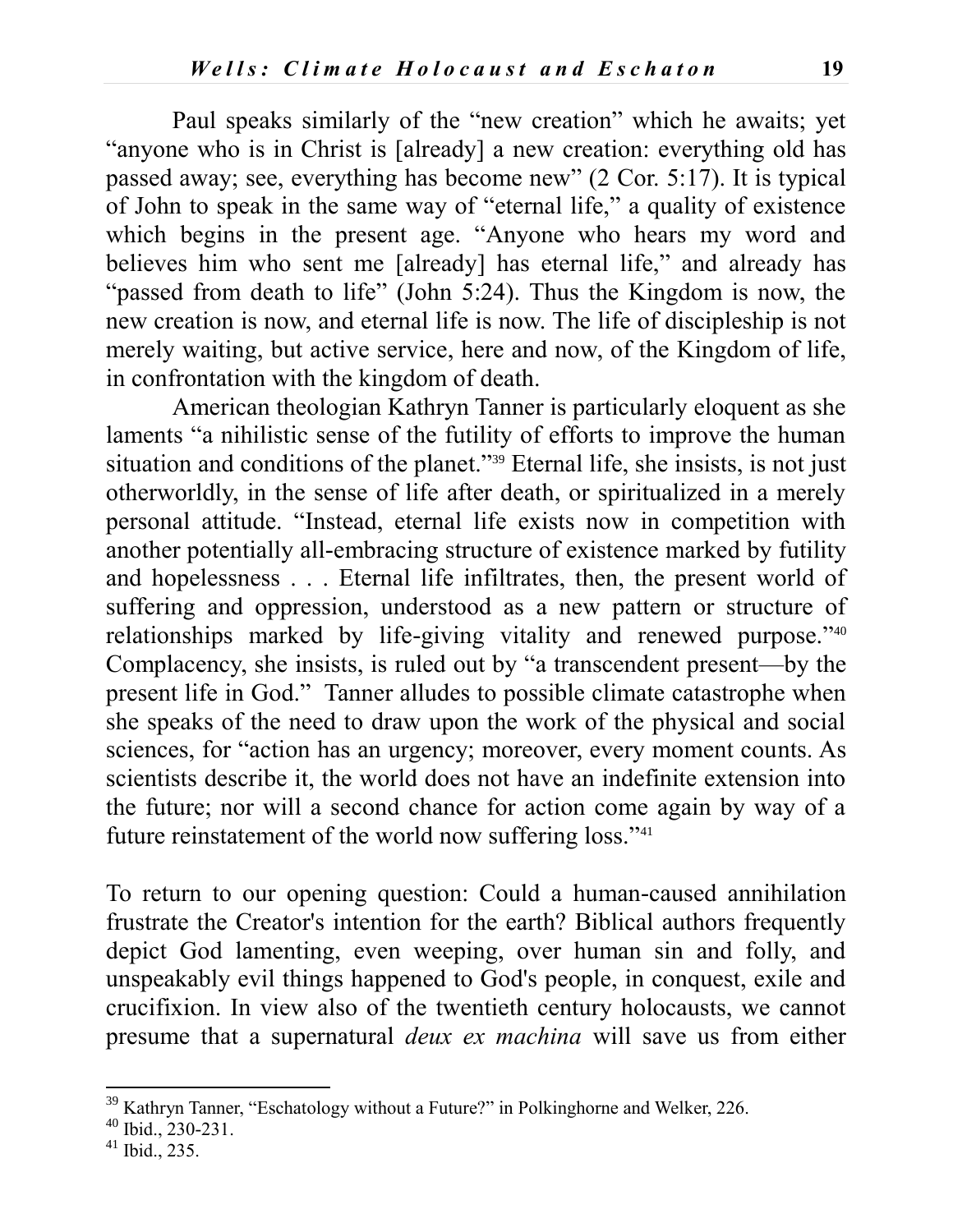nuclear or climate catastrophes. We cannot rule out the possibility that human foolishness will result in annihilation, or in a dark age, centuries or millennia in duration. Thus, Christian faith must not be used as a basis for ecological or political complacency. We are called to a vigorous ecological ethic and political action in the service of God's good earth.

Assuredly, however, a final event of resurrection and redemption, cutting across all times and ages, could not be cancelled out by human foolishness, or even by natural calamities. The death of one planet could no more overwhelm the redemptive purpose of the sovereign God than the death of one individual. The decisive events of incarnation and resurrection remain the ground of our unquenchable faith and hope.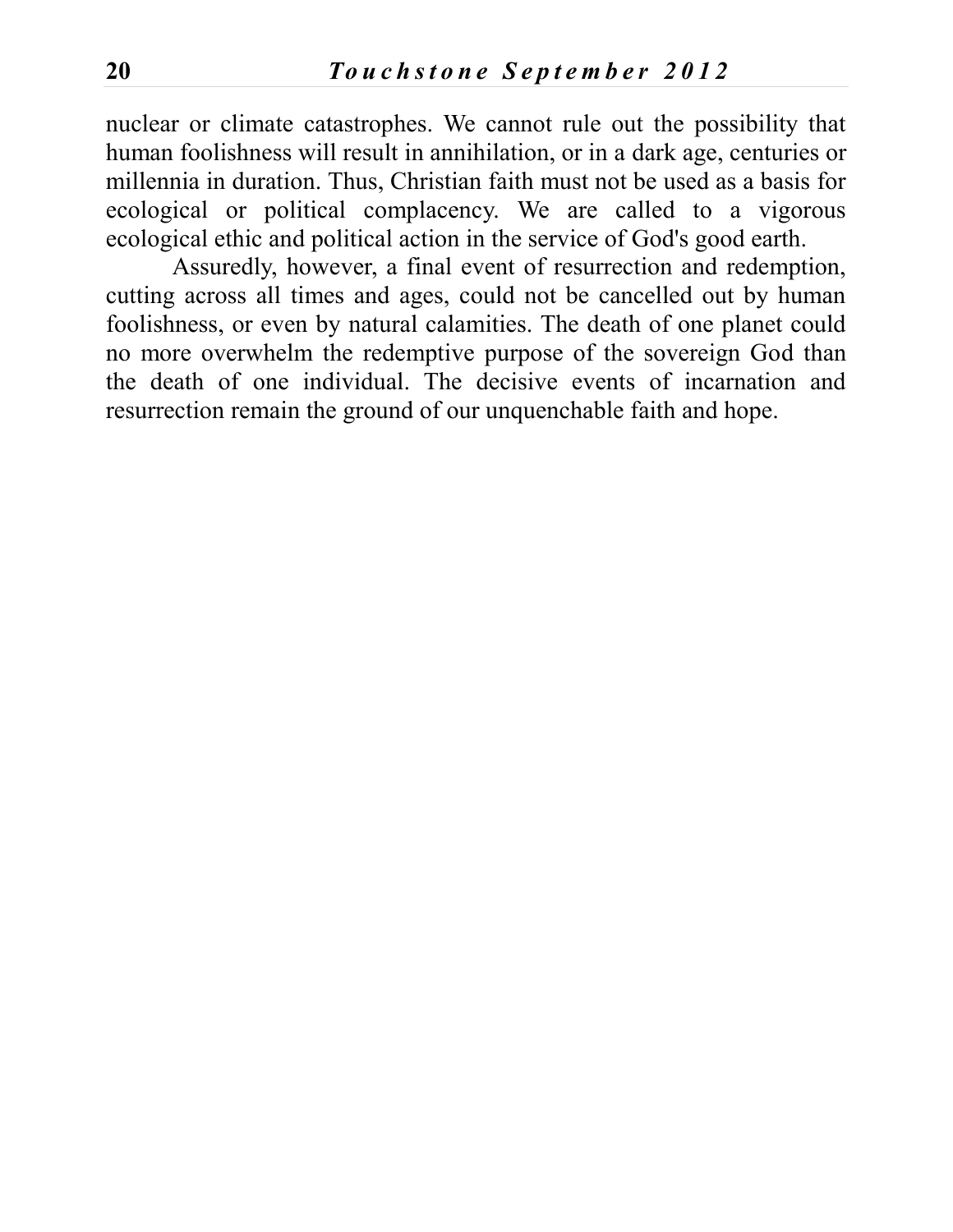## **DOES IT ALL END IN BEETLES? ECO-THEOLOGY: A MUTATION OF "SCIENCE"**

## **by Linda Yates**

It is true that the Harper government has left scientists and science twisting in the wind with defunding and systemic oppression of findings considered problematic for certain industries. Environmentalists and ecotheologians protest this abandonment of science and its insistence on data-gathering based on empirical evidence. This is ironic because ecotheologians and many environmentalists began ignoring scientists and science long ago. Eco-theologians are particularly guilty of the sin of cherry picking "science" in the effort to build a theology that glosses over the nasty bits about nature. This popular theology is being heavily promoted by The United Church of Canada. An example of this is the liturgy for Earth Sunday 2012 recommended to all pastoral charges containing prayers and theology written by Betty Lynn Schwab and Bruce Sanguin.

There is a dismissive response built into eco-theology for anyone who might bring up questions of a scientific nature. A person who holds up peer-reviewed studies or theory to challenge the tenets of eco-theology is called a practitioner of "materialistic scientism." There are other "isms" to be really worried about, though. Care needs to be taken not to fall into the trap of "naturalism." Griet Vandermassen claims that we tend to fall into naturalistic fallacies that include:

- The direction of evolution is the direction that we ought to be going.
- What currently exists ought to exist.
- Natural is good.
- Good is identical to its object.
- Good is a natural property.
- You can go from facts to values.
- You can go from "is" to "ought."

 $\overline{a}$ <sup>1</sup> Griet Vandermassen, *Who's Afraid of Charles Darwin? Debating Feminism and Evolutionary Theory* (Lanham, MD: Rowman & Littlefield, 2005), 100-104.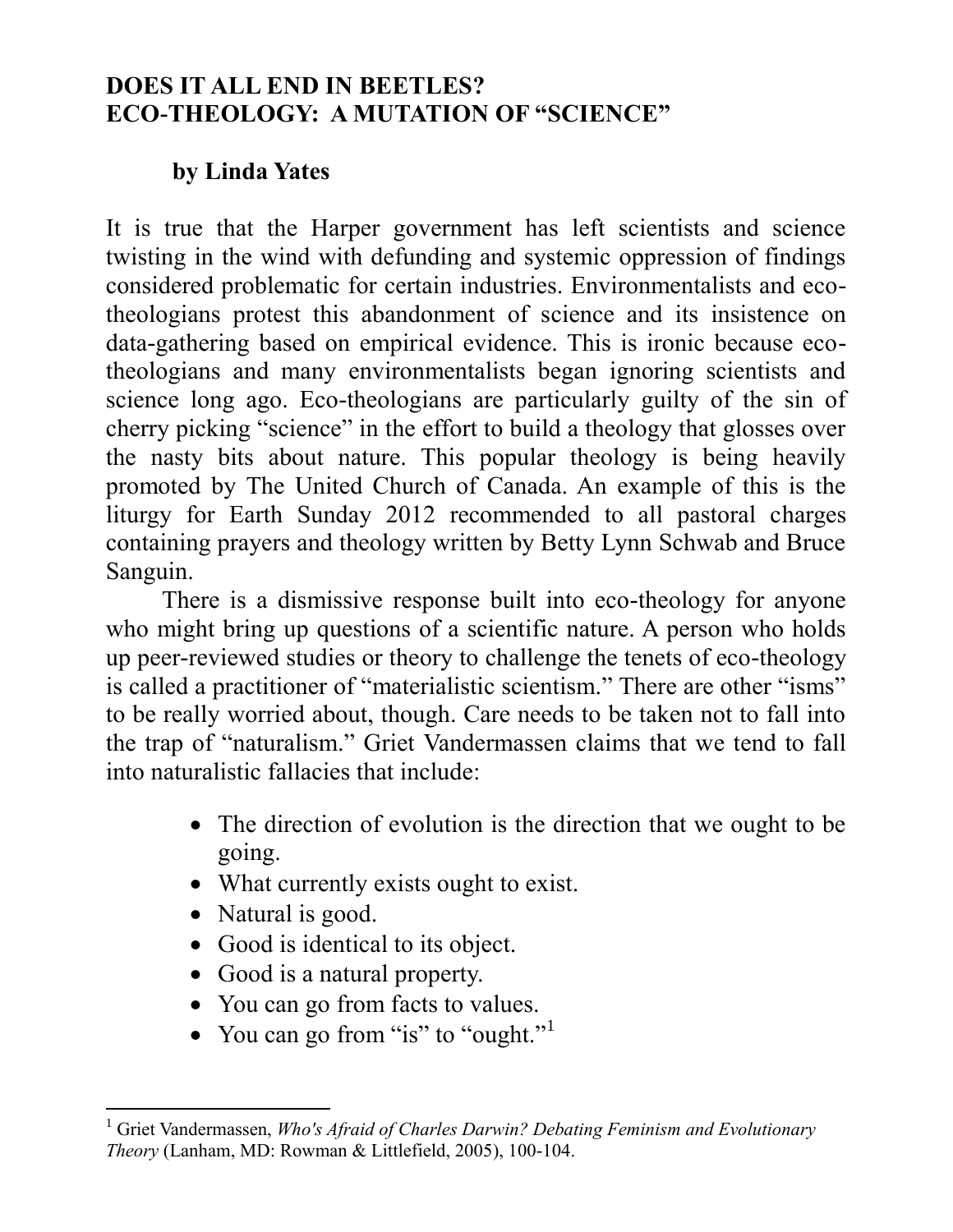Eco-theology, particularly the subspecies of it known as "evolutionary theology," might be fine if it actually did what it sets out to do, that is, build a theology based on the science of evolution. It fails in this. The processes and outcomes of evolution are at best misrepresented, and, at worst, distorted, to fit a questionable argument. Because of this, in its quest to find a theology to save the planet, it disregards the very processes that brought our current state of planetary life into being, and thus puts the environment in even greater danger of being abused.

Eco-theology encourages us to think about nature as a model of "balance" that is exemplary and can thus provide us with moral direction. Ironically, in its argumentation, eco-theology becomes even more anthropocentric and eschaton-oriented than orthodox Christian belief. Evolutionary theology is just another variant of Creationism's more handsome brother, Intelligent Design (ID). ID does not take evolution seriously. Natural adaptation, a key element of evolution, depends on random genetic mutations that occur totally by chance. Evolutionary ecotheology is built upon a framework of worry that the prevalence of chance and accident in our universe precludes meaning, direction and a sense of how it will all end. It soothes this worry by claiming that chance only appears to be chance.

#### **Giving Evolution a Gloss**

 $\overline{a}$ 

At first it broke my heart to realize that eco-theology was built upon sand. Some of my favorite feminist heroines have become eco-theologians in their latter years and written important books. These would include Radford Ruether's *Gaia and God,* 2 Elizabeth Schussler Fiorenza's *The*  Power of Naming<sup>3</sup> and Sally McFague's *Super, Natural, Christians*.<sup>4</sup> They form the basis for much of the theology found in Sanguin's books, as well as the eco-theological liturgical material coming from the UCC. There are many more books and a plethora of theologians who have written on the wrestling match between the theology of a good God and Darwin's theory

<sup>2</sup> Rosemary R. Ruether, *Gaia and God:An Ecofeminist Theology of Earth Healing* (San Francisco: HarperCollins, 1992).

<sup>3</sup> Elisabeth Schussler Fiorenza, *The Power of Naming: A Concilium Reader in Feminist Liberation Theology* (New York: SCM Press, 1995).

<sup>4</sup> Sally McFague, *Super, Natural, Christians* (Minneapolis: Fortress, 1997).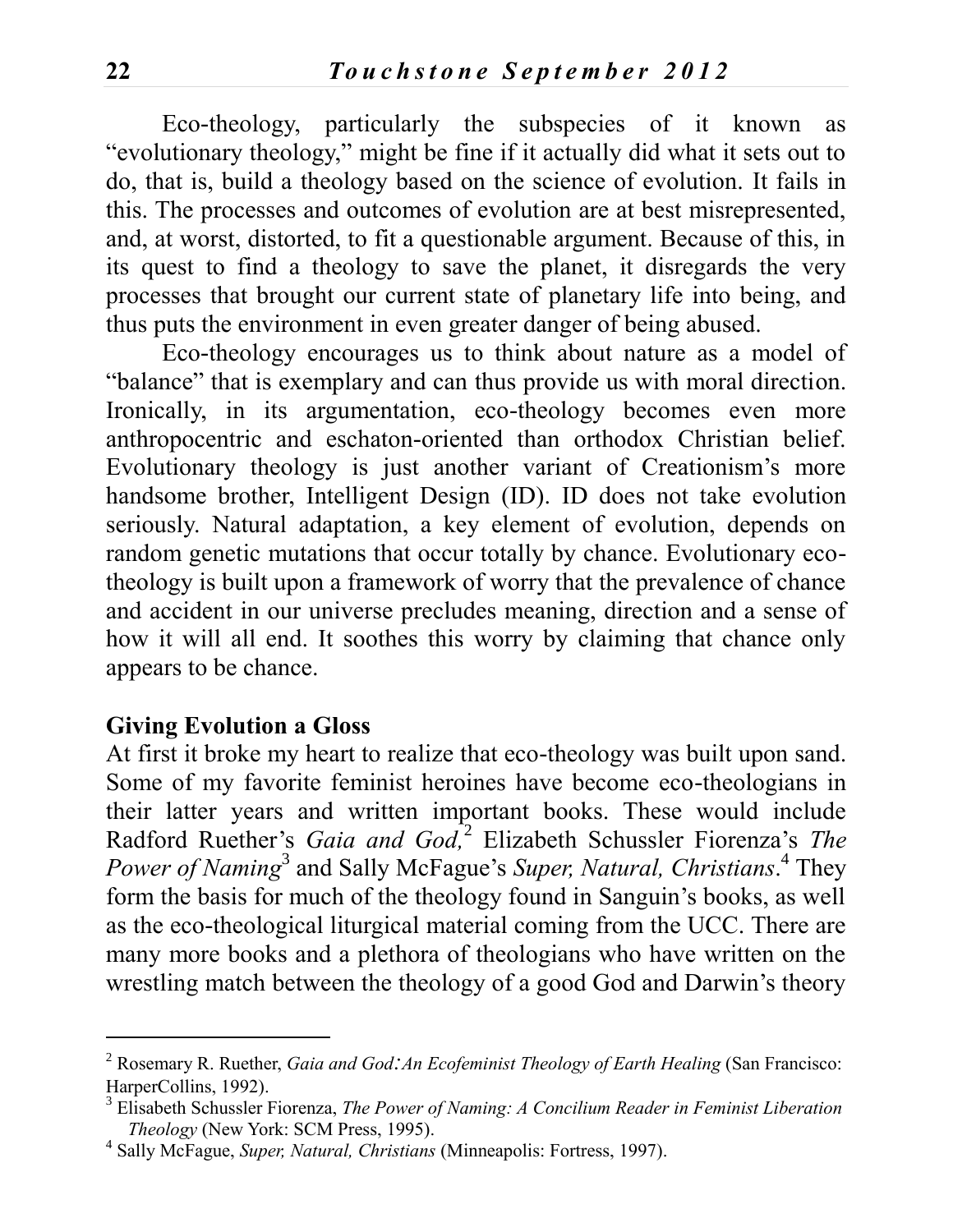of evolution. I am indebted to Lisa Sideris' book, *Environmental Ethics, Ecological Theology and Natural Selection,* for cogently and comprehensively gathering and analyzing most of these. As her title indicates, Sideris is above all interested in environmental ethics.

Sideris' reading of Ruether on natural adaptation is that "Competition only *appears* (sic) to be competition; it is really cooperation, symbiosis and interdependence."<sup>5</sup> Likewise, McFague claims only to be able to speak in metaphors. For her all reality is a construct, but she uses "facts" to bolster an ethic of nature as indicative of love and interdependency. Sideris observes: "She presents a picture of nature that is scientifically inaccurate and then develops an ethical translation of that picture (love and care for all subjects *as* subjects) only to depart from this ethic when it demands something radically different in our treatment of non-human animals."<sup>6</sup>

Both McFague and Ruether claim the goodness of a beneficent God as evidenced in nature, but fail to take into account the general level of carnage, starvation, competition, predation, parasitism and suffering that has been involved throughout evolution and can still be observed throughout nature—at both macro and microscopic levels. The vast majority of relationships within nature are predatory. Even botanists will tell one that plants do pretty much whatever animals do, only more slowly. Evolution is rife with conflict. James Gustafson points out that, from a Darwinian perspective, interdependence is not the antithesis of conflict. Within nature, there is interdependence without equilibrium.<sup>7</sup> "Balance" within nature and "community" within nature (concepts considered very outdated by biologists) are constantly held up as a model for the moral behaviour of humans; yet balance does not exist within nature and never has existed there. McFague and Ruether, although claiming to take seriously the reality of evolution, seem to articulate a scientific understanding of nature that is Romantic and pre-Darwinian. According to Sideris, pre-Darwinian naturalists "sought to reanimate the world, to reclaim it from Enlightenment mechanization of nature.<sup>38</sup>

<sup>5</sup> Lisa Sideris, *Environmental Ethics, Ecological Theology, and Natural Selection* (New York: Columbia University Press, 2003), 51.

 $<sup>6</sup>$  Ibid., 80.</sup>

<sup>7</sup> James Gustafson, *A Sense of the Divine* (Cleveland: The Pilgrim Press, 1994), p. 67.

<sup>8</sup> Sideris, *Environmental Ethics,*70.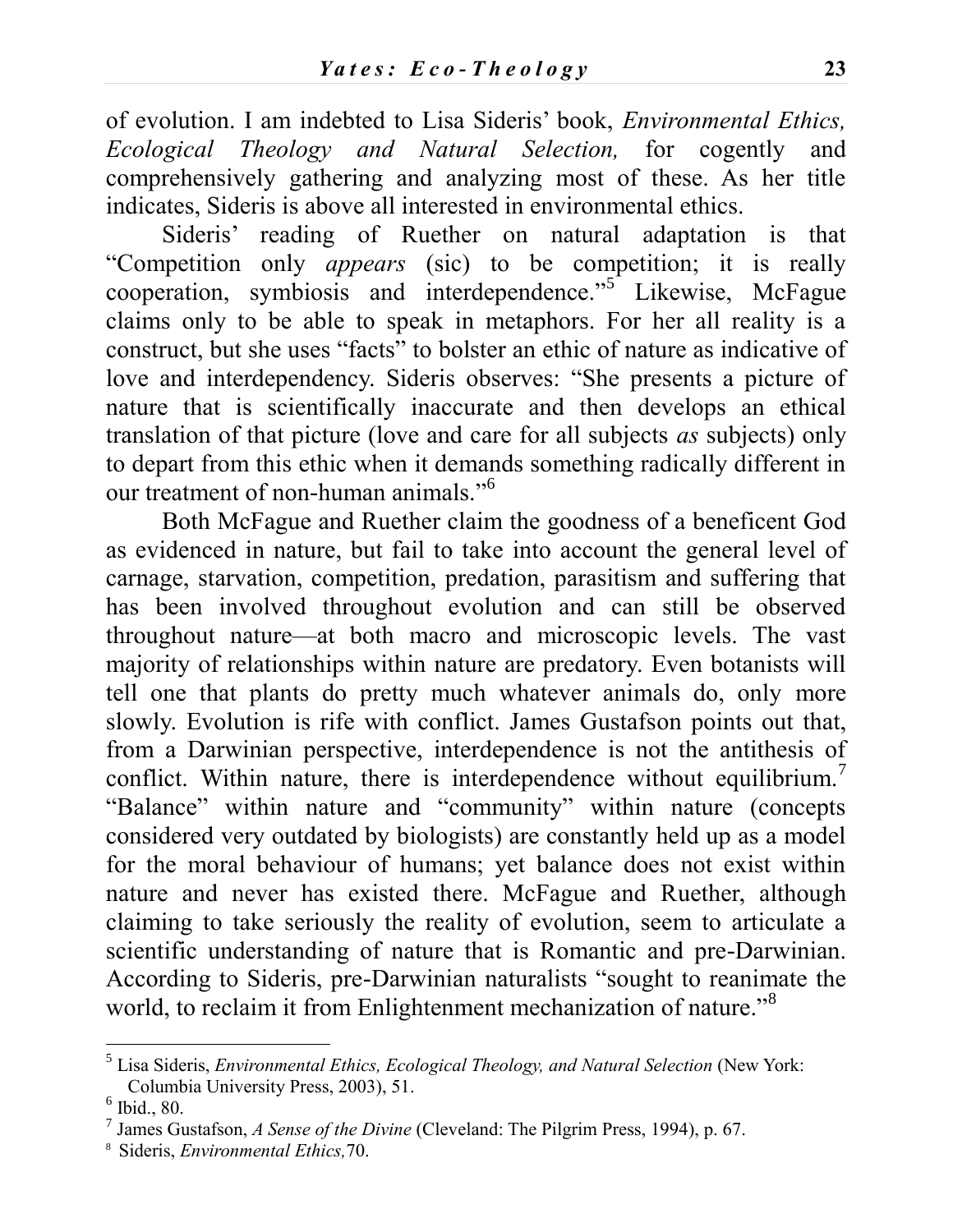Another theological stance that seeks to incorporate evolution into an understanding of Deity is that of Jürgen Moltmann. Sideris observes that he interprets the Genesis story as a metaphor for the perfection of creation before evolution. For him, evolution is a process of the Fall. Moltmann believes in a panentheistic God and says: "Whereas simple pantheism makes everything a matter of indifference, panentheism is capable of differentiation. Whereas simple pantheism sees merely eternal, divine presence, panentheism is able to discern future transcendence, evolution and intentionality."<sup>9</sup>

Sideris says that Moltmann acknowledges the suffering inherent in evolution and adaptation, but believes that at the end of time God will redeem all of creation. Evolution is synonymous with *creatio continua.*  We are in an in-between phase after which God will bring about the final stage, *creatio nova*. At this omega point, all struggle, suffering and domination will be removed.<sup>10</sup> In other words, it will all come out in the wash of the eschaton.

Naturalist J.B.S. Haldane famously said, tongue in cheek, that God must have an inordinate fondness for beetles as there are more than 400,000 species of them, as compared with 8000 species of mammals. They clearly are a naturally adaptive success story, rare in nature. Fully 99.9% of all species that ever lived already are extinct. Sanguin correctly has pointed out that evolution has resulted in many dead ends or "dumb" branches. This has happened, according to evolutionary theology, so as to culminate in our current state of "consciousness." Death happens so that life can happen. But why so *much* death to produce this result? For example, earth's geological formations record that complex life forms in the ocean and on land have twice been wiped out by overgrowth of microscopic life forms that poisoned the water and the air. These "natural" events were *not* necessary to result in life as we know it on the planet. Could the suffering arising from the suffocation and starvation of creatures in these massive extinctions ever be described as "good"?

#### **The Multiverse Needs No Deity**

In tracing the process of evolution back through time to the "Big Bang,"

<sup>9</sup> Jürgen Moltmann, *God in Creation* (Minneapolis: Fortress, 1993), 103.

<sup>10</sup> Sideris, *Environmental Ethics,* 102.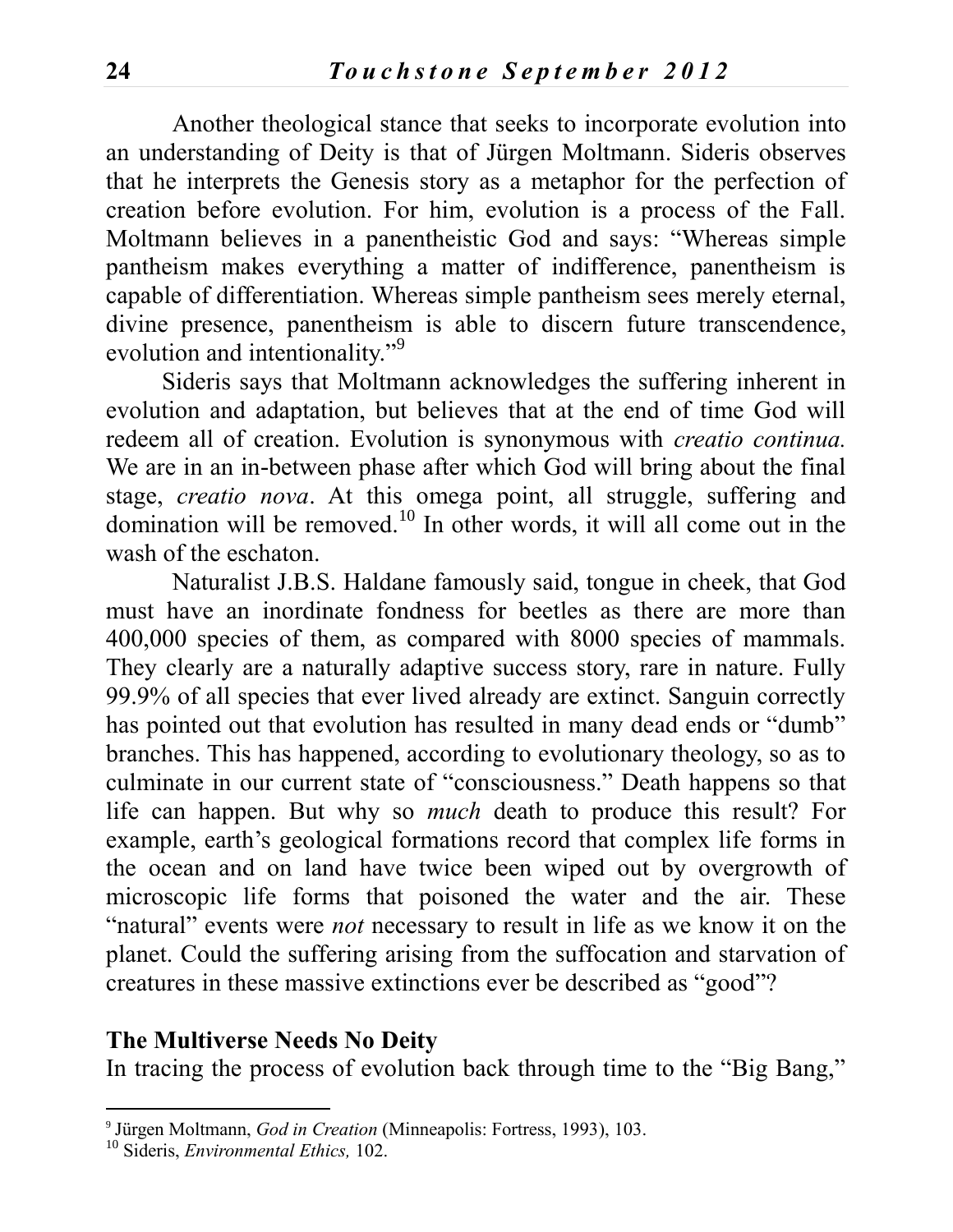Sanguin builds on the findings of the new theoretical physicists. In its unfolding, he perceives Intelligent Design. Physicists describe our universe as needing to be almost impossibly finely tuned in terms of the number of things that needed to be present, in the exact amount, temperature and timing, for us to exist. Alan Lightman, a physicist explains:

The recognition of this fine tuning led British physicist Brandon Carter to articulate what he called the anthropic principle, which states that the universe must have the parameters it does because we are here to observe it. Actually, the word *anthropic*, from the Greek for "man," is a misnomer: if these fundamental parameters were much different from what they are, it is not only human beings who would not exist. No life of any kind would exist . . .

Intelligent Design, however is an answer to fine-tuning that does not appeal to most scientists. The multiverse offers another explanation. If there are countless different universes with different properties—for example, some with nuclear forces (within atoms) much stronger than in our universe and some with nuclear forces much weaker—then some of these universes will allow the emergence of life and some will not . . . From the huge range of possible universes predicted by the theories, the fraction of universes with life is undoubtedly small. But that doesn't matter. We live in one of the universes that permit life because otherwise we wouldn't be here to ask the question . . . The multiverse offers an explanation to the fine-tuning conundrum that does not require the presence of a Designer. $11$ 

Evolutionary eco-theology however, uses the anthropic principle to construct a theism (despite its claims to the contrary) that states a womblike intelligence designed an unfolding, creative process resulting in us. Anthropism used in the service of ID can very easily lead to

<sup>11</sup> Alan P. Lightman, "The Accidental Universe: Science's Crisis of Faith," *Harpers Magazine,*  December 2011*. http://harpers.org/archive/2011/12/0083720*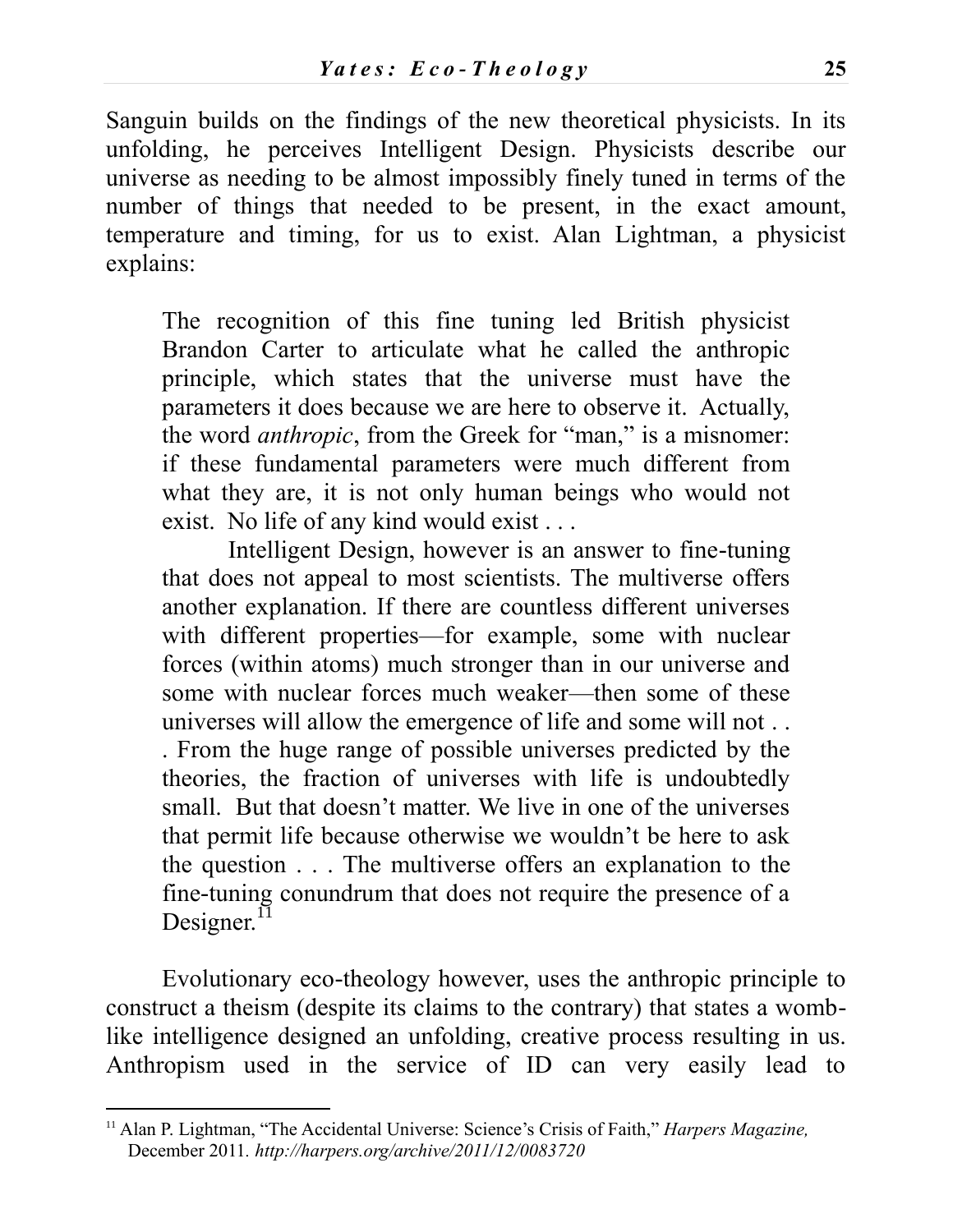anthropocentrism, which got us into this whole environmental mess in the first place. Appealing to this "evolutionary" aspect of an unfolding universe as evidentiary and exemplary does not make us ethical, faithful or even spiritually informed human beings. It merely constructs a theology on the scaffolding of accident, chance and randomness, dressed up to look like the solid ground of direction and purpose.

#### **God at the Centre**

Eco-theology and its variant, evolutionary theology, are primarily eschatologically oriented. An example of this eschatological vision is the premise laid out in *Evolution from Creation to New Creation*. <sup>12</sup> Authors Ted Peters and Martinez Hewlett outline a constructive theistic evolutionary approach, debunking Creationism and Intelligent Design and, like Moltmann, invoke the eschaton as the answer to the carnage of evolution:

Our answer to the theodicy question is not a logical one. We do not invoke twists of logic to justify God for creating a world of struggle with survival of the fittest and all its accompanying waste. Rather, we point to God's promise of resurrection and renewal. Death is not the final chapter in the story of God's drama with nature. Life is. Eternal life is. This renders theodicy a temporal problem, not an eternal one.<sup>13</sup>

While Peters and Hewlett accord evolution full significance in explaining why we are, and also—to some degree—who we are, this distinction between temporal and eternal realities does not provide a convincing theodicy in the face of natural selection. Saying that things will all be resolved happily in the consummation does not necessarily offer comfort or meaning to someone who is living with, for example, the temporal reality of cancer. Why cancer at all?—because, as Steven James and Leonard Hummel assert, cancer is not so much a by-product of

<sup>12</sup> Ted Peters and Martinez Hewlett, *Evolution from Creation to New Creation: Conflict, Conversation, and Convergence* (Nashville: Abingdon Press, 2003).

<sup>&</sup>lt;sup>13</sup> Ibid., 17.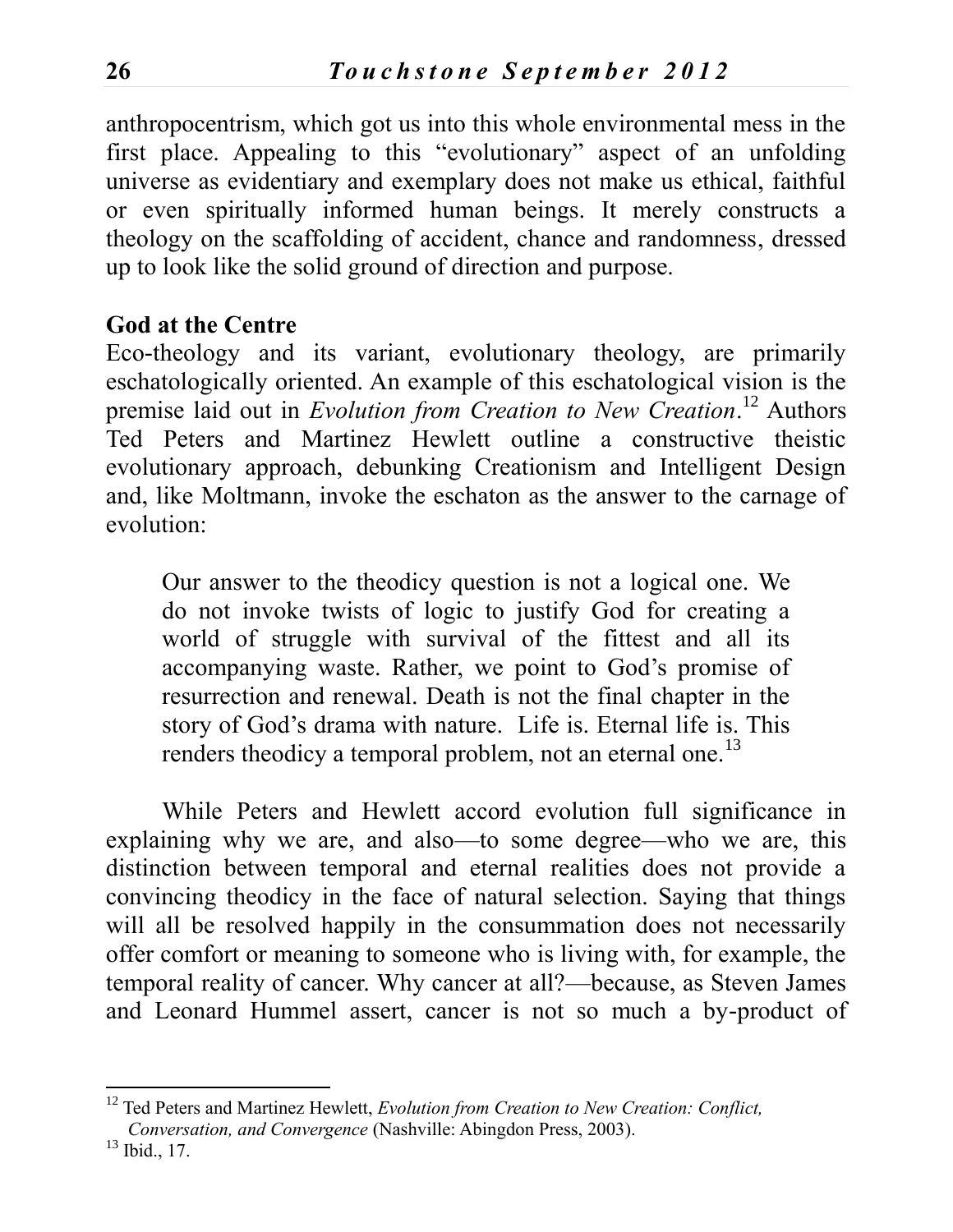evolution as natural adaptation in its finest form.<sup>14</sup> Chance deformations of replicating DNA create cells that develop extraordinary properties. Usually our bodies recognize and remove them through a variety of defence mechanisms. If we live long enough, sooner or later these will fail. Such random mutations of DNA eventually combine to form a cell that evades detection. These cells grow and organize to the point where they kill their "host." When thinking about mortality and cancer, it is important to recognize that our bodies are products of millions of years of evolution, and not to idolize natural selection as a good in itself.

What *are* we to think of evolution through natural selection in the purposes of God? Is it enough to regard it, as Peters and Hewitt do, as evidence of the Fall? From an ecological perspective, Sideris observes that this move results in an ethic of "redeeming and restoring nature to conditions that are, in effect, unnatural, and such an ethic can only make things worse for the environment we are trying to save."<sup>15</sup> Evolution is integral to nature. If we value the natural world, then we must also respect evolution. Evolution does not need to be saved. It does not need to be sanitized or held up as a model for human behavior or spiritual insight. It just needs to be respected.

James Gustafson critiques Western ethics and theology in terms of both its anthropocentrism and its labelling of evolution as the proof that nature is "fallen." Sideris describes his encouragement of a theocentric theology thus: "Religion is increasingly advanced as instrumental to subjective temporal human ends," including the desire for "getting on well in the business of living, for resolving those dilemmas that tear individuals and communities apart. And for sustaining moral causes." Religion is promoted as a means to personal growth, a therapeutic response to anxieties. "One should become liberated from whatever represses or oppresses" according to much of contemporary teaching.<sup>16</sup>

Gustafson's target is "moralistic therapeutic Deism" (Kenda Dean)

<sup>&</sup>lt;sup>14</sup> Steven W. James and Leonard M. Hummel, "Chance, Necessity and Love: An Evolutionary Theology of Cancer," Intensive D. Min. course at the Lutheran Seminary at Philadelphia, 25-29 January 2010.

 $15$  Sideris, 200.

<sup>16</sup> James M. Gustafson, *Ethics from a Theocentric Perspective,* Vol. 1 of *Theology and Ethics* (Chicago: The University of Chicago Press, 1989), quoted in Sideris, *Environmental Ethics*, 202.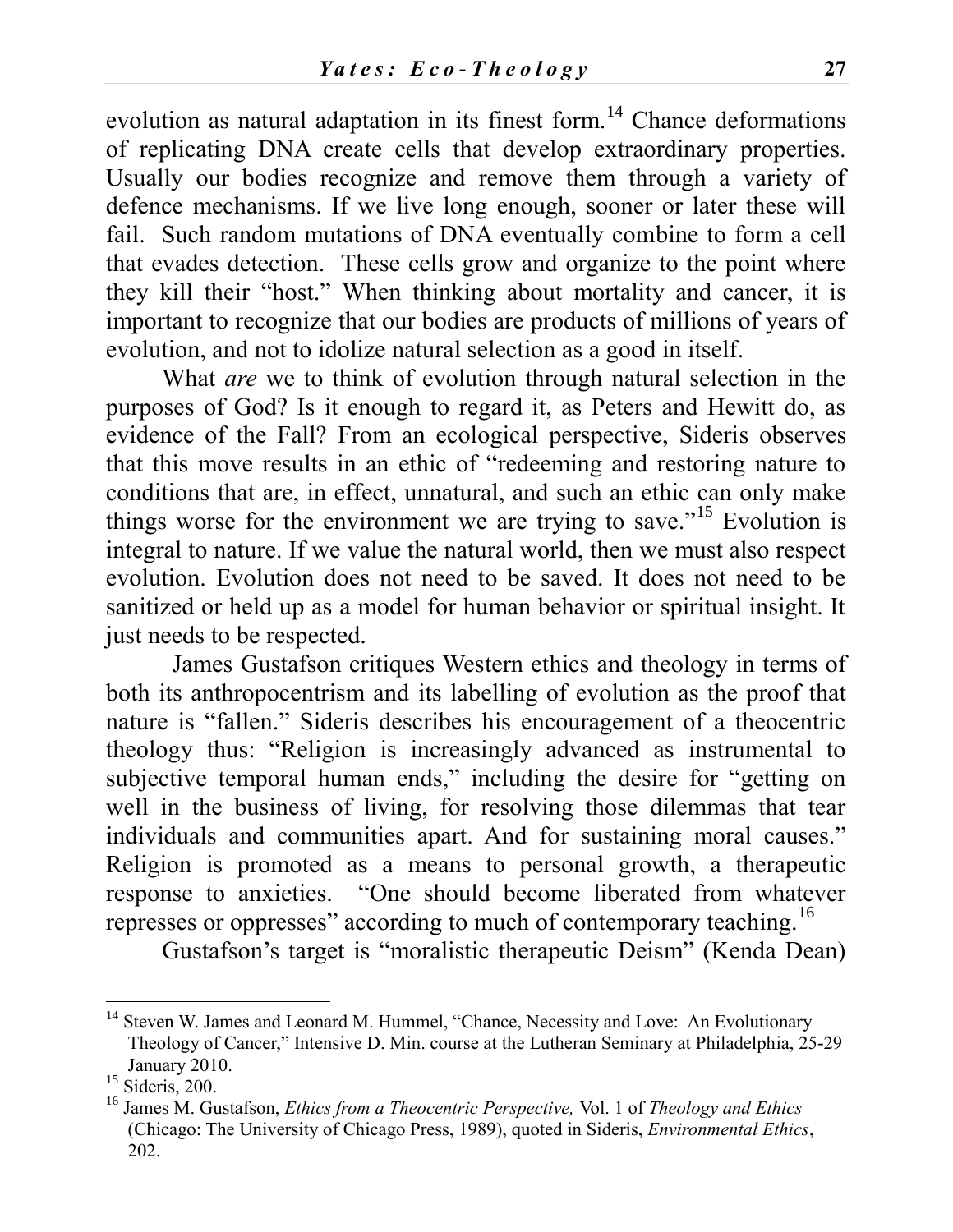and he criticizes theologies that put God at the service of the interests of a particular community. Gustafson asserts that "God is the other, the ultimate reality, in whom we relate ourselves and all things."<sup>17</sup> (This stands in direct contrast to Sanguin's claim that God is not "the other.") Gustafson argues that when we refuse to acknowledge God's "otherness," our decisions and choices cannot be correct because they remain uninformed by the fact that we have not created the natural order as human beings and thus it is not under our control. Further, anthropocentric theology, such as liberation theology and (I would argue) evolutionary eco-theology, lead to decisions that understand "good" as being that which is good for humans as opposed to consideration of the larger whole. For example, some eco-theologians dismiss science outright when presented with peer-reviewed environmental scientific studies countering their particular activist stance. This is an example of putting human concerns (*i.e.*, feelings, aesthetics and trust in self-gathered "junk" science) at the centre of a larger, holistic environmental discussion.

For Gustafson, a theology that places God at the centre supports the perspective of science because the world of science already knows that humans are not the centre of the universe. He maintains we can *participate* in natural processes but we cannot control them.<sup>18</sup> A stance that respects nature is one that involves more humility and a sense of "otherness." With God at the centre, the response of humans to God becomes one of acknowledgement; of dependence, awe and gratitude.<sup>19</sup> He maintains that respecting natural processes from a theocentric perspective recognizes that evolution "brings us into life and sustains life," but it also "creates suffering and pain and death."<sup>20</sup>

So what are we to do in response to this pain and suffering that is implicit within a natural world governed by the dynamic of evolution? Be grateful, according to Gustafson and Sideris. We are a charismatic and biophilic (nature-loving) species. We bond with one another and we bond with other living organisms. We have the gift of great complexity of thought. "The idea of charismatic species embodies the idea that life-

 $17$  Gustafson, 195, quoted in Sideris, 203.

<sup>&</sup>lt;sup>18</sup> Gustafson, quoted in Sideris, 201.

 $19$  Ibid., 204.

<sup>20</sup> Gustafson, 210, quoted in Sideris, 215.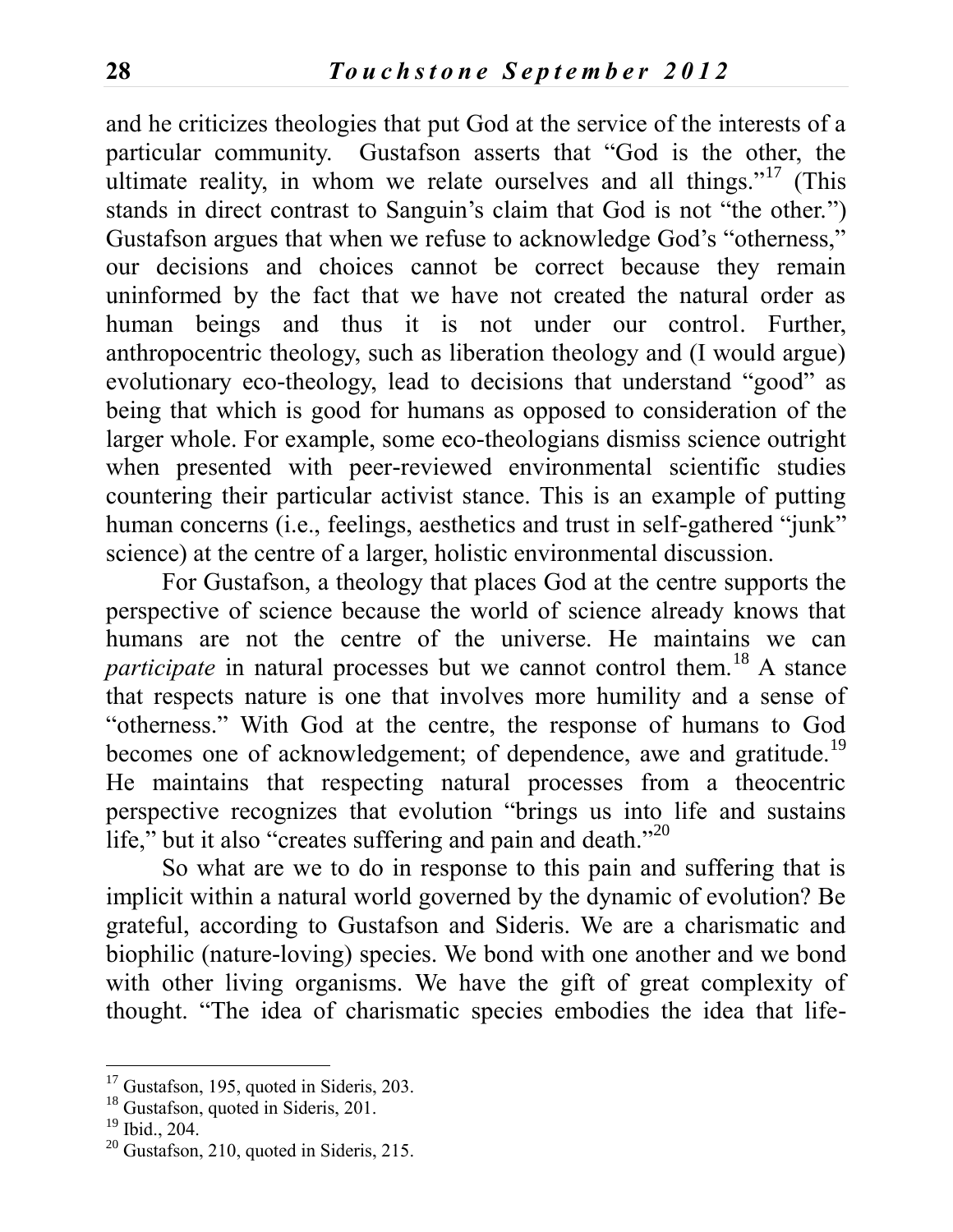forms are not only *gifted* but also, in a sense, *gifts;* that is, the term charismatic points to their value and origin and something external to ourselves—*charisma* meaning that which is divinely given*.*" <sup>21</sup> And "our understanding and appreciation of natural processes point to the conclusion that we are not the centre of things. This discovery supported by biological evidence—is itself an important and profound gift, ethically and theologically."<sup>22</sup>

Sideris maintains that love and gratitude are the starting points for determining ethical action when thinking about nature. "A response of gratitude is owed to the natural processes themselves as much as to their products."<sup>23</sup> In this attitude of gratitude, Sideris, Gustafson and Sanguin would concur.

It appears that the idea of dominion over creation has resulted in a profound attitude of ingratitude. But what if the writers of the Bible were not describing a prescriptive attitude and/or behaviour of stewardship, and instead were describing a preconscious recognition of the power of human beings radically to alter their environment? They were identifying what eco-theology describes. We are conscious and we have great power to do good or evil to the environment. Whether we have the right to be stewards or whether it is a good model for our relationship with the earth or not, we are *de facto* stewards because we now have the power to let live, alter or destroy. On our current path we could conceivably do so much damage that the beetles inherit the earth. As much as God may love beetles, Genesis would seem to indicate God has a different dream for the creation and for us. How it all ends will depend a great deal on what we do with our stewardship and whether we live with theocentric humility. This means accepting that we cannot remake the processes of evolution and natural adaptation in our own image.

 $21$  Sideris, 253.

 $22$  Ibid.

 $23$  Ibid., 254.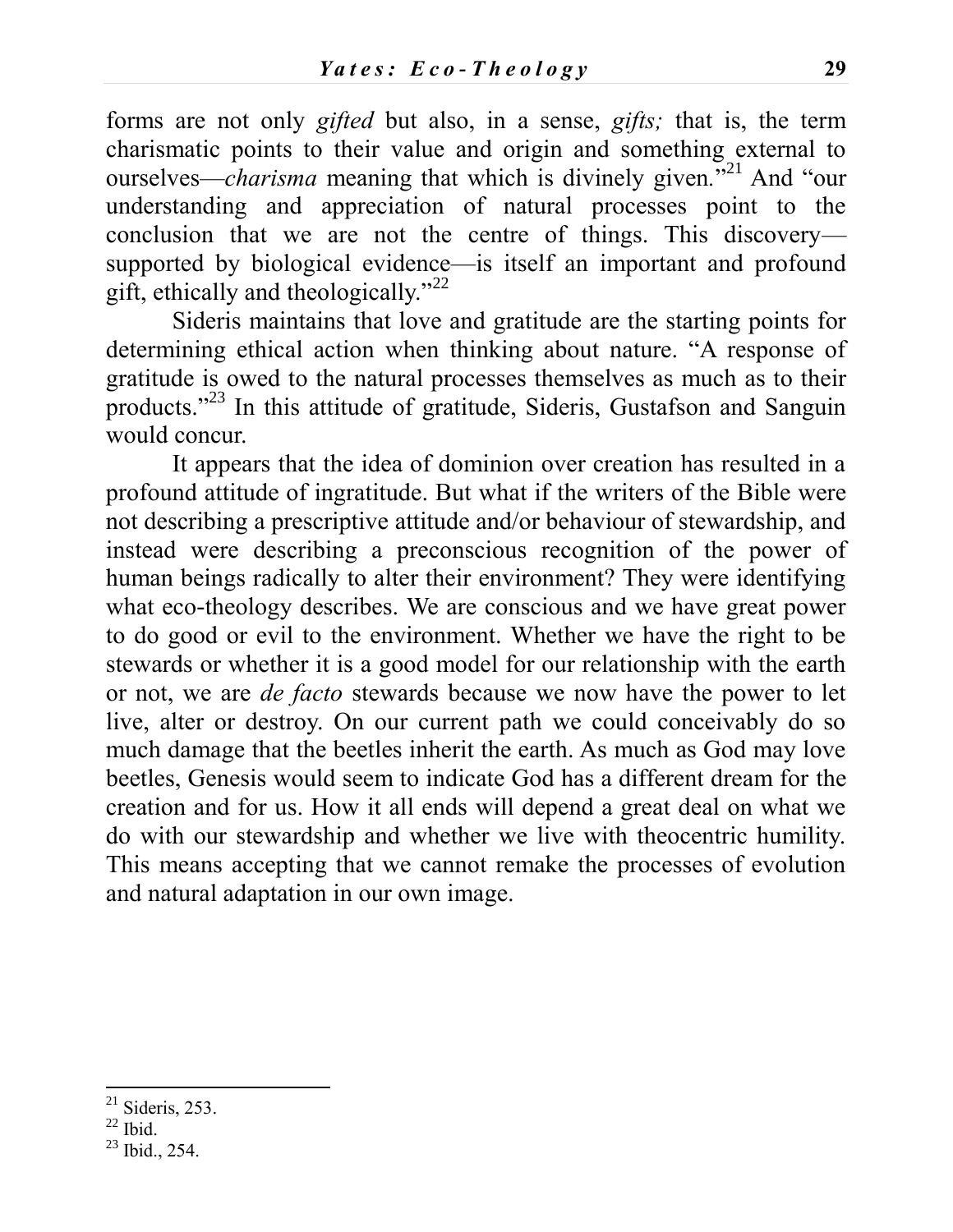## **CLIMATE CHANGE DISCOURSE AND THE BIBLICAL TEMPLATE OF KNOWLEDGE**

## **by Erin Green**

"The medium is the message." This familiar phrase from famed Canadian communication theorist Marshall McLuhan offers an unconventional, yet intriguing, starting point for looking at scriptural wisdom in light of the contemporary challenges of climate change. Very broadly, McLuhan's words suggest that the platforms used to spread an idea influences how that same idea is received in impressive ways. Whether it is shared through television, social media, word of mouth, or even Scripture, a message's currency in culture is indebted to the vessels that carry it. These famous words remind us that form and content exist in dynamic interplay; that we must be attentive to the ways in which the medium shapes what we say and how we receive the messages offered by others.

Though McLuhan had his sights on mass communication in early precursors to the digital age, his insight is also worth exploring within the context of theological reasoning. In particular, Christian Scripture is a potent example of how the medium in and of itself can carry a valuable message. In looking at the form of Scripture (i.e., how it is organized, the types of data and information it includes, the ways in which core messages are expressed, and so on) one finds that the Bible offers a vibrant template for contemporary interdisciplinary discourse. This richly textured epistemology found in Scripture emphasizes democratic treatment of data and encourages multifaceted discourse. These features of the Bible are in turn an important source of wisdom and hope in the face of distinctly  $21<sup>st</sup>$  century challenges.

## **Theology and Climate Change**

Theology has a varied and long history of engagement with the natural sciences. Recent scholarship gives much attention to a handful of important points of contact between the two reasoning strategies. $<sup>1</sup>$  For</sup> example, theologians have been concerned with the intersection of

<sup>&</sup>lt;sup>1</sup> I use the term "reasoning strategies" in lieu of the conventional term "discipline." The term is meant to capture the permeability among types of human intellectual activity and our shared concerns with problem solving and achieving optimal intelligibility.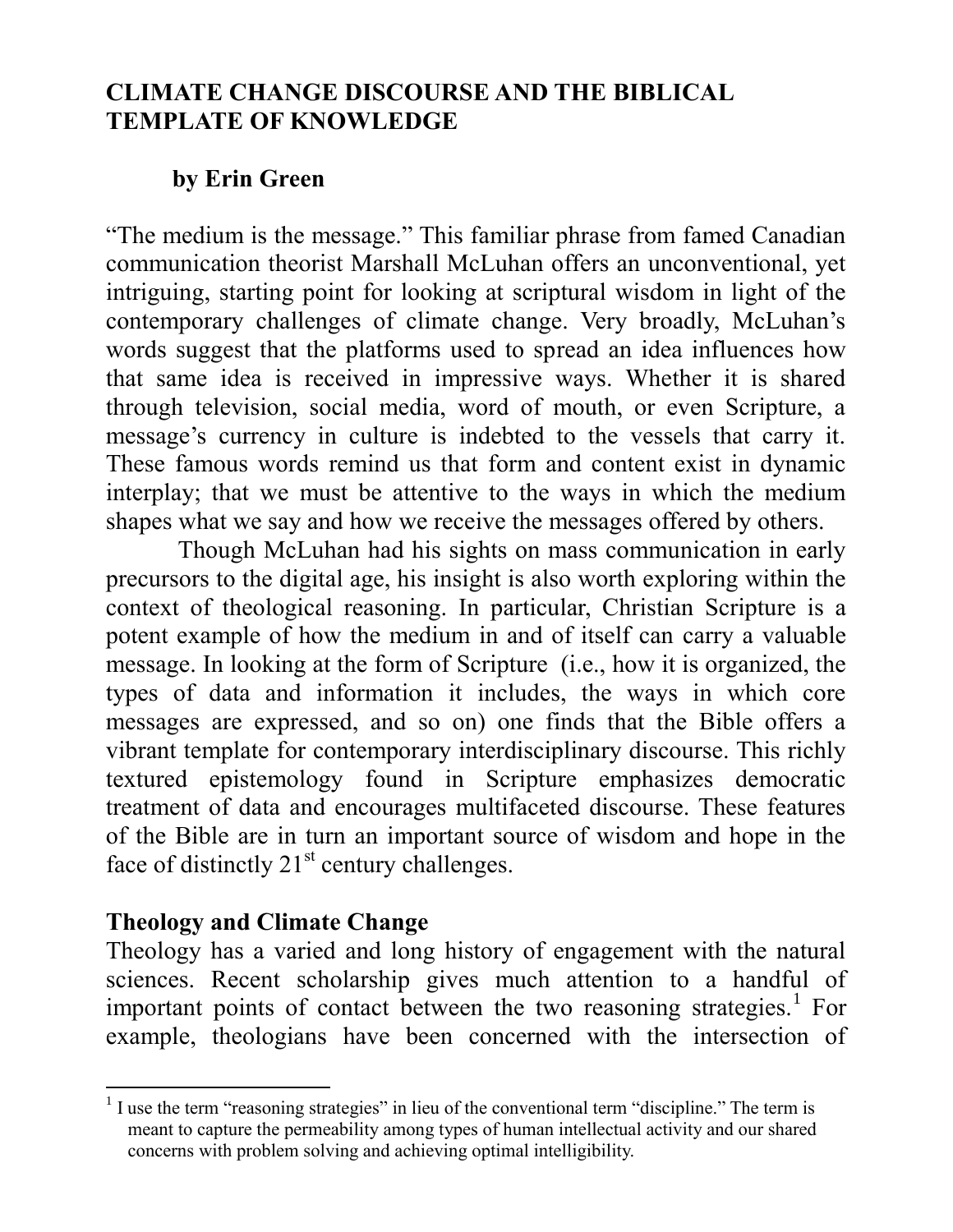scientific cosmologies and Christian thought on creation and eschatology, and the relationship between evolutionary biology and the idea of God as Creator. The contemporary historical challenges of global catastrophic climate change have given rise to another such important moment for theology. The intersection of theological reasoning with the claims emerging from climate-change science is becoming an increasingly popular and worthy area of research.

This intersection is much like other points of contact between theology and science. For instance, research emerging from empirical methods figures prominently in our climate change knowledge base. Claims about changing weather patterns, acidification of Earth's oceans, increasing desertification, greenhouse gas levels, and so on, result from experiment and measurement. However, climate change also differs from other subsets of modern Western science. In its radical impact on biological and cultural life on earth, climate change demands holistic response beyond the capacity of empirical methods. Inextricably bound to the things that can be measured or predicted (e.g., rainfall, sea levels, fossil fuel consumption) are matters that cannot be measured or predicted (e.g., the value of human life and culture, the overall role of a given species in an ecosystem, or even the long-term relationship between the results of climate change and civil and trans-national war). In this way climate change provides an atypical intersection of theology and science. In climate change discourse the scientific, political, ethical, and theological are all entangled.

Conventional treatment of Scripture in both academic and popular theological writing on climate change typically focusses on the content of biblical messages. Central themes usually challenge rapacious and destructive personal and corporate behaviour. For example, Christian theologians often re-work interpretations of stewardship or dominion, moving from justifying the subjugation of ecosystems and oppression of peoples to emphasizing responsibility and inter-connectedness. Other approaches to biblical engagement with climate change include highlighting the Genesis dictate that all of creation is good. This serves to deflate anthropocentrism and heighten the intrinsic dignity of the whole of the created order. These messages of Scripture are invaluable sources for theologians interested in dismantling structures that lend support to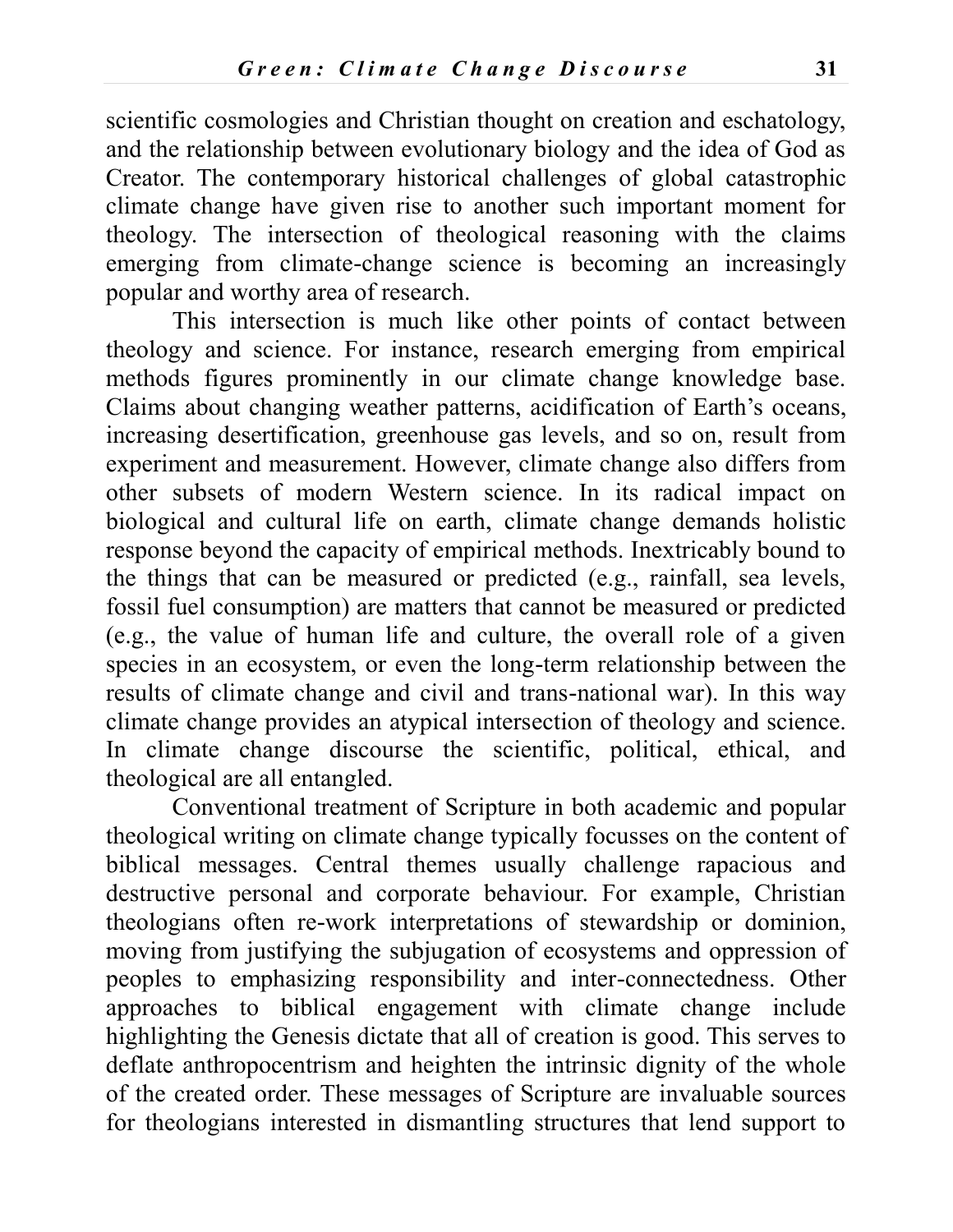global catastrophic climate change. Here the appeal to biblical messages focusses on prophetic voices challenging the *status quo* or Jesus as exemplar of speaking truth to power. The common thread in such theological responses to climate change is the emphasis on the content of a message, rather than its form.

#### **Scriptural Forms: An Eclectic Mix**

This overarching approach, based on scriptural mandates, is indispensable. The challenging messages laced throughout Scripture, and the thoughtful exposition of them, calls people of faith toward ever more healthy relationships with one another and all of the created order. These biblical principles generate good, transforming work. They offer guidance to our churches in their theological reflections and often form the bedrock of denominational and ecumenical policy work on climate change. The treatment of Scripture outlined below complements and does not displace these important readings. Inspired by McLuhan's attention to the influence of the medium, I will peel back the layers of messages and look at how the structure of Scripture itself is a source of wisdom and hope in theological approaches to climate change.

The biblical template for interacting with, and making sense of, the world is very robust. It holds together an impressively eclectic mix of data, information and knowledge, and, through this complex, resists wholesale characterization. There is no one kind of scriptural data; no singular pattern within its varied books. This impressive vibrancy suggests that our contemporary theological reasoning, and our efforts to bring theology into closer contact with other reasoning strategies, should be equally enlivened.

Even a cursory glance at the biblical record reveals a highly textured pattern for knowing. This texture includes things like measurement and instruction, as seen in the account of the building of Noah's ark; the enumeration and census work found throughout the Book of Numbers; the familiar arcs and rhythms of famous passages of prose (e.g., the narrative of Adam and Eve in Eden or the accounts of Jesus' birth). There is also the evocative poetry of the Psalms, the collection of epistles in the Second Testament, the plural parallel perspectives of the synoptic Gospels, and frequent use of genealogy. Of course, in all of this,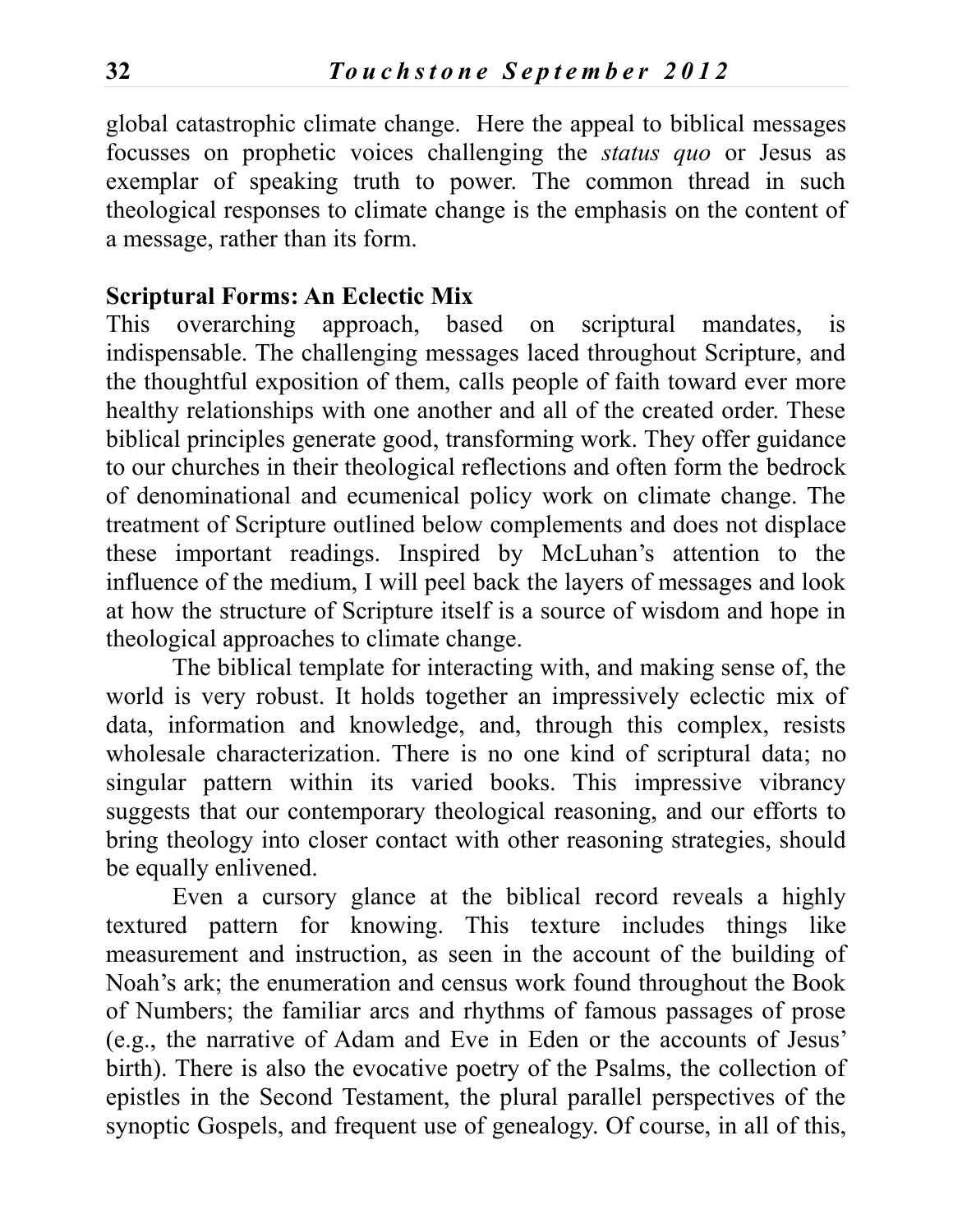there is also a place for rules and ethical principles like those outlined in the Ten Commandments or the Holiness Code found in Leviticus. One could go on to find several other kinds of data, information, and knowledge in Scripture.

So what does this suggest? Ultimately, this diversity of ways of interacting with and making sense of the world argues for a democratic and multi-faceted epistemology. There is no real privileging of one kind of information over another. Rather, Scripture calls its readers to reflect upon how these forms of expression are held together as an authoritative whole. Prose does not take precedence over poetry, nor narrative over genealogy. Sparser, more descriptive sections are held up as valuable right alongside the most evocative and memorable passages. Even when a story is told more than once, it is repeated with a fresh voice or drawn from a different historical context. This is evidenced in the parallels among Matthew, Mark, and Luke, or the differences between the creation stories in Genesis, or the layering of editorial voices in the Pentateuch. The wisdom of revelation and history weaves together a canon that values plurality in discourse, and diversity in our sources of knowledge. In this view, understanding ourselves, God, the world and all the relationships therein, requires multiple sources of data, information, and knowledge that relate together interactively.

#### **Diverse Sources of Knowledge for the Climate Change Challenge**

This biblical template of knowing proves invaluable for the interdisciplinary concerns at hand. As noted above, the climate change intersection is both similar and different than traditional intersections between theology and scientific reasoning. A key difference is that the problems of climate change are not simply unsolved scientific questions or contested hypotheses that can be resolved with enough experimentation or theorizing. Rather the problems tabled by climate change are ethical, political, theological, and scientific all at once and their resolution is far from an historical certainty. The direct links among changes in Earth's water, land, and atmosphere, and issues related to all manner of flourishing and oppression, guarantee that climate change can never be merely an object of scientific study. Instead it demands contributions and analysis from far-reaching fields, forcing us to re-evaluate the boundaries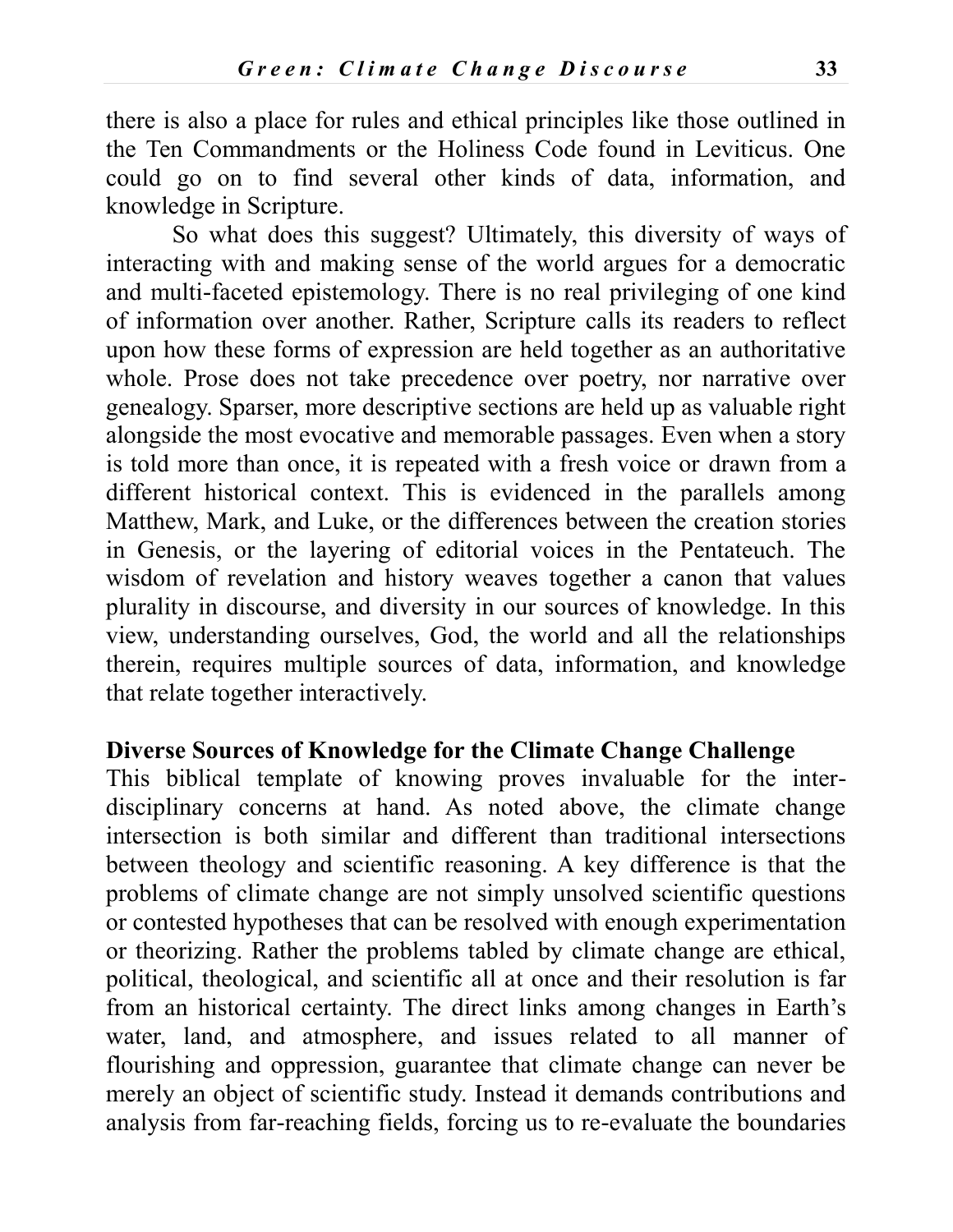of conventional scientific discourse. Therefore, the scope of acceptable data, information, and knowledge must be broadened for the sake of adequately addressing the problems of climate change. In this sense, climate change discourse has the potential to embody the kind of textured, multi-faceted epistemology exemplified in Scripture.

As global catastrophic climate change reaches deeper into popular consciousness, conversations about related issues come to include more and more perspectives. Scientists, policy and law makers, denominational and ecumenical justice bodies, civil society groups, and any number of conventional academic disciplines (systematic and biblical theology included) are all weighing in on how best to understand and respond to climate change. With increasing numbers of impacts—ecological and otherwise—come increasing numbers of stakeholders. Finally, too, these conversations are beginning to welcome contributions from the margins. The wisdom of those most vulnerable to the effects of climate change is tentatively welcomed to the chorus. The insights of environmental refugees and victims of natural disasters, indigenous peoples, and those living on precariously situated lands are finally being added to the complement of climate change data, information, and knowledge.

The canon of climate change discourse continues to grow and evolve. Of course, classical scientific data and information necessarily figure prominently. Ongoing scientific observation of sea levels, rainfall levels, desertification, tropical storm frequency and strength, and so on yield pictures of a world that is changing . . . and changing fast. The enumeration and census work of both human and non-human species also finds its place in this sphere. For example, the movement of hundreds of thousands of people in the Sudan away from lands affected by desertification toward pastoral lands is a compelling vignette. This large scale shift in population proved to be a potential flashpoint for warfare in an already fragile political landscape. Population data and information about non-human species is also important. For example, the collapse of bee colonies and fisheries, the lengthening and shifting patterns of migratory species, and the extinction of species, function as indispensable contributions to climate change discourse.

The diversity of authoritative climate change data is again enriched when people add narrative data and information to the mix. Surely each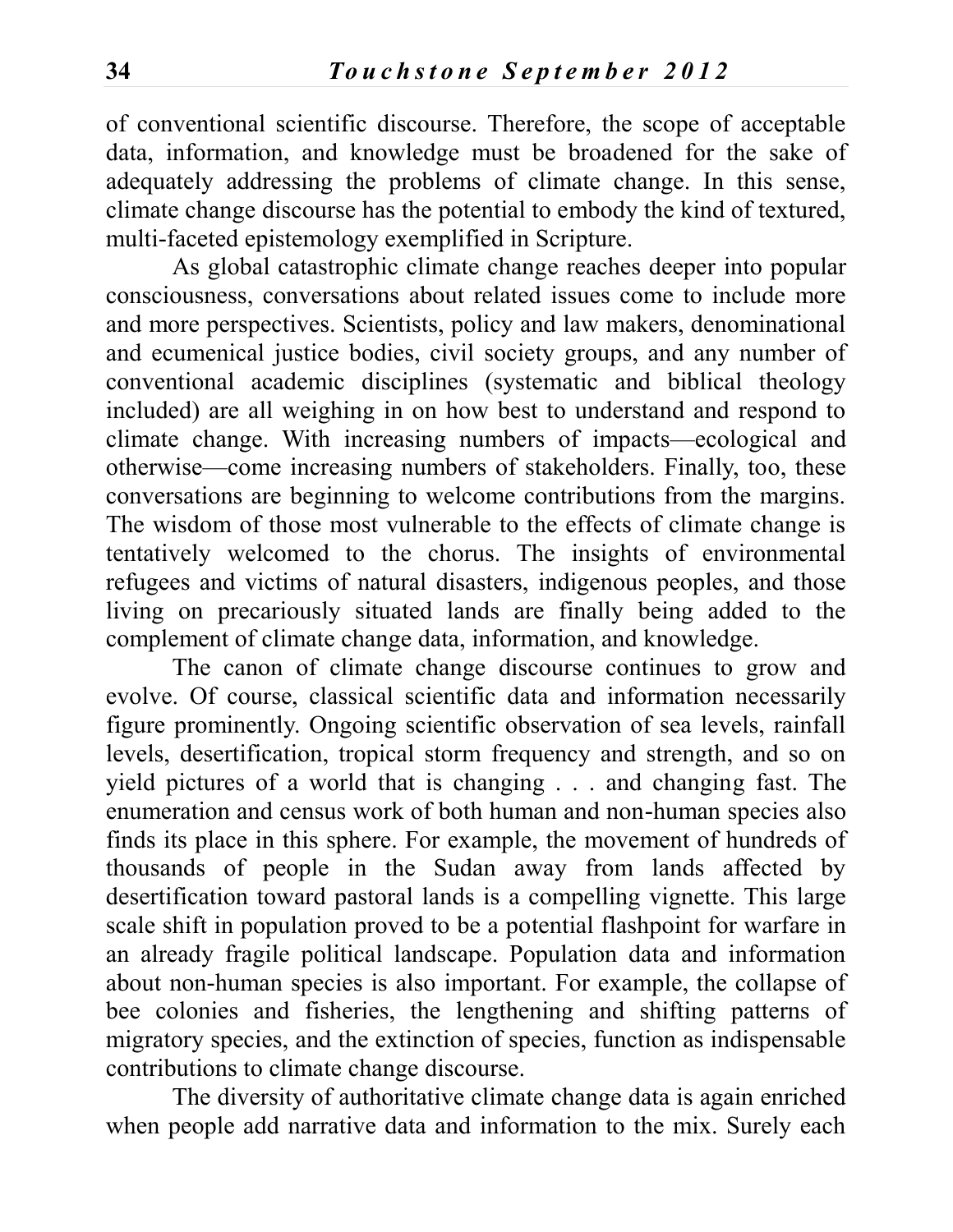person reading this article has had a conversation with another about an early frost, an unbearable heat wave, a remarkably snowless Canadian winter, or another similarly "the times they are a-changin" anecdote. The important social currency of weather-based talk embeds in climate change discourse a certain folksy, narrative quality. The immediate and visceral quality of our experience of climate presses us toward constant engagement with it.

On a grander and perhaps more meaningful scale, stories again find their place in climate change discourse when data, information, and knowledge from indigenous and traditional peoples are considered. Contributions from these sources often come in the form of historical adaptation strategies and first-person accounts of how climate change affects life and culture. Examples include accounts of "traditional farming techniques" that are marked by pre-industrial adaptation strategies, of "changing hunting and gathering periods and habits," and insight into what kinds of "crop and livelihood diversification" work in the face of climate change.<sup>2</sup> A 2008 International Union for Conservation of Nature (IUCN) report supports increased authority for marginalized indigenous and traditional voices in the face of global catastrophic climate change. The report argues that the "social and biophysical vulnerability" borne by the world's indigenous and traditional peoples results in a privileged epistemological standpoint.<sup>3</sup> A greater role for data, information, and knowledge drawn from these cultures in scientific discourse about climate change stands only to democratize and enrich our ways of making intelligible very complex problems.

Climate change discourse can be again enhanced through a multimedia element. In particular, photojournalism and documentary filmmaking have taken up themes relating to climate change. Contributions from these spheres often elicit powerful, visceral reactions. The heartbreaking footage of a lone polar bear exhausted and swimming further and further out into an iceless sea in a *Planet Earth* documentary is peerless in its impact. Ed Burtynsky's enormously popular *Manufactured Landscapes* (both film and photographic incarnations) and

 $<sup>2</sup>$  M. Macchi (March 2008). "Indigenous and Traditional Peoples and Climate Change," Issues</sup> Paper (Gland, Switzerland: International Union for Conservation of Nature), 5.

 $3$  Ibid., 4.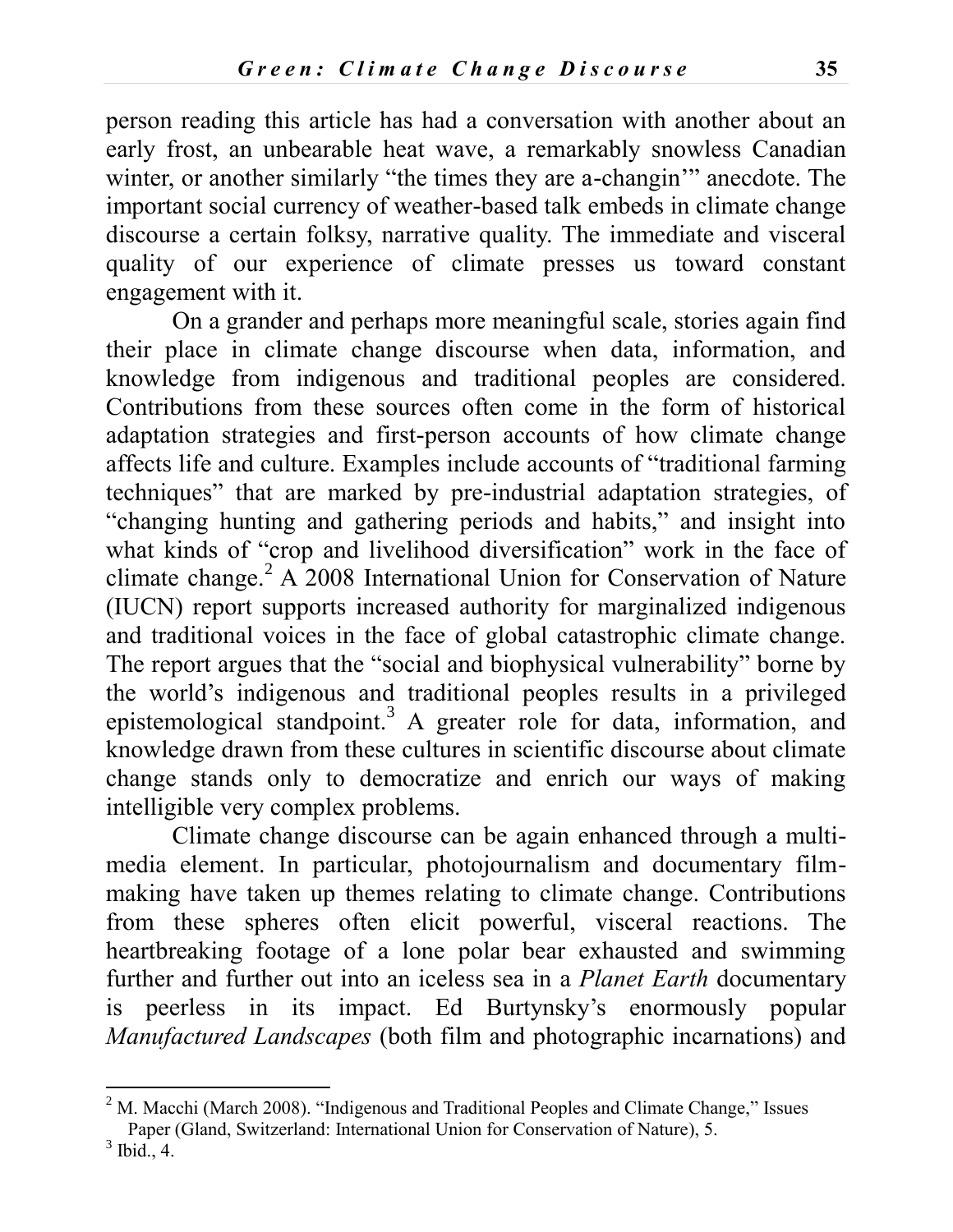Davis Guggenheim's 2006 documentary, *An Inconvenient Truth*, are two further examples of multimedia engagement with climate change that have had broad public influence.

The description of biblical data, information, and knowledge above reveals a medium with a multifaceted epistemology. Christian Scripture calls us as people of faith to experience, describe, and make intelligible the world through multiple forms of expression. It also calls us to account for shared experiences through multiple perspectives. This rich interweaving of prose, poetry, census, measurement, narrative, law, and so on, is the scriptural template for human knowing. The biblical medium indicates that our engagement with the world is incomplete when we prize one kind of expression above others or when we allow a homogenous voice to speak for a heterogeneous whole.

#### **The Relevance of the Bible's Eclecticism**

It is difficult to find notes of hope in climate change discourse. As species slip into extinction, weather patterns become increasingly unpredictable, and consumption grows nearly unabated, it seems as though climate change is a supremely intractable crisis. However, the complexity of the problem appears also to open the way for discourse based on the biblical principles outlined above. On the whole, the problems of climate change demand the kind of multi-faceted, multi-perspectival approach to engagement with the world found in Scripture. In both biblical and climate change discourse, the appetite to make the world intelligible is satisfied only when plural forms of data, information, and knowledge are brought together in a dynamic whole. For climate change this means drawing in contributions from conventional scientific research, narrative, art, interdisciplinary research, policy and law, and more. As the IUCN report indicates, along with echoes from many civil society and ecumenical justice bodies, the problem of climate change mandates a layering of multiple perspectives. Particularly valuable are contributions from those whose lands and lives are most vulnerable to the effects of climate change. Ultimately, the pressing global crisis of climate change is perhaps also pressing humankind toward the multi-faceted and dynamic epistemology laid out in the scriptural template thousands of years ago.

The comparison of the scriptural approach to engagement with the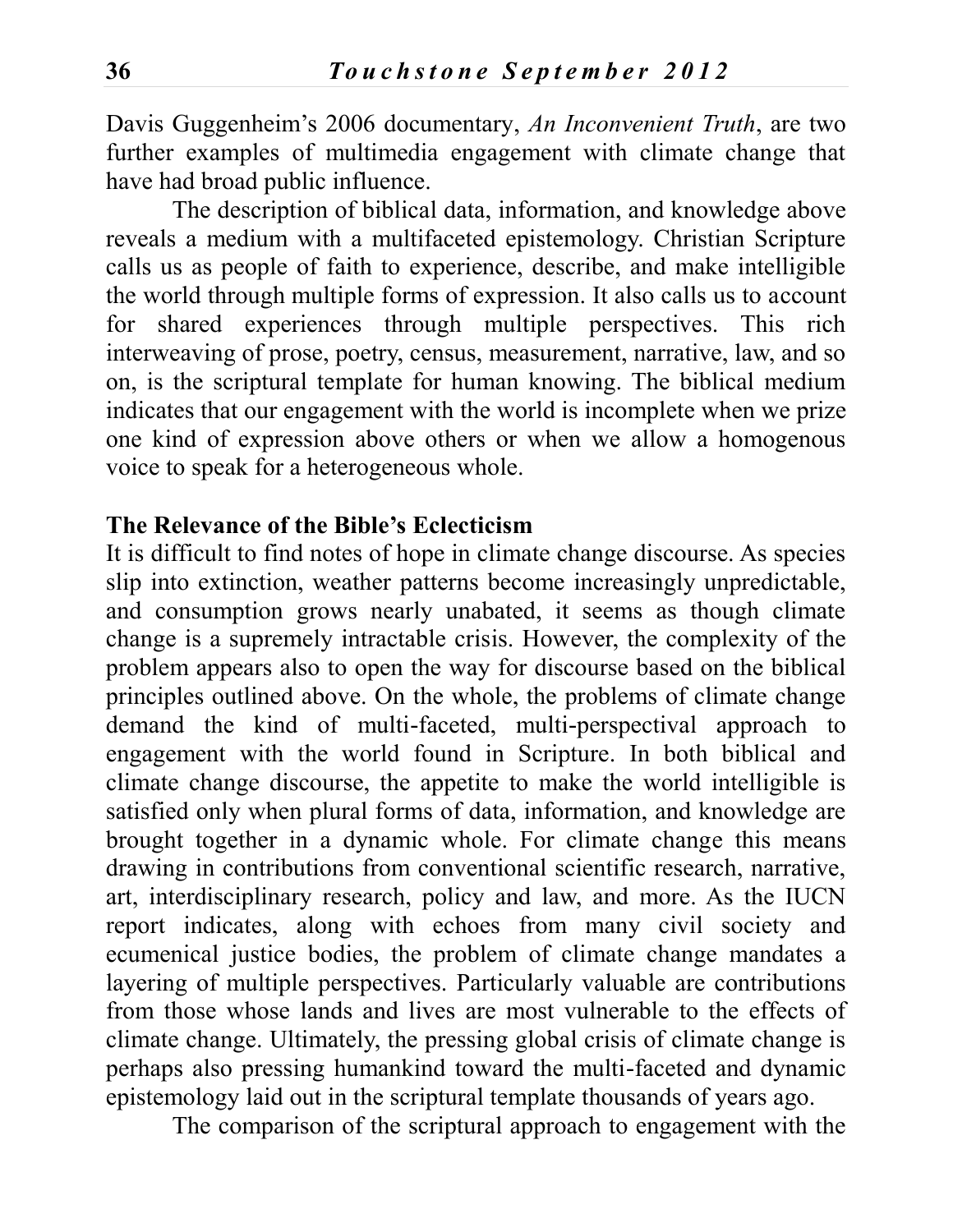world and that found in contemporary climate change discourse is not without limitations. A critical difference between Scripture and the canons of climate change discourse is the completeness of the data, information, and knowledge within. Unlike the closed quality of Christian canons, the multiplicity of data, information, and knowledge within climate change discourse is unbounded, and not negotiated within any specific community. Christian commitment guides us to wrestle with difficult parts of Scripture rather than attempting to excise them. In contrast, when looking at the scope of scientific discourse, it may be a legitimate methodological move to jettison views that are incongruous with personal, denominational, or other group values. For example, global warming denial does not necessarily have to be embraced as part of the plurality of perspectives within climate change discourse. The canon of climate change discourse is very much open.

At this challenging interdisciplinary intersection, where theology wrestles with understanding and responding to climate change, there is in fact much hope. The pervasive crises of climate change might precipitate radical transformation not only in our ways of behaving, but also in our ways of knowing. The multifaceted demands of climate change scientific, political, ethical, and theological—might also be a flashpoint for transformation of how we try to make the world intelligible. Climate change presents an opportunity to re-evaluate the privileging of one kind of data, information, or knowledge over others. It is also an opportunity to work toward a holistic way of engaging historical challenges that better mirrors the biblical model. This transformed way of knowing, borne out of crises, is better suited to honour the diversity that is already at play in our world. It sees all knowledge as partial, but not necessarily dispensable. Instead, these partial perspectives best serve one another when we struggle to bring them together in ever more intelligible and complete narratives about our world.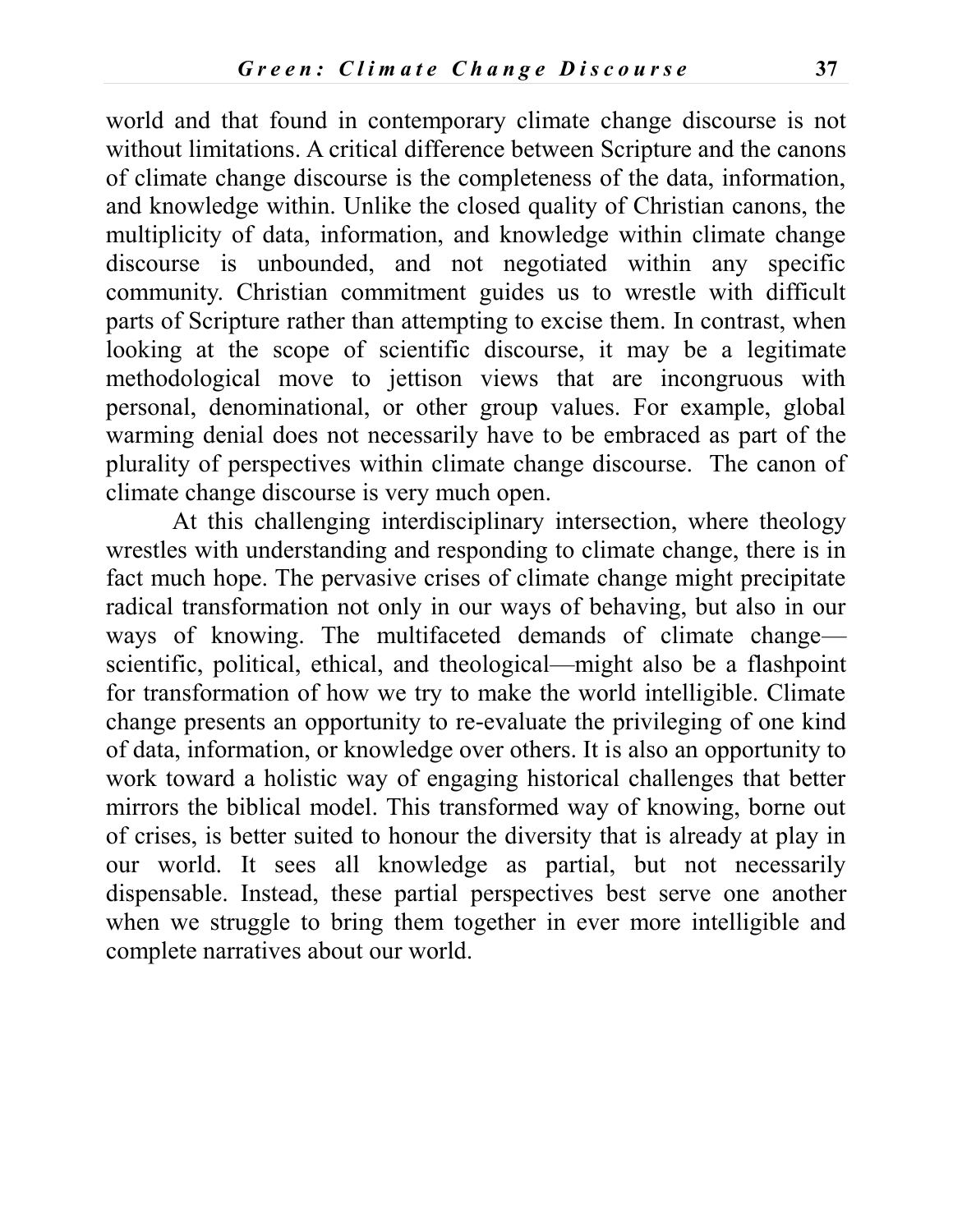# **FROM THE HEART—ABOUT THE HEART OF THE MATTER**

# **by Mardi Tindal**

I have the soul of a farmer's daughter. My earliest memories include following my father's plow across the fields of our family farm to collect the worms revealed in the fresh-turned earth; watching my grandfather hoe his large garden on early summer mornings; helping my mother and grandmother pick berries, shell peas and prepare food as we discussed matters of church and world.

In the years since, like many of us, I have become an urban adult. I recall those early years now, not with nostalgia, but with a fresh respect for the way in which my parents and grandparents lived with greater balance within the rest of the natural community. We can't go back, but we are learning anew that we must go forward—"to live with respect in Creation," as our United Church creed puts it, and, as our Song of Faith says, "by grace rather than entitlement, for we are called to be a blessing to the earth." Protecting the integrity of creation is, I believe, the greatest spiritual and moral challenge facing us, and all other challenges take their place and become clearer within its context. We cannot achieve social justice or peace, for instance, unless humanity has a home with capacity to support physical life for all. Our action and inaction today threatens the viability of a planetary home for the human family.

When I was in my twenties, I had the privilege of serving as a member of the General Council Task Group on the Environment. Its report represents an important part of *my* faith story and of *our* faith story. I remain astounded by its theological power. Then, in 1977, as a Church, we said that environmental problems are symptoms of a more fundamental crisis in the way our human economy defines growth. We said that we need to live within God's economy instead of trying to manipulate natural limits; that we need to live into biblical wisdom about the prophetic linkage between a healthy natural order and justice among people.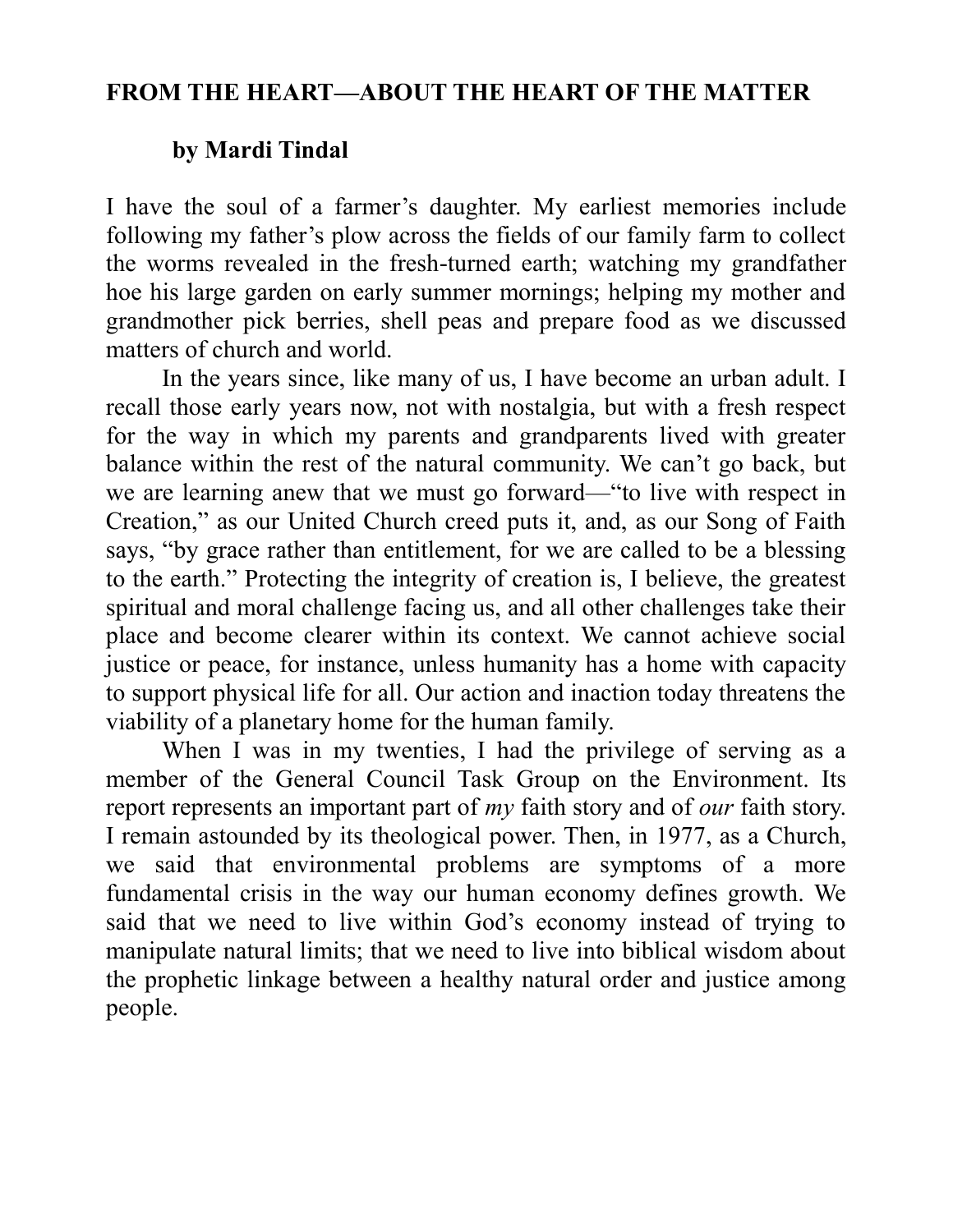We proclaimed:

In order to love each other, We have to love the garden; In order to love the garden, We have to love each other.

In the context of Jesus' description of the greatest commandment, we must confess that we have *not* loved God, garden and one another as we must, and we have learned painfully that the ways in which we honour or exploit one another are linked directly to the ways in which we honour or exploit the garden.

During my term as moderator I have invited us to deeper participation in God's healing of soul, community and creation, guided by Jesus' description of the greatest commandment and by words of our Song of Faith.

In grateful response to God's abundant love, we bear in mind our integral connection to the earth and one another; we participate in God's work of healing and mending creation.

The heart-breaking legacy of residential schools provides a vivid and painful example of what happens when we fail to honour such integral connections. We remember that just a couple of generations ago our church's role in residential schools was something we celebrated and promoted; now we face a long-term process of living into apology. Over a decade ago, as we were becoming fully aware of the residential schools tragedy, my spouse and I sat at our kitchen table and asked ourselves, "How could they not have seen? Why didn't they change?" And then we asked ourselves: "What is it that our children will look back on, a generation hence, and ask, 'How could *they* not have seen? Why didn't *they* change?"

Our answer came instantly, rooted in regular recitation of God's call to live with respect in creation. How can we not see, even today, that our ways are not sustainable and represent a rejection of faith? The environmental crisis is the most critical test we have ever faced as people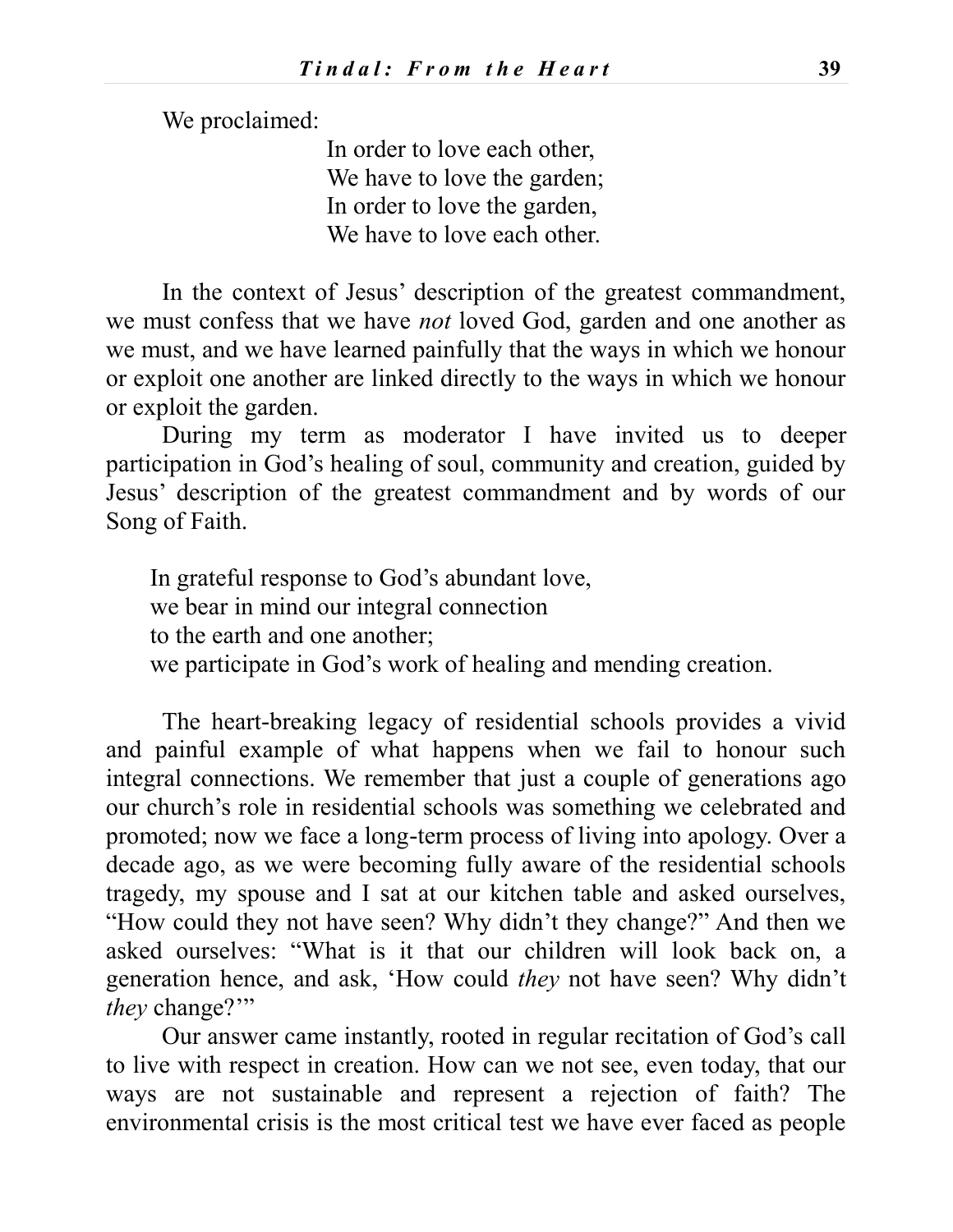of faith. If we destroy God's creation, we can make no pretence that we are obeying God's greatest commandment.

This much seemed obvious to us a decade ago. What has taken more time to appreciate since are the subtle ways in which the issues are linked. Living with respect in creation implies respecting all of God's creation, including all cultures, all faiths, all species. At the very least, living with humble respect in creation could have opened our eyes to the arrogance of the residential schools enterprise.

So, today, in the hope of reconciliation for what has been, and in the hope for a restoration of right relationship in our lives ahead, it has become urgent that we return to questions such as:

How will we love God and garden in order to love each other? How will we love each other in order to love God and garden?

These become questions affecting not just the integrity of creation, but also our personal integrity as disciples, and the integrity of our church as a body of faithful witness. Our love of God, garden and one another depends on how we take such questions into our hearts. It is time for a renewed covenant with God, with one another, and with the garden.

Jesus taught that God is found in wholeness within, as well as wholeness beyond, our own skin. Integrity takes shape by listening deeply to our own true stories of God's presence in our lives, to our own true communal stories and to God's call *today*. And we must honour a diversity of loving responses to the world's challenging realities.

Some see this as a time of scarcity and restraint, but the truth is that we still are blessed with abundant capacities. We can work through our challenges together in order to weave integrity in our lives and in Earth itself.

The Judeo-Christian narrative of creation, as the theologian Walter Brueggemann has written, begins with a "liturgy of abundance," that we have turned into a lament of scarcity. Brueggemann writes:

The conflict between the narratives of abundance and of scarcity is the defining problem confronting us at the turn of the millennium . . . the story of abundance says that our lives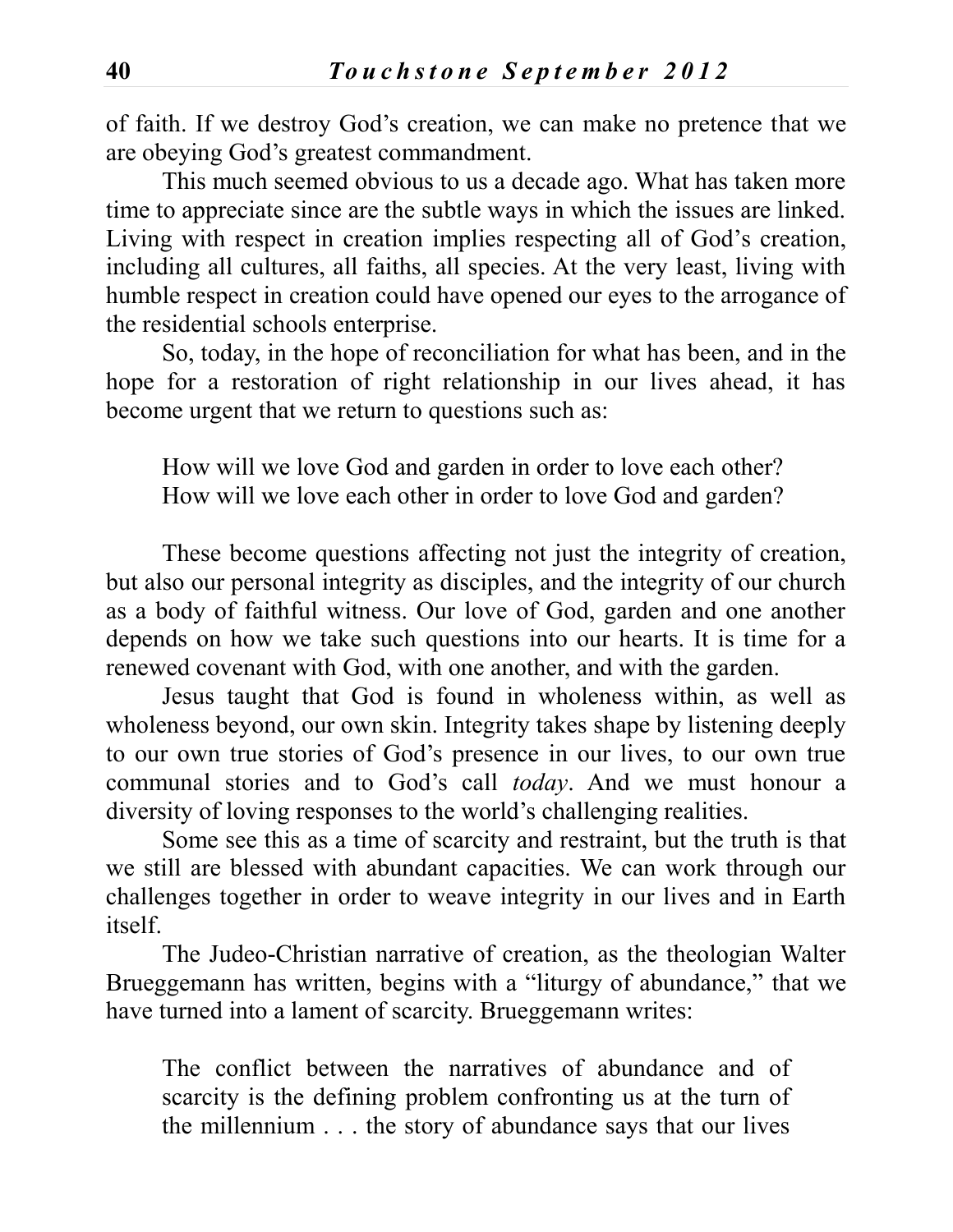will end in God, and that this well-being cannot be taken from us. In the words of St. Paul, neither life nor death nor angels nor principalities nor things—nothing can separate us from God. What we know about our beginnings and our endings, then, creates a different kind of present tense for us. We can live according to an ethic whereby we are not driven, controlled, anxious, frantic or greedy, precisely because we are sufficiently at home and at peace to care about others as we have been cared for  $<sup>1</sup>$ </sup>

In God's economy no one needs to endure scarcity so that others might have abundance. The offer of abundance is for all.

I am told that there are some who view the devastating consequences of climate and ocean change as an opportunity for Christ to "purge all sin from His creation to make all things new"<sup>2</sup> with reference to Revelation 21:1. However, my life-long experience of a loving God has been grounded in Christ who promises and provides abundant life, enabling us to overcome fear in favour of faithful response.

God's call to us is a "still, small voice," easily overlooked in the shouting of debate and accusation. As Parker Palmer has written in *Healing the Heart of Democracy*, the soul is that grounded place where our fears are overcome. We are people of soul, community and creation. The environmental movement is longing for the spiritual resources which we offer.

I spent Holy Week this year as a participant in a high level United Nations meeting on "Wellbeing & Happiness: Defining a New Economic Paradigm." The meeting was convened by the Prime Minister of Bhutan, who invited me to serve as a spiritual leader at the gathering, joining Jewish, Muslim, Hindu and Buddhist leaders. In his letter of invitation to me, Prime Minister Thinley said it was important to have spiritual leaders participating in the meeting:

The experts, economists and scholars, including Nobel

 $\overline{a}$ 

<sup>1</sup> Walter Brueggemann, "The Liturgy of Abundance, The Myth of Scarcity," *The Christian Century,* March 24-31, l999.

<sup>2</sup> Marci McDonald, *The Armageddon Factor: The Rise of Christian Nationalism in Canada* (Toronto: Random House Canada, 2010), 187.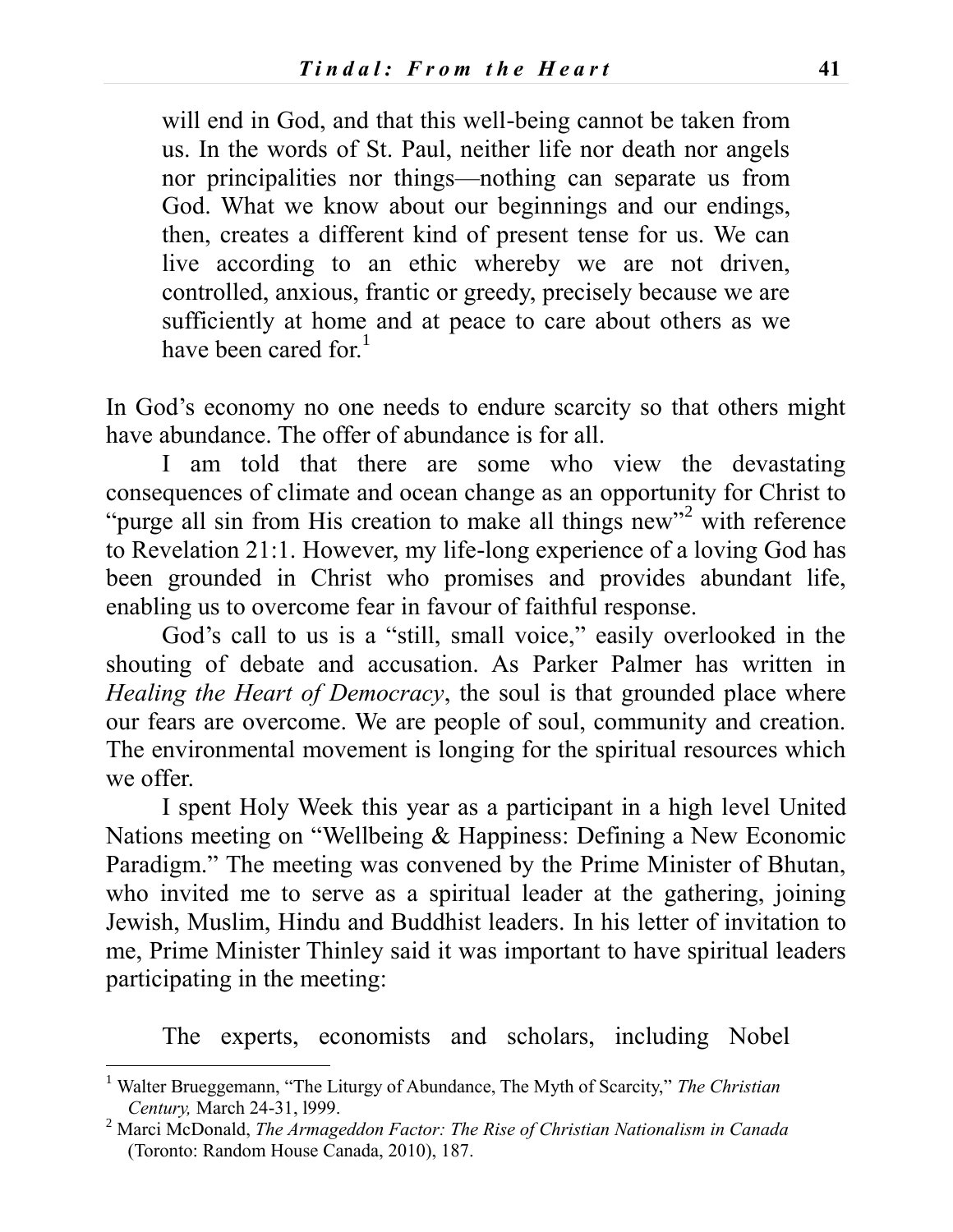Laureates, who will join us on April 2nd can only do so much. We need another dimension . . . by reaching deeply into our hearts, and by summoning the love, compassion and care for our fellow beings without which no amount of tinkering with policies, structures, and regulatory mechanisms will be effective.

While Jigmi Thinley and I come from different faith traditions, I agree with him because I am a follower of Christ who commands me to love God and neighbour—all of my neighbours in our own planetary home. Reinhold Niebuhr's words offer perspective and strength:

Nothing worth doing is completed in our lifetime; therefore we must be saved by hope. Nothing true or beautiful makes complete sense in any immediate context of history; therefore we must be saved by faith. Nothing we do, however virtuous, can be accomplished alone; therefore, we are saved by love.<sup>3</sup>

Today's spiritual and moral challenge to care for God's good earth and one another requires us to live up to our calling to be people of hope, faith and love.

 $\overline{a}$ <sup>3</sup> Reinhold Niebuhr, *The Irony of American History* (University of Chicago Press, 2008), 63.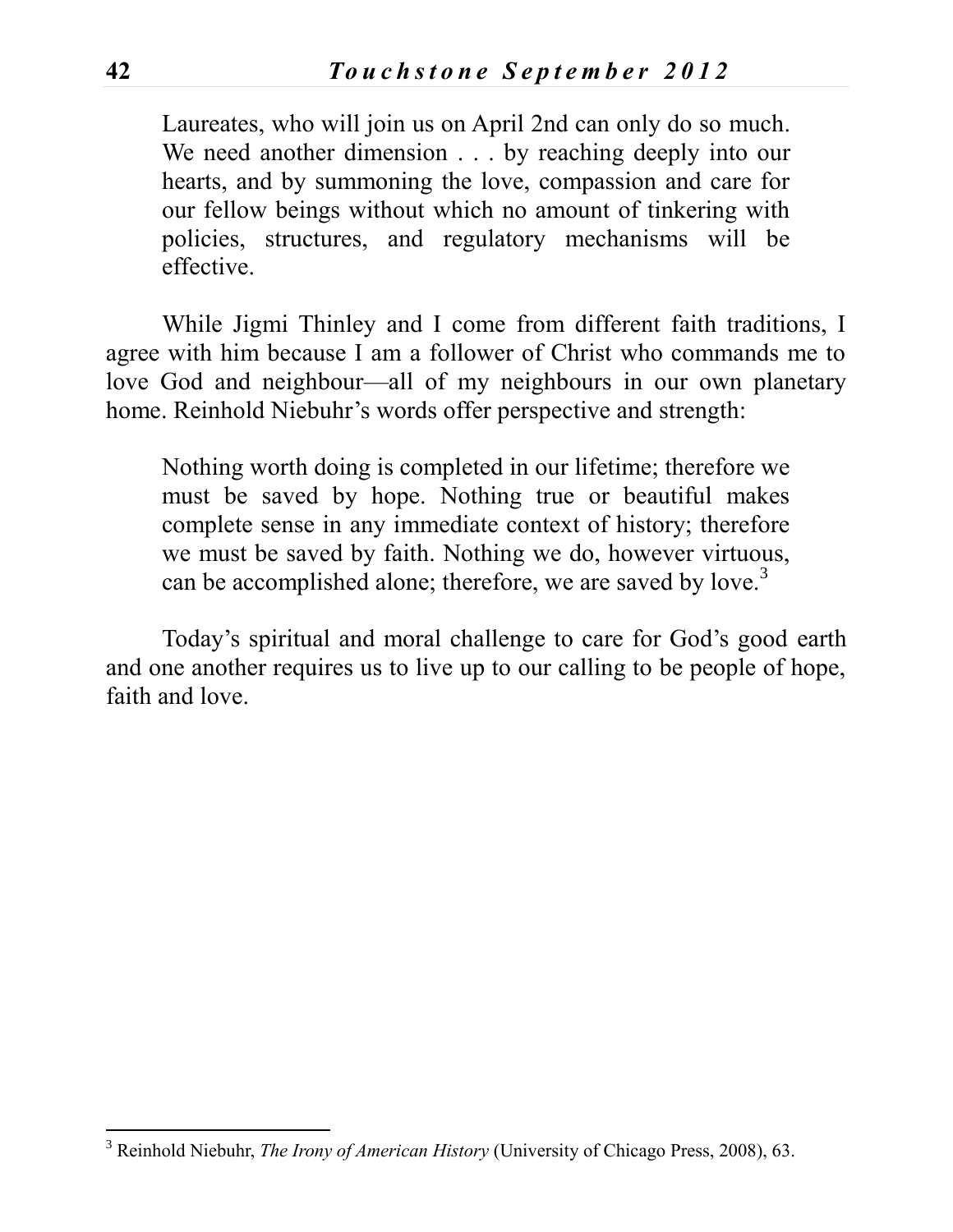# **PROFILE**

 $\overline{a}$ 

## **Faith in Development: Donald K. Faris' Path to a New Mission by Ruth Compton Brouwer**



During the 1960s, The United Church of Canada and other mainstream denominations increasingly involved themselves in development in the non-Western world, and missions were often referred to as faith-based non-governmental organizations (NGOs). Conversely, much early secular development work drew on the legacies, and, sometimes,

the personnel, of missions. The career of the Rev. Donald K. Faris (1898- 1974) illustrates the latter pattern. Although Faris began his overseas service as a United Church of Canada missionary, after the Second World War, his work was mainly with United Nations agencies. Moreover, his book, *To Plow with Hope*, was an important stimulus for the founding in 1961 of CUSO (originally Canadian University Service Overseas), the first distinctively Canadian NGO to undertake development work from a secular stance and in a context of rapid decolonization. Faris' understanding of mission and his youthful Christian faith informed his early approach to development. As he moved out of the orbit of his church's mission board and into the not always congenial environment of UN agencies and large-scale secular initiatives in the non-Western world, his understanding of mission began to change.<sup>1</sup>

One of four children born into a farm family near Bradford, Ontario, Faris studied arts and theology at Queen's University, graduating in 1923. His involvement with the Student Christian Movement had an early and permanently broadening influence on his attitude to matters of faith. Before leaving for China in 1925, he served in a challenging mission in British Columbia. There he met and married Marion Fisher, a

<sup>&</sup>lt;sup>1</sup> Unless otherwise shown, information for this profile comes from correspondence and other papers shared by the family of Donald K. Faris. The papers include an unpublished memoir, "A Man Before His Time," begun by Don but completed by his wife, Marion. Materials cited from the Faris Collection begin with a reference to this document. For a longer account and fuller references, see Brouwer, "Faith in Development: Donald K. Faris' Path to a New Mission in the Postcolonial Era," *Historical Papers 2011/Canadian Society of Church History*.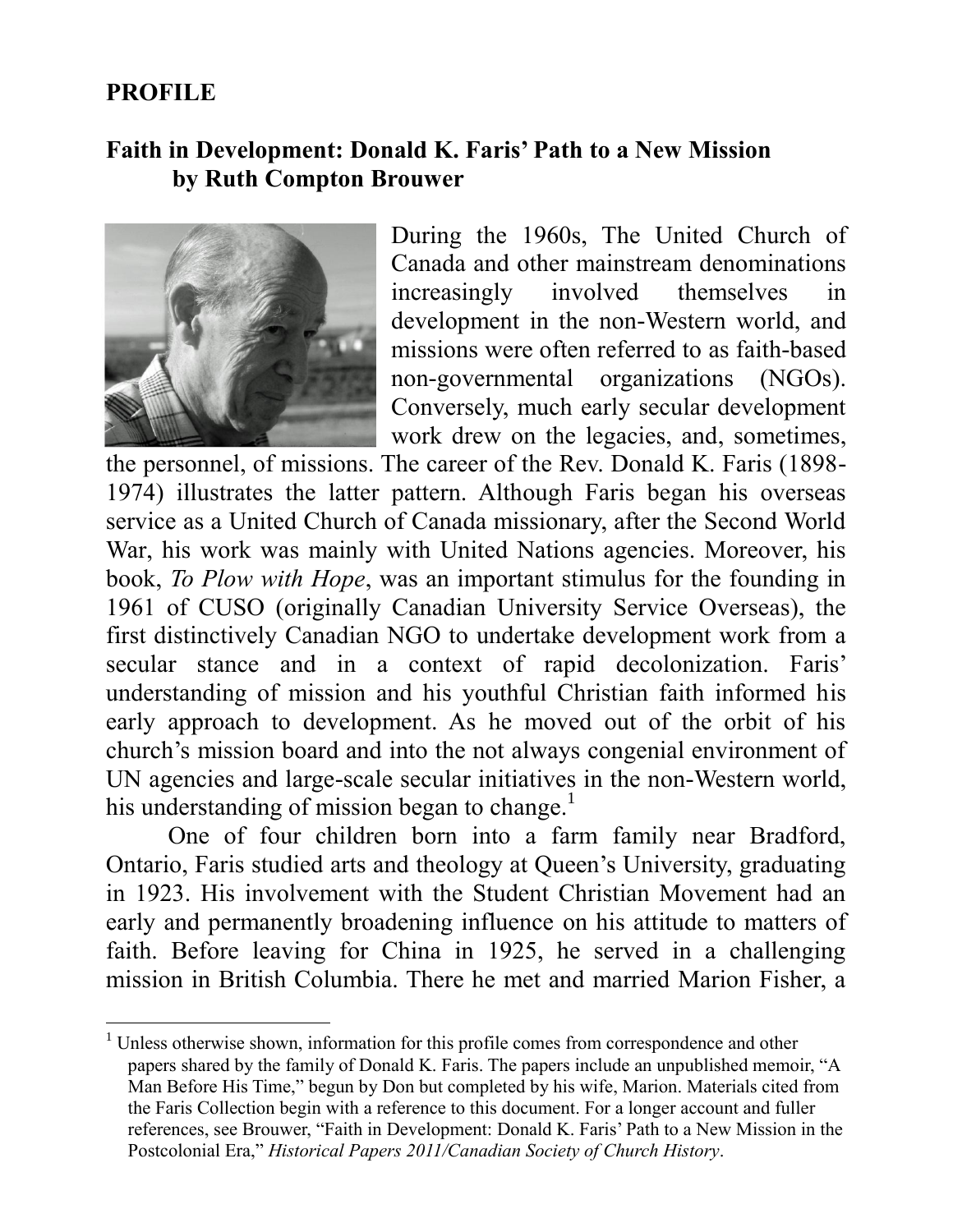minister's daughter and public health nurse, who, over time, pursued an increasingly non-traditional expression of faith.

Faris was appointed to the United Church's North China mission (formerly the North Honan Mission of The Presbyterian Church in Canada). Agriculture emerged early on as a strong interest, notwithstanding his ordination and his appointment to evangelistic work. Political and social upheaval in inter-war China exacerbated the routine poverty and malnutrition that marked the lives of the rural masses among whom the missionaries worked. Although he was stung when he saw his name included in a printed diatribe against foreigners during his first term, Faris was led to ponder whether it was adequate or even appropriate to preach God's love to people experiencing such hardship. As the son of an innovative farmer, he had seen the difference that sound agricultural practices could make in improving crop yields. He had also, perhaps, found something of a role model in Sam Higginbottom, founder of the Allahabad Agricultural Institute in India, whom he had met at a Student Volunteer Movement conference in 1919. Faris' farming initiatives during his first term were undertaken mainly as a hobby, but, on furlough in 1932-33, he spent a good deal of time at agricultural schools and experimental farms—the better to practise a rural social gospel on his return to China.

During his second missionary term, agricultural experimentation and rural community improvement became Faris' priorities, despite the constraints placed on all mission work by the Depression. The multifaceted programme of rural reconstruction conducted by Faris and his colleagues won strong official and popular support locally, and was encouraged as a model for a wider rural programme by the Church of Christ in China. Although Japanese forces occupied Honan in 1937, the mission's rural work carried on until most mission personnel were evacuated in 1939.

Amidst the chaos, the grafting of some 1500 peach trees onto local stock and their distribution to village cooperatives was perhaps its most enduring physical legacy. Faris remained in China for three more years as Director of the Rural Institute of Cheeloo University in Tsinan. Despite the uncertainty of the political situation he became absorbed in his new work. As had been the case at the mission, he was deeply interested at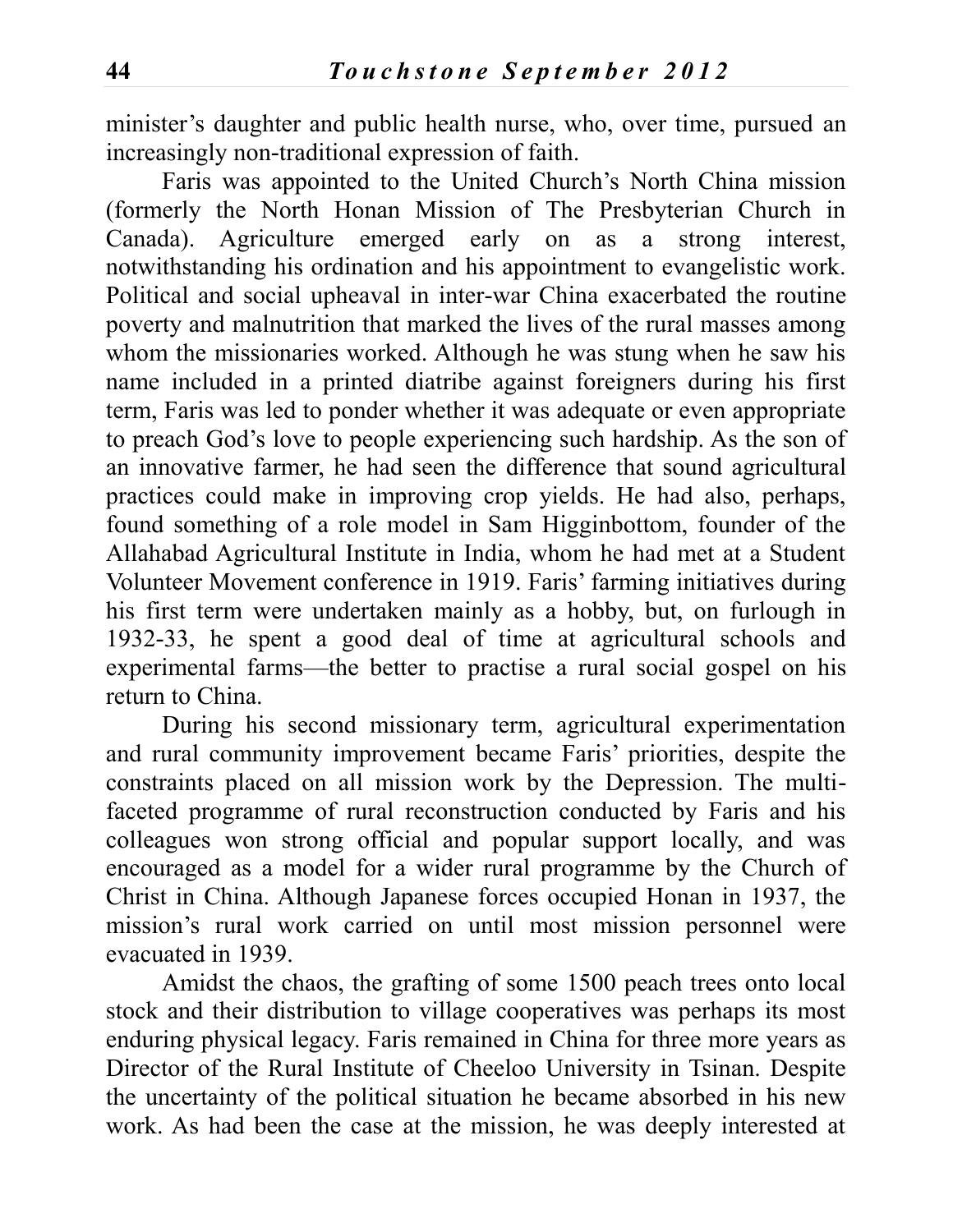Cheeloo in trying out new means for improving the diet of malnourished peasants as well as training young Chinese agricultural workers. He returned to Canada in June 1942 in an exchange of wartime detainees. This marked the end of his career as a missionary.<sup>2</sup>

Faris had no inclination to seek an ordinary pastoral charge. Instead, he spent most of the last two years of the war as an RCAF chaplain in British Columbia, his family's home province. Then, even before the war was over, he applied for a position with UNRRA, the United Nations Relief and Rehabilitation Administration. Autumn 1945 found him on his way back to China to work on a major land reclamation project on a portion of the Yellow River in Honan. The project occupied him for the next two years. Like other missionaries engaged by UNRRA and other UN agencies in the immediate post-war years, Faris probably was hired mainly for his language ability and local cultural expertise, though his initial assignment evidently also called for engineering skills. He chiefly functioned as an expeditor of supplies for the thousands of labourers employed on the project and as a liaison between the Nationalist and Communist forces who controlled different parts of the region and whose leaders had agreed to cease fighting when the reclamation project began. As the months passed and the agreement broke down, he frequently found himself caught in the crossfire between the rival forces.

Faris would serve on three more UN projects, all of them involving varying degrees of challenge and frustration, before working in India on his final and most satisfying UN assignment. Meanwhile, however, in 1949-50, he sought to return to China under the United Church's Overseas Mission Board (OMB). He hoped that in spite of the Communist triumph he would be able to go back to agricultural extension work at Cheeloo University under OMB auspices. However, there were several things working against his plan, particularly the Cold War context and his strong views about the need for a wholly new approach to missions in the postwar world. He had had tense relations with the

 $\overline{a}$ 

<sup>2</sup> Faris, "The Year in Honan/An Agricultural Triumph," *New Outlook*, 30 Dec. 1936, 1216; "Honan Carries on Rural Programme," and "The Honan Mission Rural Programme," *United Church Observer*, 15 May and 15 July 1939, 6, 29, and 7, 28; also "Man Before His Time," Faris Collection, and Margaret Brown, "History of the Honan (North China) Mission of the United Church of Canada . . . 1887-1951," available on microfilm, United Church of Canada Archives (UCA), Toronto.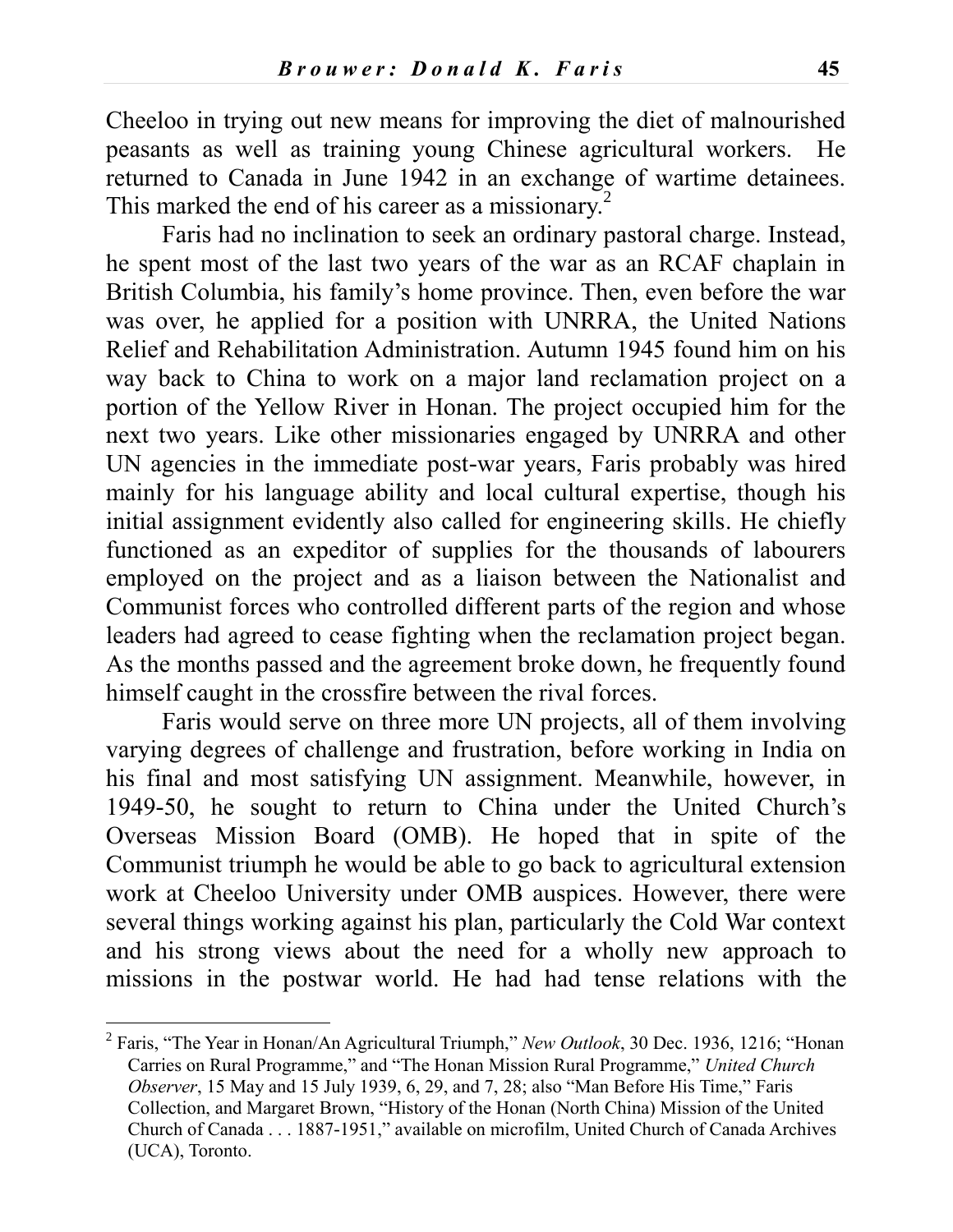Mission Board secretary, Jesse Arnup, since 1948, when, speaking to various non-church groups about his UNRRA work, he had seemed to Arnup and other concerned churchmen to be unduly critical of Chiang Kai-shek, and sympathetic to Communism, like fellow China missionary, Jim Endicott. Once, he was accused of being a Communist masquerading in a UNRRA uniform. (Later, suspicions about his political leanings briefly resulted in denial of entry to the U.S.) Arnup's recently retired predecessor at the OMB had written to Faris in January 1948, pleading with him to refrain from giving speeches of a political nature. Faris believed that he was being censored by the OMB, which, in contrast to secular organizations, had provided him with few opportunities to speak about China and his UNRRA work.

In 1949, having returned from a UNICEF relief assignment in Hankow, where he had seen much that was troublesome about the ruthlessness of the Communists' tactics as they extended their control, Faris was more conciliatory in writing to Arnup than he had been earlier. While he had temporary work at the United Church's new lay training centre at Naramata, he was mindful of his, and his family's, uncertain future. His preference, he now told Arnup, had always been to serve in China under church rather than UN auspices; he had taken the UNRRA assignment only to have employment. Still, he was concerned that the church's mission policy was not in keeping with new world conditions and that the approach to overseas work that he favoured would put him out of step with the home church. "These are days of great and drastic changes in the world and there must be matching changes in mission policy and the concept of mission work," he wrote. $3$ 

 Faris got as far as Hong Kong at the end of 1950. Along with OMB sponsorship, he had support from Vancouver-area ministers and their congregations in obtaining supplies for his work, and he had obtained numerous fruit trees from the Dominion Experimental Farm. But any hope that the door to mainland China would re-open was dashed when China entered the Korean War. With no possibility of getting back to Cheeloo, Faris sailed from Hong Kong to India at his own expense, arranging to leave his cherished fruit trees at the Allahabad Agricultural Institute. This seems to have been the place where Faris was most anxious

 $\overline{a}$ 

<sup>&</sup>lt;sup>3</sup> Faris to Arnup, 5 and 16 Aug. 1949 (quotation in second letter), Faris Collection.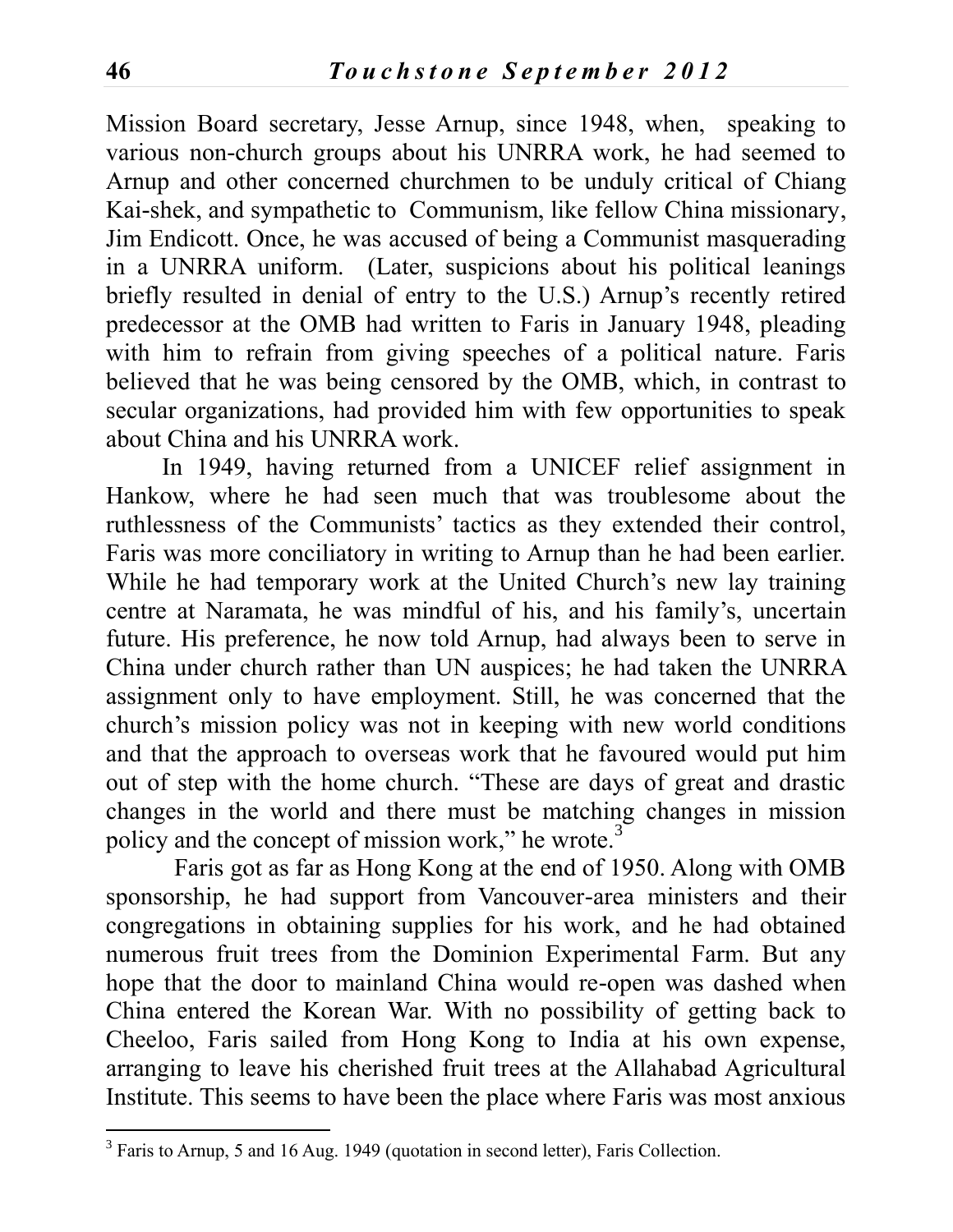to find employment, but he also travelled elsewhere in India and Ceylon (now Sri Lanka), vainly seeking an agricultural assignment, whether under mission, UN, or Colombo Plan auspices.

The Hong Kong-India period (early 1951) was a low point in Faris' career and effectively the end of his working relationship with the OMB. In a letter to his son, Ken, early in 1951, he wrote that the church seemed to have no place for his concept of mission: "It forces me to a conclusion . . . that my best contribution to the world now, perhaps, is outside the church organization . . . This exodus from China and growing sentiment in all countries of the world has in it factors that make the older concept of missions a complete impossibility." In time, he believed, the church would recognize its responsibility to aid the world's poor and face its new mission with vision and courage. And while that task was certainly far too vast for the church alone, "It must always be in the forefront in the inspiration of such programs."<sup>4</sup>

Faris assured Ken that his decision to seek international service outside the church felt like God's leading, and, following his disappointments in China and India in 1950-51, he was not long without work. His new assignment, with the United Nations Korean Reconstruction Agency (UNKRA), began promisingly but ended unhappily in the fall of 1953, when, like a number of other senior UNKRA staff, he suddenly found his position terminated. He had briefly been optimistic about support for a multi-faceted programme of rural and community development work, for which he had been assigned responsibility, but, instead, the new military head of the agency implemented a top-down, industrial model for rebuilding Korea. Beyond the administrative problems within UNKRA (three major reorganizations in just over a year), Faris experienced personal unease: periodic concern, such as he had had in UNRRA, that he might be beyond his depth technically; a professional/cultural milieu far removed from the close and homogeneous mission community that had formed his interwar world; and, relatedly, Western colleagues who lacked a desire to understand indigenous cultural values.

Nevertheless, the unhappy end to his Korea assignment proved to be the opening of a door to Faris' most productive venture, the research

 4 Faris to son Ken from Hong Kong, 5 Feb. 1951, Faris Collection.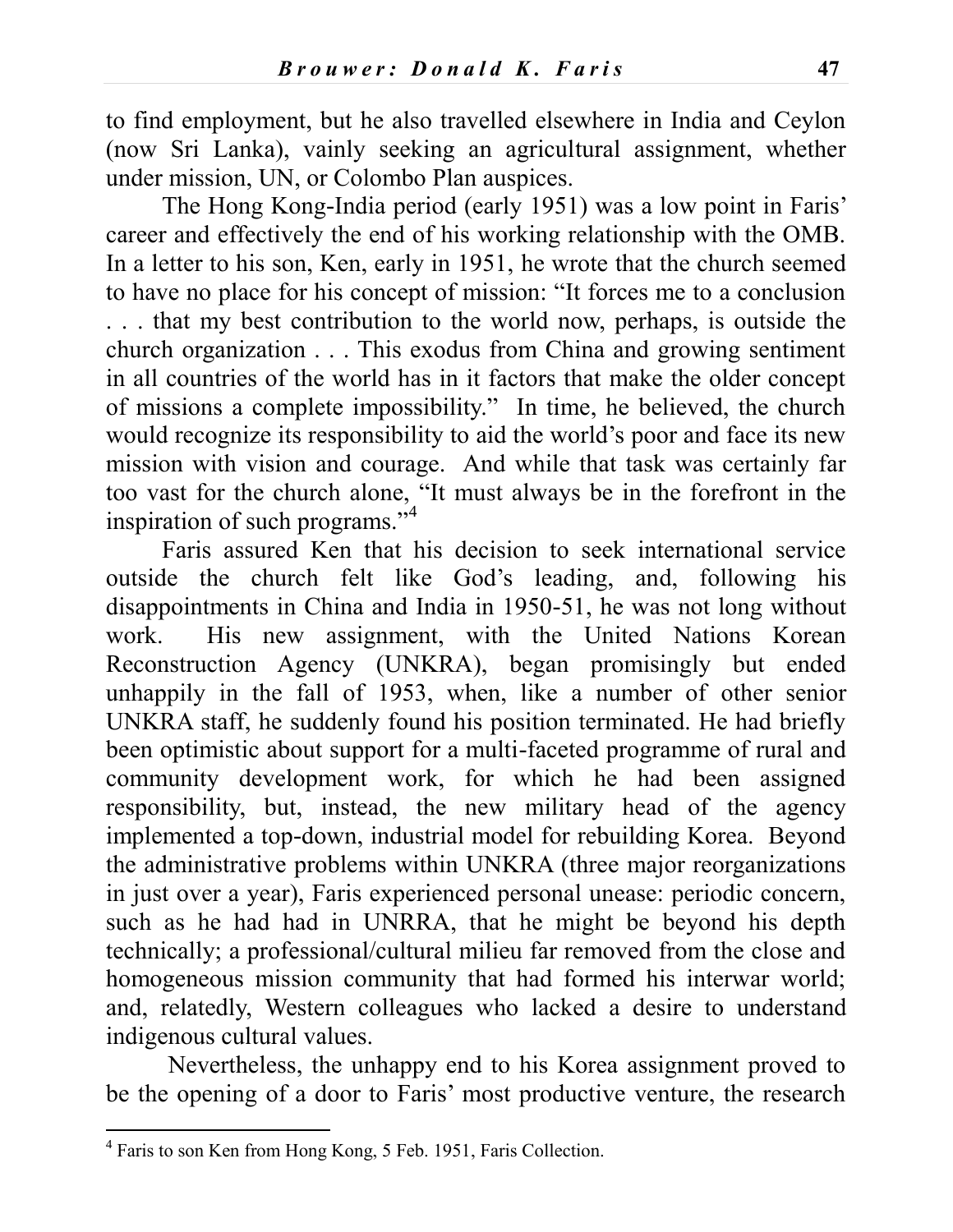that resulted in *To Plow with Hope*. 5 Faris did not begin his research with a book in mind; he simply wanted to improve his own knowledge about possibilities for technical assistance in the developing world. He was particularly interested in learning more about community development, since that was the approach for which he had had high aspirations in Korea. His research was still ongoing when he took up his UNESCO assignment in Thailand in 1955. Published in 1958, his book, *To Plow with Hope,* illustrated the extent to which Faris' interest in development both reflected and superseded his Christian mission background. The first part of the book employs a literary device familiar to anyone acquainted with didactic mission literature: the use of an individual character to personify a "before" and "after" experience of change among impoverished non-Western peoples. But, whereas in the traditional mission genre the redemptive agent for transformation was conversion to Christianity, to which dramatic physical and cultural improvements were ascribed, in Faris' book, the character "Old Man Peasant" and his family suffer from poverty, sickness, illiteracy, and other problems, none of them attributed to a particular faith identity. In the Epilogue, "Old Man Peasant" is shown to have made modest improvements in his family's well being with assistance from two friendly development workers who come to his village and help him to acquire functional literacy. He can now read simple but helpful manuals, and he can check the records of the money-lender. He is also hopeful that he can spare his one surviving son to attend school rather than work full time on the land.

In the second part of his book Faris provides factual information about the range of development activities being undertaken by national, multilateral, and voluntary agencies. In the final and most personal section, written with the Cold War context in mind, he urges the value of assistance to under-developed countries as a better investment than armaments and as a particularly compelling obligation for "the 800 million people who call themselves Christian." If even a tenth of them meant it when they talked about Christian love, he writes, why had they so far proven so impotent in the face of such obvious need? Jesus' parables "spoke of the fruits of a man's living as the one way of judging whether his life was good [and] . . . as the ultimate criterion for entering

 $\overline{a}$ 

<sup>5</sup> Donald K. Faris, *To Plow with Hope* (New York: Harper & Brothers, 1958).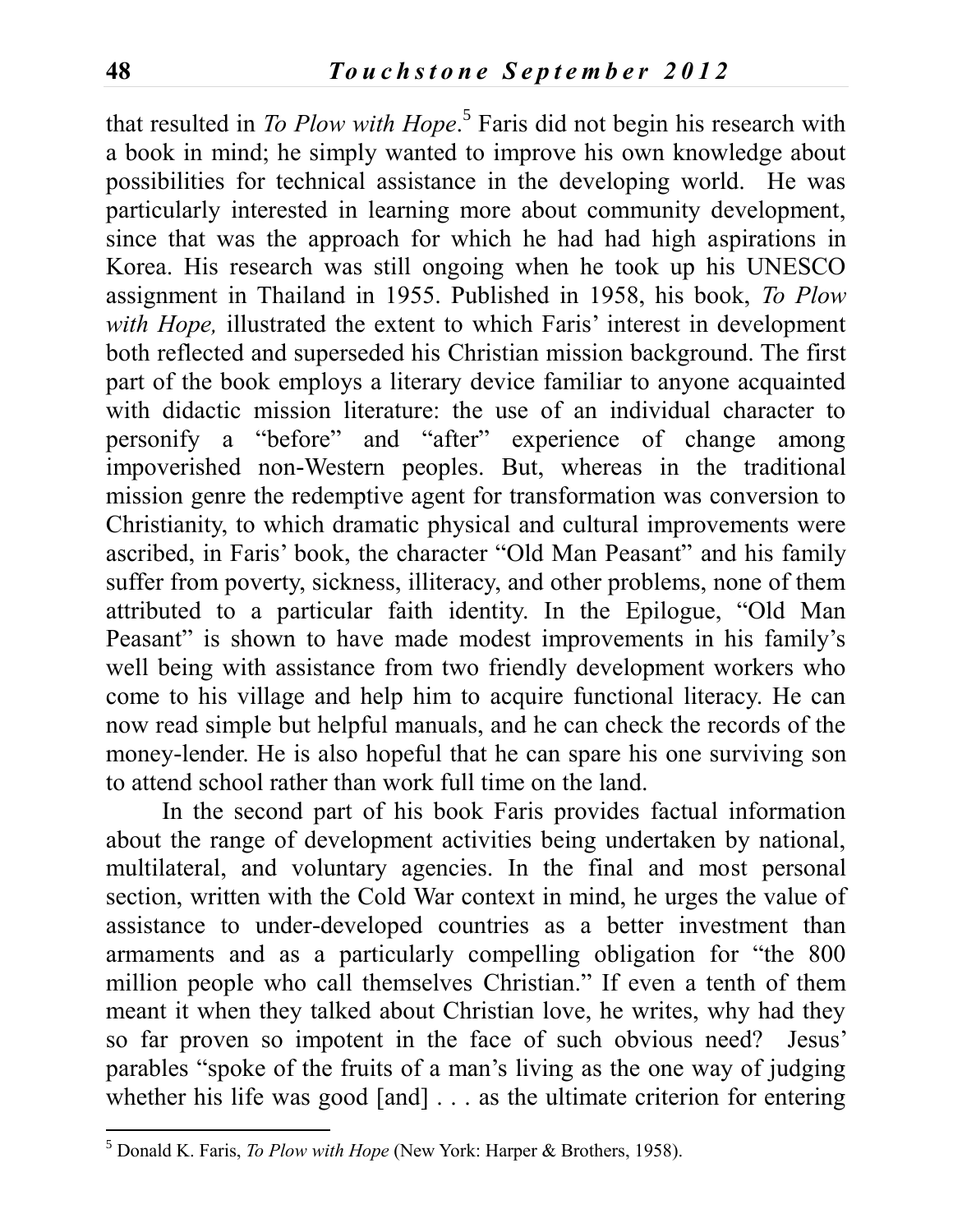the Kingdom. Only thus does our religion come alive—not in words but in deeds." This part of Faris' message was obviously addressed to a Christian readership, but he made it clear that "the forces of regeneration" in Asia and Africa were not exclusively Christian; they included Buddhists, Hindus, Muslims, and others working alongside Christians, "all in their own way obeying the imperative of love. In this brotherhood of man all barriers are down; no lines are drawn." Thus expressed, "our own religious insight becomes adult."<sup>6</sup>

With its straightforward mix of empathy, practical information, and idealism, *To Plow with Hope* appeared at a timely moment. It struck a chord among many people for whom practical idealism rather than either religious duty or calculating Cold War pragmatism was the chief motivation for assisting the de-colonizing world. The most gratifying aspect of the book's reception was the role it played in inspiring the students who became the first wave of CUSO volunteers. In its final pages, Faris issues a special call to young adults: "Our youth possess a tremendous potential of energy, idealism and enthusiasm just waiting to be tapped. The one re-agent needed is the challenge that life's fullest expression is found in serving others." After drawing a parallel with the youth whose idealism had led them to serve in the recent world war, Faris added: "If, in addition to technical skills, these junior experts were equipped with humility and courage, with sincerity and wisdom, they would be able to transmit not only physical satisfactions to the needy but also lasting values such as friendship, goodwill and understanding."<sup>7</sup>

Faris was still living in Thailand when *To Plow with Hope* was published. Back in Canada, one of the book's most ardent admirers was Keith Spicer, a young political science graduate student at the University of Toronto. It was Spicer who organized the pioneer group of volunteers who came to be considered the first CUSO cohort. Not only did Faris see that his book was a source of inspiration to Spicer and other young Canadians—and this before the founding of the US Peace Corps, he was also able to observe the volunteers in action. In India with UNICEF from 1960 to 1966, he and Marion played host, sometimes for weeks at a time, to dozens of CUSO volunteers who came to their home to recuperate

 $\overline{a}$ 

 $<sup>6</sup>$  Ibid., 201, 203, for quotations.</sup>

<sup>7</sup> Ibid., 202-03.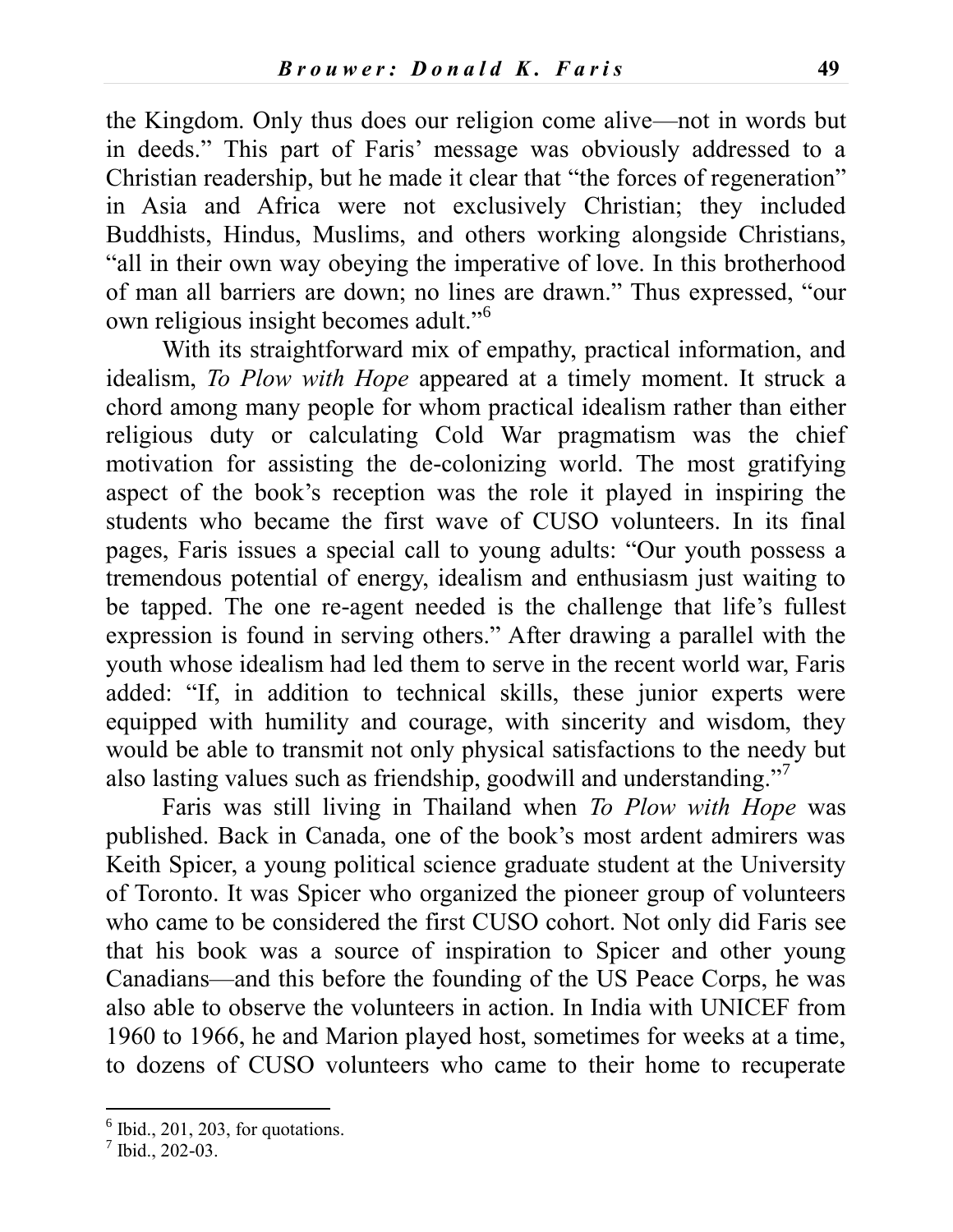from illnesses and enjoy holiday time. This richly rewarding experience of engaging with the CUSO volunteers came as a bonus to his India assignment. With UNICEF, Don Faris was finally able to implement over a sustained period projects that reflected his decades-long interest in assisting rural people. The Applied Nutrition Programme (ANP), as the project was called, proved to be the most satisfying of all Faris' overseas assignments. Sponsored by UNICEF, but conducted in conjunction with India's Planning Commission, the ANP aimed to improve the diet of villagers by increasing the growth and availability of suitable crops, especially with a view to improving maternal and infant health. To that end, Faris travelled to hundreds of villages to win local support and determine the kinds of supplies that would be most useful in a given region. Immensely challenging physically, as well deeply satisfying, the assignment probably worsened the health problems that should logically have prevented Faris from undertaking this final overseas assignment.

In fact, the India assignment almost hadn't happened. Following his return from Thailand in 1959 and worried that there would be no further opportunities to work overseas, Faris, by then in his early sixties, had applied for and was about to accept a church placement in Vancouver. He had put his name forward to the B.C. Settlement Committee with reluctance, since, in the words of his memoir, "my faith had been slipping, although I found that hard to admit even to myself."<sup>8</sup> It was a pragmatic step, taken with a view to the need to prepare for retirement. But then came the UNICEF offer. Despite health problems so serious that the UN's medical specialists recommended against his appointment, he determinedly accepted the assignment, correctly anticipating that it would climax his overseas career.

Don Faris arguably remained a missionary at heart, not in the sense of a desire to proselytize for the Christian religion but rather in his zeal to model its essence by contributing to humanitarian work in the developing world. I suspect that it would have made little difference to Faris whether his years of service in Asia had been undertaken under mission or secular auspices so long as he was granted the freedom to do village-focused work that he deemed to be of the most direct and immediate value to the poor. While he certainly became critical of the "outdated perspectives" of

<sup>&</sup>lt;sup>8</sup> Faris, "A Man before His Time," 70.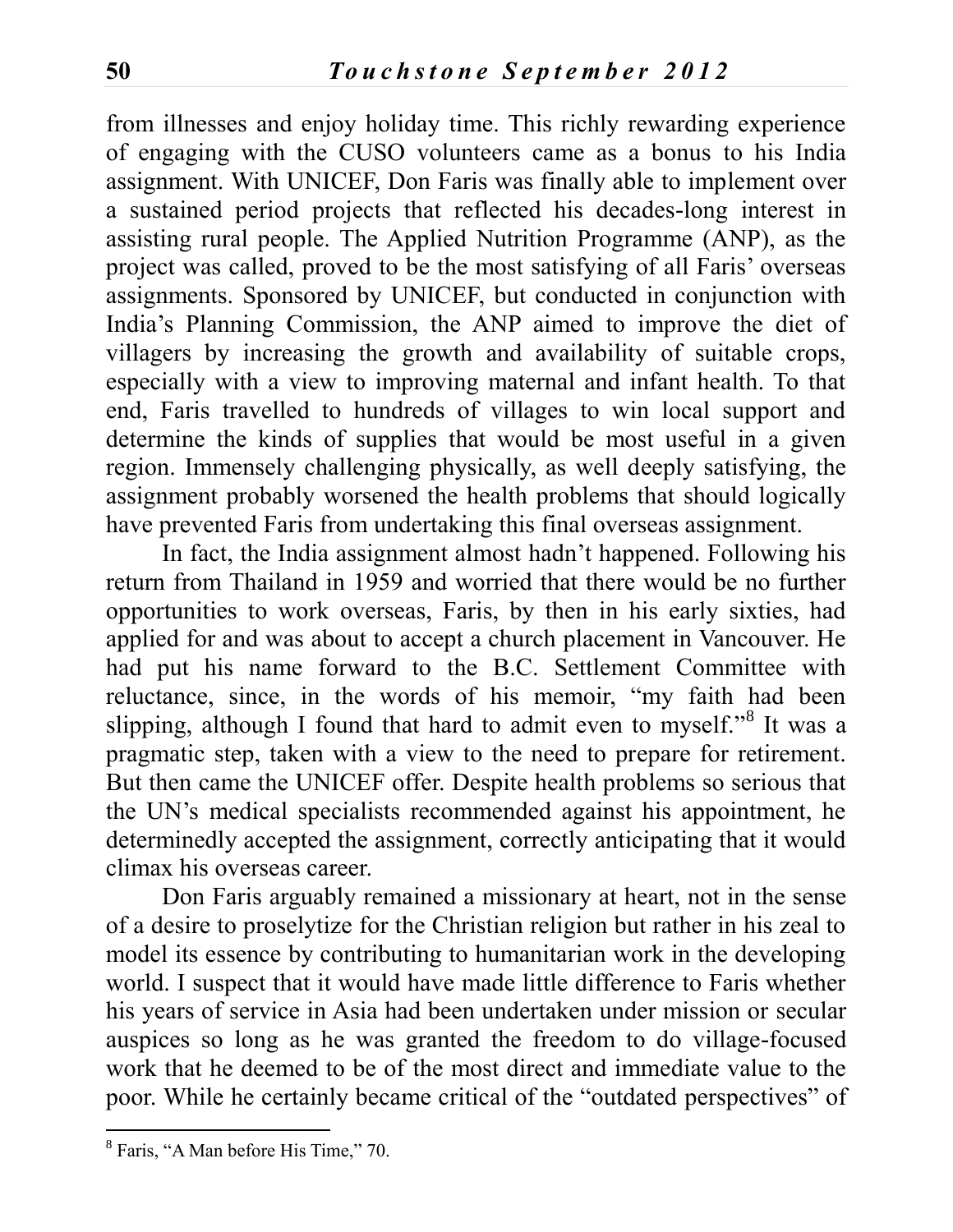his church's mission board, he was equally uneasy with the kinds of largescale, top-down approaches to development long favoured by many senior Western aid officials and leaders of indigenous governments. It is noteworthy that, within Canada, Faris' ideas about development had a more direct influence on CUSO, a secular NGO, than on the mission programme of his own church. I have failed to find evidence that either Faris personally or *To Plow with Hope* influenced the deliberations of the lay and clerical officials who orchestrated the major changes to the United Church's approach to mission that came about in the 1960s. When Faris died of Parkinson's Disease in 1974, the United Church *did* provide a warm acknowledgement of his career, describing him as a "[p]ioneer in the field of Technical Assistance" and a "forerunner of the new practical missionary."<sup>9</sup>

By then, of course, the Church had come to share his faith in development and was demonstrating its enlarged understanding of mission by engaging in diverse forms of human rights activity with international and ecumenical partners. The last decades of Don Faris' life were marked by distance from the denomination and then increasing enfeeblement. But, to the extent that he was aware of the broadened global scope of the United Church's Division of World Outreach, he would undoubtedly have approved.

 $\overline{a}$ 

<sup>&</sup>lt;sup>9</sup> "Donald Kay Faris," Faris biographical file, UCA.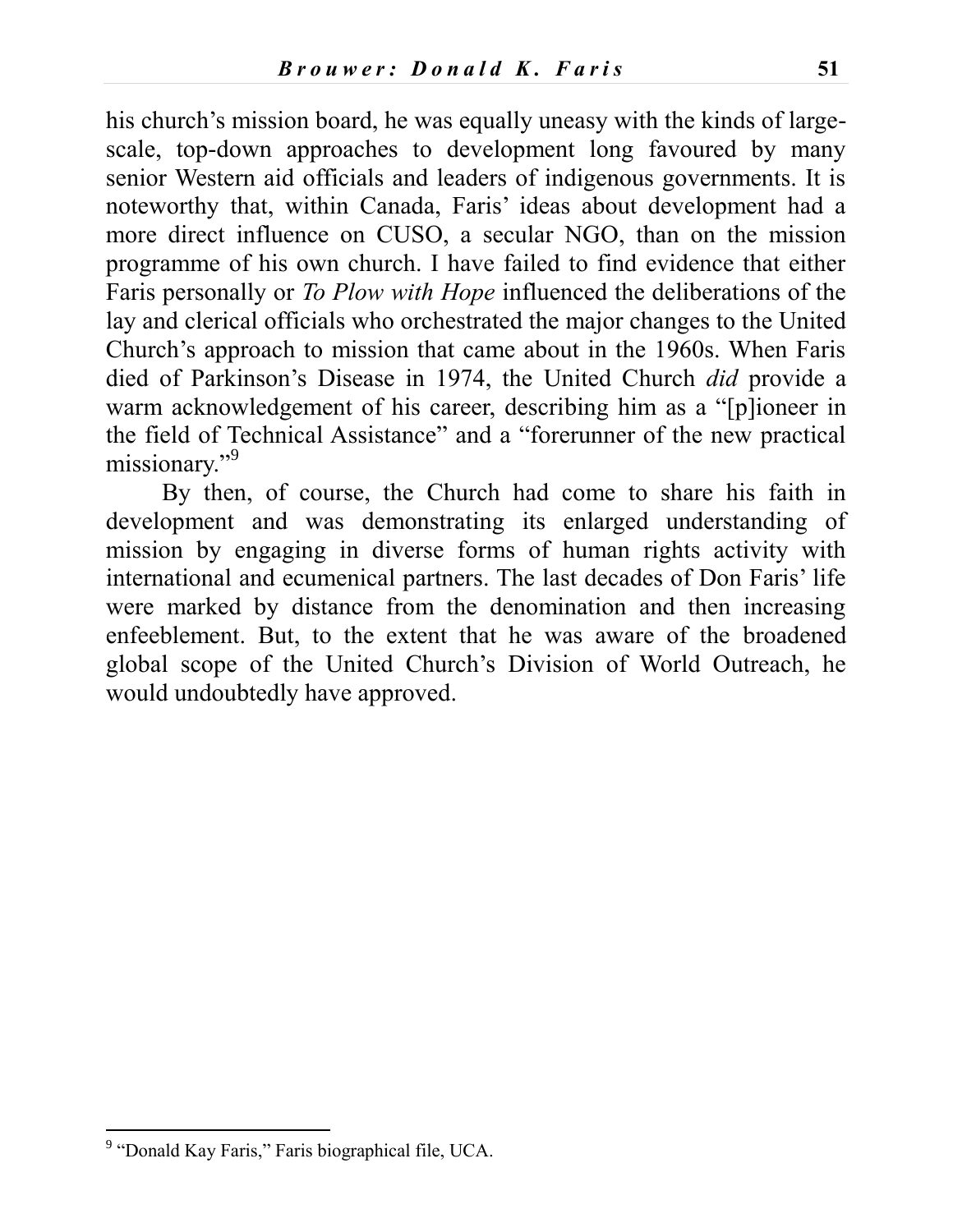# **Review Article** *Left Behind: A Novel of the Earth's Last Days*  **Tim LaHaye and Jerry B. Jenkins. Carol Stream, Il: Tyndale House, 1995.**

#### **by Adam Kilner**

*Left Behind* is a series portraying, in books, movies, and video games, an outline of the expected end-times associated with biblical eschatology. The first book (*Left Behind: A Novel of the Earth's Last Days*, released 31 December 1995) follows Rayford Steele, his daughter Chloe, and Pastor Bruce Barnes in the aftermath of the Rapture (Christ's miraculous transportation of every believing Christian from earth into heaven). Another character is Cameron "Buck" Williams, a celebrated journalist, who follows the rapid rise of Nicolae Carpathia, the President of Romania.

Rayford Steele is a pilot for a large airline company. Married to Irene, he fancies Hattie Durham, a senior flight attendant, with whom he has been regularly working. During a flight, Rayford feels compelled to go into the airplane cabin to visit Hattie. She is found mid-panic because of missing passengers. She has searched the aircraft, and it becomes clear that the Rapture has just happened. People all over the plane were terrified. In one moment their loved ones were among them; in the next moment they were just gone . . . plucked away . . . by what? By whom? Nobody knew (18).

In the novel's account of geo-political affairs, the state of Israel has become an economic powerhouse through the brilliant invention of one of her citizens, Chaim Rosenzweig. Yet Israel has been attacked by "a great enemy from the north," "with the help of Persia, Libya, and Ethiopia." The themes of Ezekiel 38 and 39, 1 Thessalonians 4:13-18, and the Book of Revelation, in this thrilling adventure that spans 16 novels, 3 films, and 3 video games, will take readers through the restoration of Israel, the rebuffing of her enemies, the Rapture, the rise of the anti-Christ, and the tribulations of all those left behind on earth because they chose not to follow God.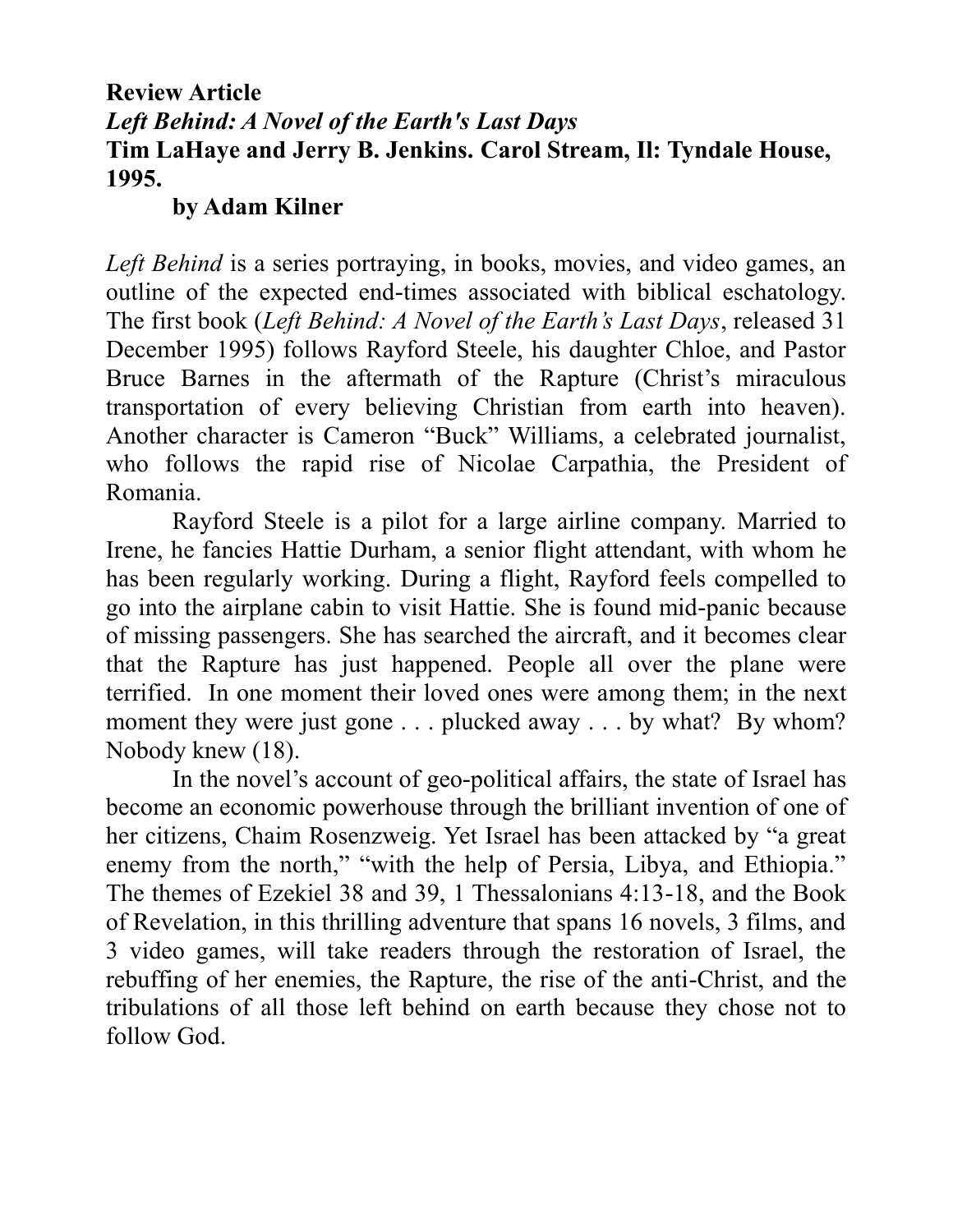#### **Theology**

 $\overline{a}$ 

*The Left Behind Series* is described by scholars as dispensationalist, pretribulation, and pre-millennial. These words, used mostly by scholars, describe the way in which God's relationship with humankind is changed from time to time. Dispensationalists maintain that 1 Thessalonians 4:13- 18 describes a rapture that will precede the "Great Tribulation," and more specifically, that all Christians, whether living or dead, will be transported physically into heaven before the beginning of the tribulation *(pretribulation*), and that Christ's literal and physical return to earth will happen prior to the millennium (*pre-millennialism*). The millennium is typically understood as a golden age or "a thousand-year period of blessedness."<sup>1</sup>

*Left Behind* is both an exciting thriller and also a poor interpretation of the Bible. But, even as mainliners may interpret the mysteries of God differently than these folk, dispensationalists have some interesting responses to problems faced by those using current methods of biblical interpretation. First, Cyrus Ingerson Scofield, editor of the *Scofield Reference Bible*, popularized the extremely pertinent question that many continue to wrestle with today: "Why does the God of the Old Testament (Hebrew Scriptures) seem to be so different from the God of the New Testament (Greek Scriptures)?"

The response might be that God seems so different from Old Testament to New Testament because, even within the Old Testament, God responds to humankind in different ways over time. Dispensationalists refer to the list that Scofield put forward, categorizing the chronological periods of particular dispensations as follows:

- 1. Man innocent the period of Adam and Eve until the Fall.
- 2. Man under conscience the period of Adam and Eve after the Fall to the Great Flood.
- 3. Man in authority over the earth the age from the post-flood covenant to the Tower of Babel.
- 4. Man under promise the age of Abram to bondage in Egypt.

<sup>&</sup>lt;sup>1</sup> The Oxford Dictionary of the Christian Church, second edition, ed. F.L. Cross (Oxford: Oxford University Press, 1974), 916.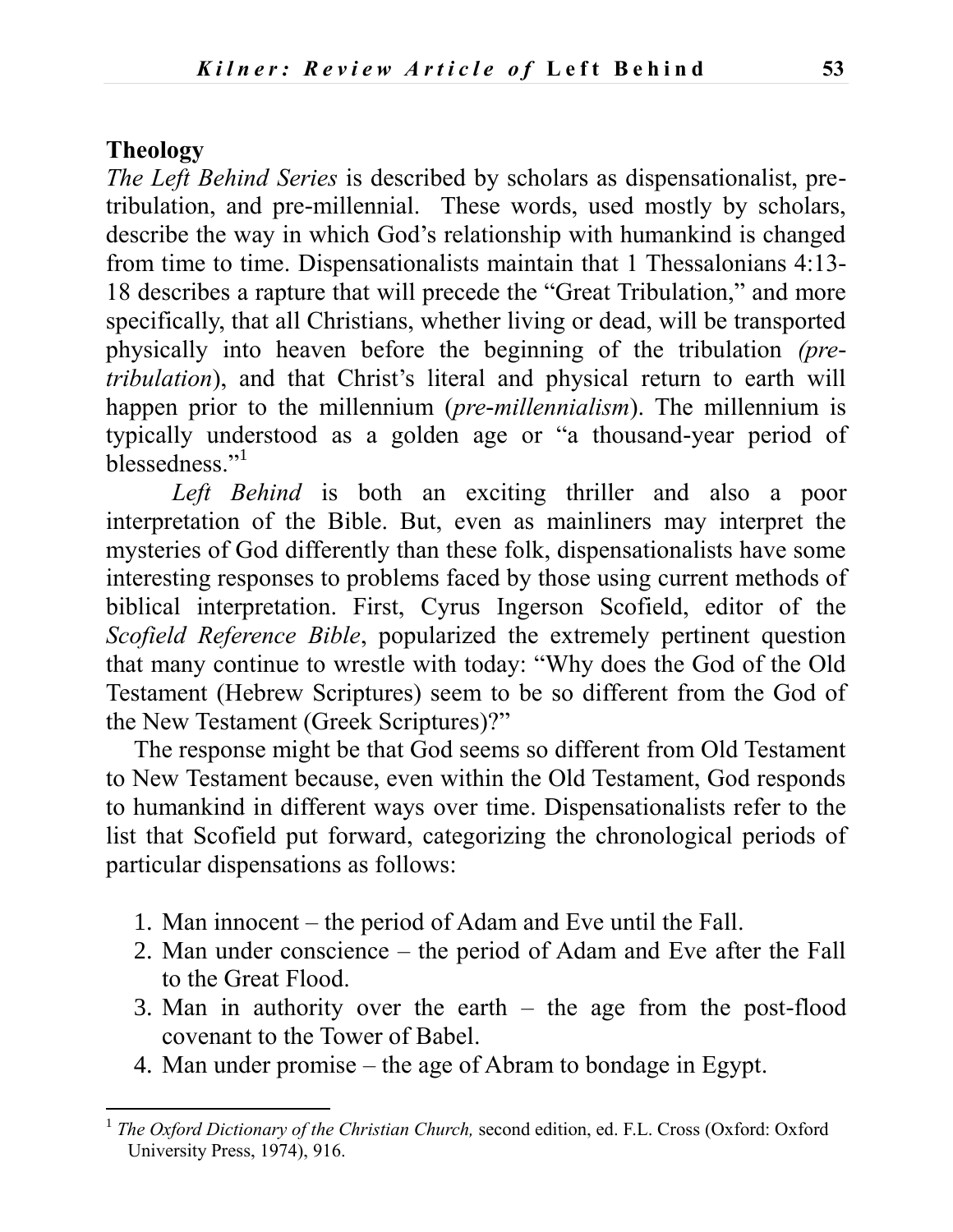- 5. Man under law the period from the wilderness wandering to the Cross of Jesus.
- 6. Man under grace the period from the sacrificial death of Christ to the Second Coming of Christ.
- 7. Man under the personal reign of Christ the period from the Second Coming of Christ to the coming of a "new heaven and a new earth" via the last battle between Jesus Christ and Satan.

In Scofield's hands, dispensationalism is a biblical and prophetic interpretation viewing history and the future as a series of dramatically shifting arrangements and covenants between God and humankind. The advantage of a dispensational theology is that apparent inconsistencies in the Bible are reconciled as stages in a divinely ordained development, and the believer can continue to affirm that it is still the same God at work.

### **United Church Teaching on the End Times**

It's interesting that this thrilling adventure story offers a precise, cohesive, eschatological vision whereas the standards we use to interpret Scripture (the Doctrine Section of the Basis of Union, "the great creeds of the ancient Church," and "the evangelical doctrines of the Reformation") in The United Church of Canada are rather vague—or, perhaps, left open to mystery.

The Apostles' Creed (Voices United 918) declares that Jesus "will come to judge the living and the dead." A New Creed (VU 918) calls Jesus "our judge and our hope." The Nicene Creed (VU 920) declares:

He will come again in glory to judge the living and the dead, and his kingdom will have no end…

We look for the resurrection of the dead, and the life of the world to come. Amen.

Article XIX of the Doctrine Section of the Basis of Union says:

*Of the Resurrection, the Last Judgement, and the Future Life*. We believe that there shall be a resurrection of the dead, both of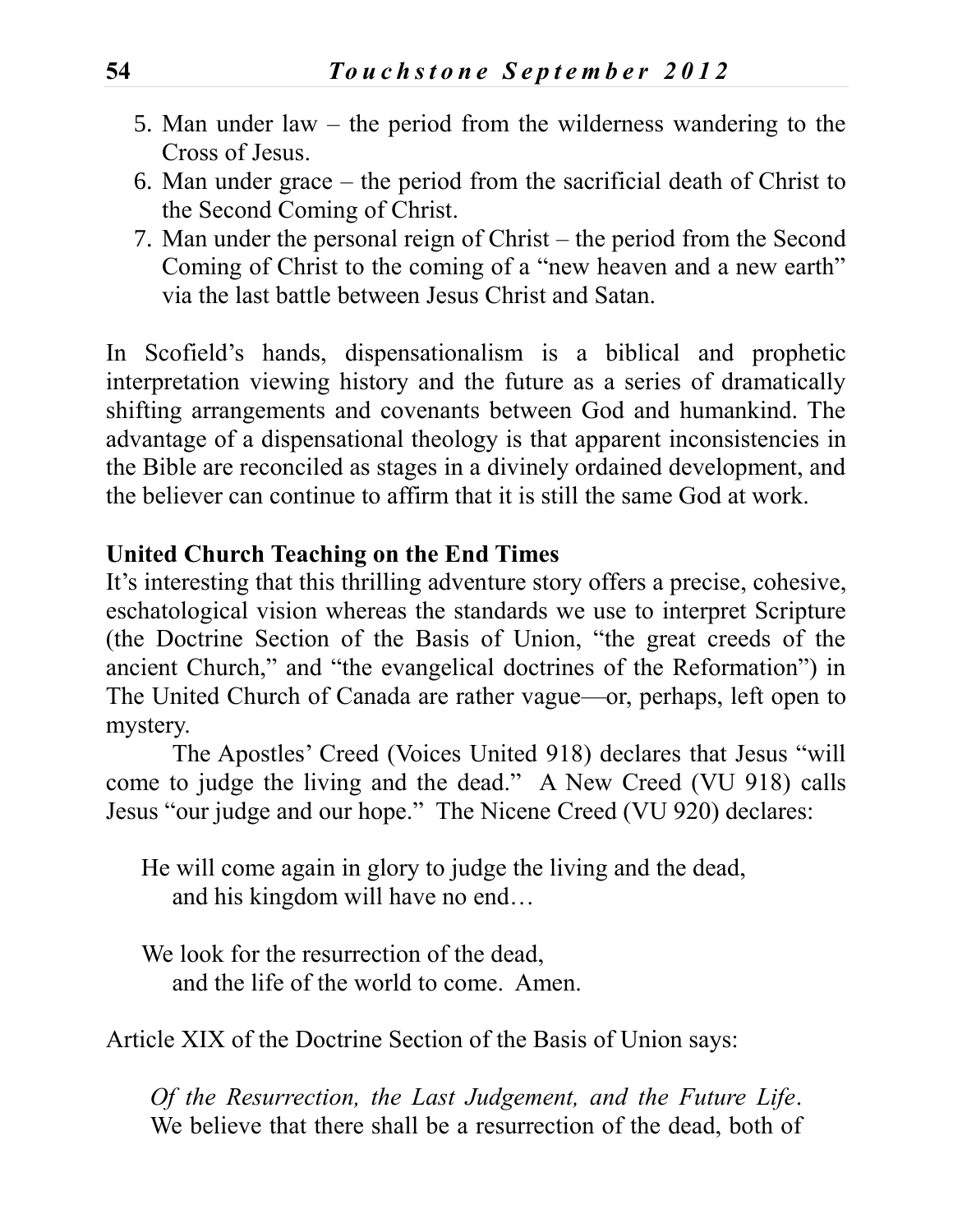the just and of the unjust, through the power of the Son of God, who shall come to judge the living and the dead; that the finally impenitent shall go away into eternal punishment and the righteous into life eternal.

Finally, Article XX says that "we confidently believe that by His [God's] power and grace all His enemies shall finally be overcome, and the kingdoms of this world be made the Kingdom of our God and of His Christ." It is striking how silent these affirmations are regarding the specifics of Christ's ultimate triumph.

#### **A "Rapture"?**

 $\overline{a}$ 

The *Left Behind* series has faced sharp criticism over the years from a variety of sources. One major critique concerns the interpretation of 1 Thessalonians 4:13-18 as "the Rapture." In his article, "Catholics: Raptured or Not?" Roman Catholic Michael D. Guinan recalls a teaching moment: "'What is the Catholic teaching on the Rapture?' It was over 30 years ago that a student in my Scripture class asked me that question. Drawing on all my years of Catholic education (kindergarten through the seminary and doctoral studies), I replied, 'The *what*?' I had never heard of it." $2$ 

Thirty years later, Guinan realizes that many Christians have heard about the Rapture that supposedly separates the saints from the sinners, zaps the saints out of the current world and into the heavenly abode, and leaves behind the sinners to face "the tribulations." The problem for Guinan, and, I suspect, many Christians from mainline denominations, is that within the theology of *Left Behind*, Christ appears to have two "second comings." The first occurs during a pre-tribulation rapture. The second will take place sometime after the rapture of the faithful and the tribulation of the damned (those left behind to wage war against the Anti-Christ). Another criticism offered by Guinan is that the 1 Thessalonians passage is used to draw Christians out of the world, rather than to welcome God into our world. Guinan quotes Pope John Paul II: "We know that the apocalyptic images of the eschatological discourse about

<sup>&</sup>lt;sup>2</sup> Catholics: Raptured or Not?" *St. Anthony Messenger* 112/6 (November, 2004), 39-42. *<http://www.americancatholic.org/Newsletters/CU/ac1005.asp>*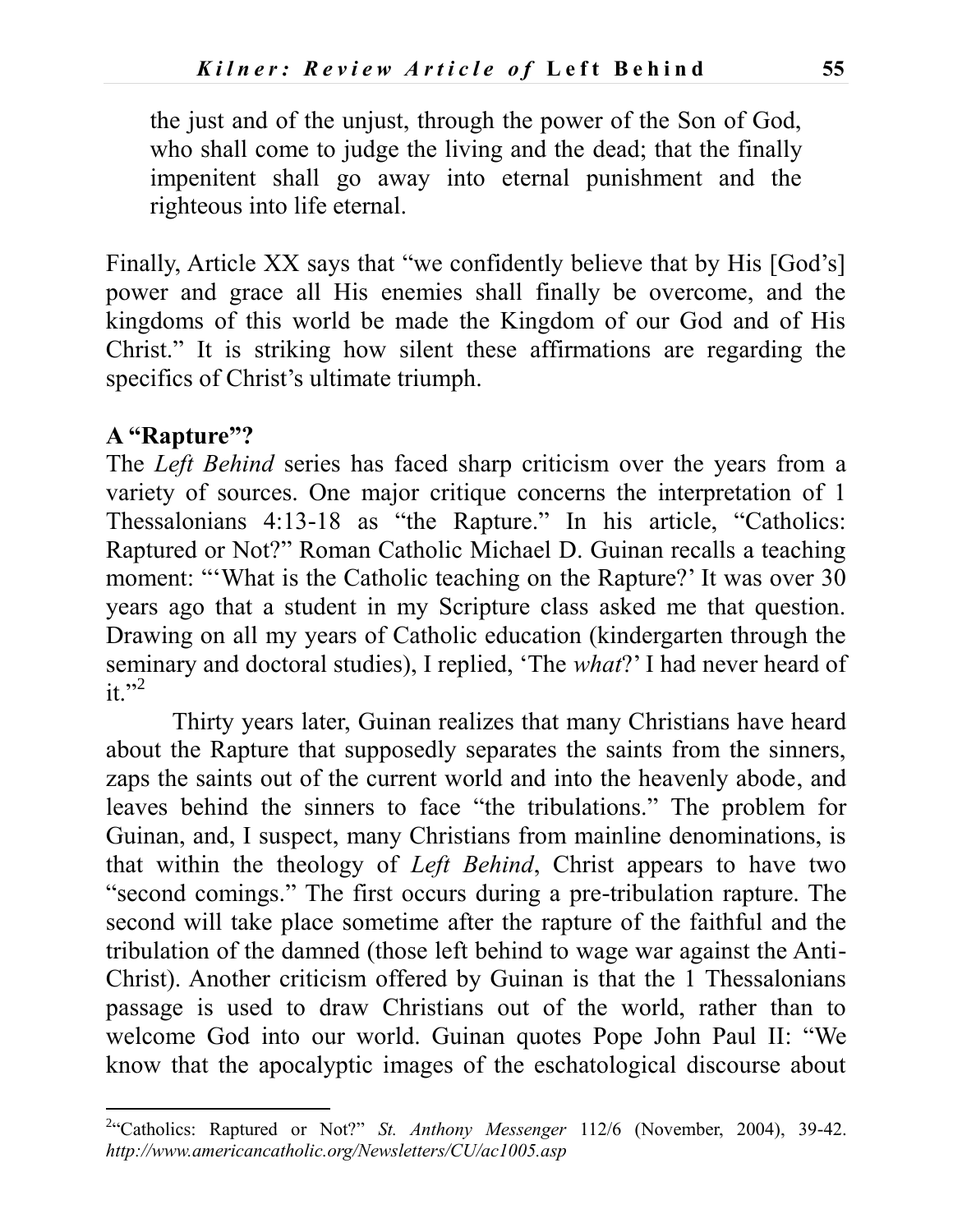the end of all things should be interpreted in light of their intense symbolism."

Craig S. Keener provides a simpler way of understanding some of the imagery in his commentary for pastors and curious lay persons. A reference to the coming of the Lord (4:15) is a reference that could equally apply to the visit of a royal dignitary, "which was celebrated with great pomp and majesty."<sup>3</sup> Keener makes mention of the fact that in the Hebrew Scriptures "trumpets (shofars, rams' horns) were used especially to gather the assembly or give orders for battle)."<sup>4</sup> The trumpet, therefore, appears to be not simply an instrument of annunciation and proclamation, but of assembly—to gather together the subjects of a ruler—in this case, the living and the dead who are ruled by God. Another image encountered is that of "clouds," which could be a reference to the *Shekinah* ("presence of God"—Ex. 13:21; 14:19; 19:16; 24:15; 40:34-38; Mark 9:7; Acts 1:9). Throughout the Scriptures there seems to be a connection between clouds and God's presence. It should not surprise us, then, that God's people, both the living and the dead, are "caught up in the clouds together . . . to meet the Lord in the air . . ." (1 Thess. 4:17).

In mentioning both the living and the dead, Paul is pointing to a unity or "togetherness." There are those who are dead who belong to Christ and those who are alive who belong to Christ. Paul is affirming that the faithful departed will not be excluded from reunion with Christ. The dead and the living will be together when Christ returns. In the cloud that surrounds this gathering, we're meant to see the theological implication that God, in Christ, is meeting up with God's people. This is togetherness!

In dispensationalism, however, the interpretation is that God, in Christ's second coming, pulls Christians out of this world and into heaven, leaving everybody else to undergo intense suffering in battle with the Anti-Christ. Ancient tradition, found throughout the Hebrew and Greek Scriptures, understands the provocative poetry of Paul to be about God's covenant relationship with humankind and God's creation, and includes finding the dead in Christ and the alive in Christ caught up

 $\overline{a}$ 

<sup>3</sup> Craig S. Keener, *The IVP Bible Background Commentary: New Testament* (Downers Grove, Il: InterVarsity Press,1993), 593.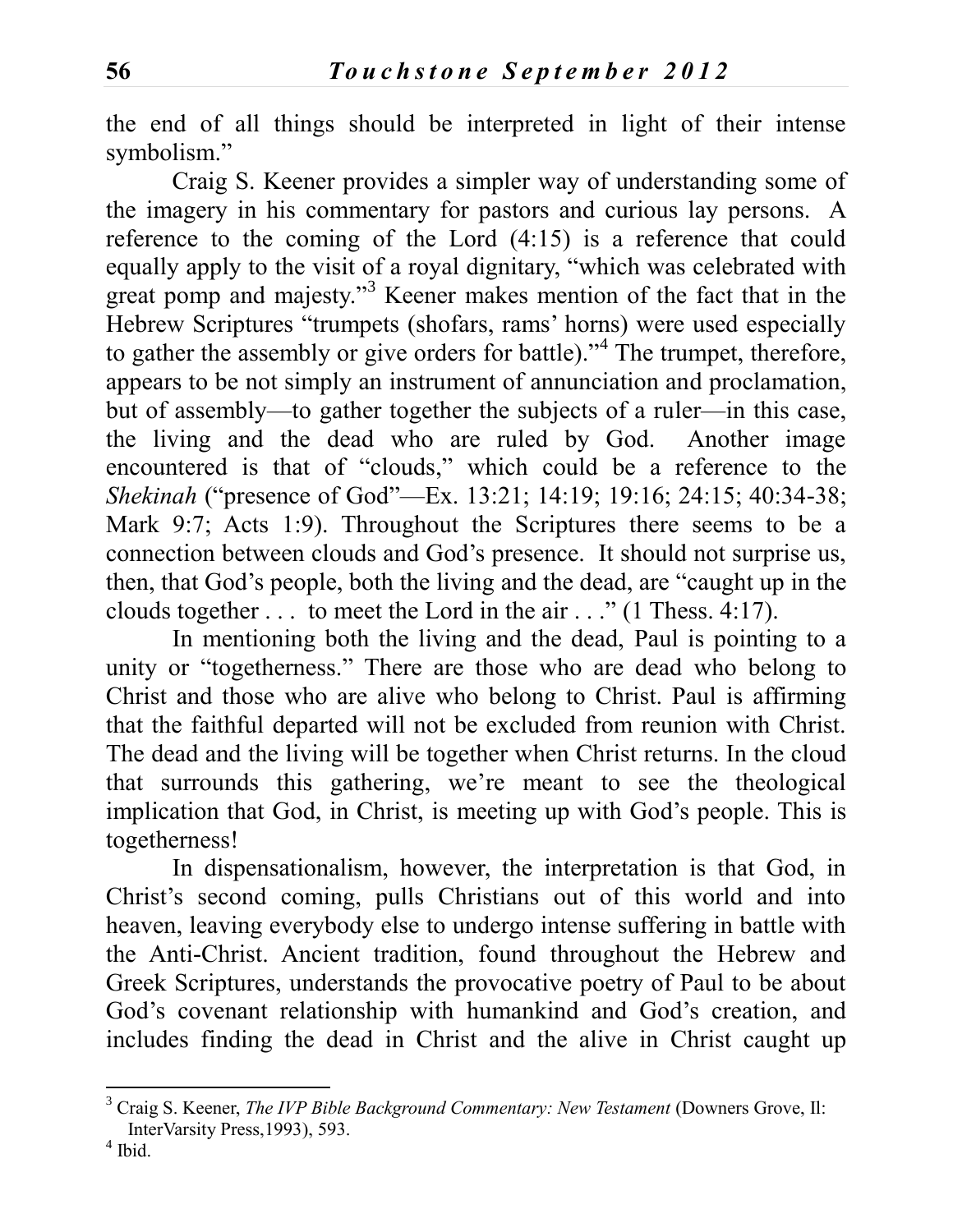together with the Divine Presence in the clouds.

In essence, many Protestant mainliners, Roman Catholics, and Orthodox Christians would find themselves at odds with dispensationalists over whether there is even such thing as "the Rapture." Second, the 1 Thessalonians text does not separate sinners from saints, but rather makes distinctions based on the existential reality of human beings—they are either dead or alive—but both, according to Paul, "will be with the Lord forever" (1 Thess. 4:17). There is never any mention in the text of anybody going to heaven or anybody being *left behind* to face torment and tribulations and the minions of the devil. So, my analysis is that the interpretation of 1 Thessalonians found in *Left Behind* is not only wrong, but also dangerous, in that the concerns being dealt with in the series are very serious matters. They have seemingly made unfounded interpretations of the Epistle, thus not taking seriously a very provocative witness about the ultimate end toward which God, in Christ, nudges us and the world.

#### **The Testimony of Jesus**

 $\overline{a}$ 

A second major critique of the dispensationalist approach is that it seems to ignore Jesus' own statements regarding the coming of the Son of Man in glory. Jesus speaks about the importance of watching for the coming of the Son of Man: "But about that day and hour no one knows, neither the angels of heaven, nor the Son, but only the Father" (Matt. 24:36). He makes similar remarks throughout the Gospel of Matthew (Matt. 24:36, 44, 50 and 25:13). The parallels are found in Mark 13:32 and Luke 12:39- 40, 46. The coming of the Son of Man is a mystery of the Christian faith. It would seem that if we do not know the day or the hour, then we probably do not know any of the other specifics, including a schedule of events.

To put it mildly, *Left Behind* isn't without its sceptics. Even the ultra-conservative Lutheran Church, Missouri Synod, questions the theology of the series of books in their pamphlet, "Concerning the Coming of Our Lord Jesus and our being gathered to him: A Lutheran Response to the *Left Behind Series*" 5

<sup>5</sup> *[http://www.google.ca/url?sa=t&rct=j&q=&esrc=s&source=web&cd=1&ved=0CE4QFjAA&url](http://www.google.ca/url?sa=t&rct=j&q=&esrc=s&source=web&cd=1&ved=0CE4QFjAA&url=http%3A%2F%2Fwww.lcms.org%2FDocument.fdoc%3Fsrc%3Dlcm%26id%3D406&ei=hnnzT-i3Joi1rQH29J3GAw&usg=AFQjCNGQUJQ7Sm_FXGFGrpxvyiYkkX6Aow&sig2=rZ5Eo8xvLoZn1QsUAcTy3w) [=http%3A%2F%2Fwww.lcms.org%2FDocument.fdoc%3Fsrc%3Dlcm%26id%3D406&ei=hnnzT-](http://www.google.ca/url?sa=t&rct=j&q=&esrc=s&source=web&cd=1&ved=0CE4QFjAA&url=http%3A%2F%2Fwww.lcms.org%2FDocument.fdoc%3Fsrc%3Dlcm%26id%3D406&ei=hnnzT-i3Joi1rQH29J3GAw&usg=AFQjCNGQUJQ7Sm_FXGFGrpxvyiYkkX6Aow&sig2=rZ5Eo8xvLoZn1QsUAcTy3w)*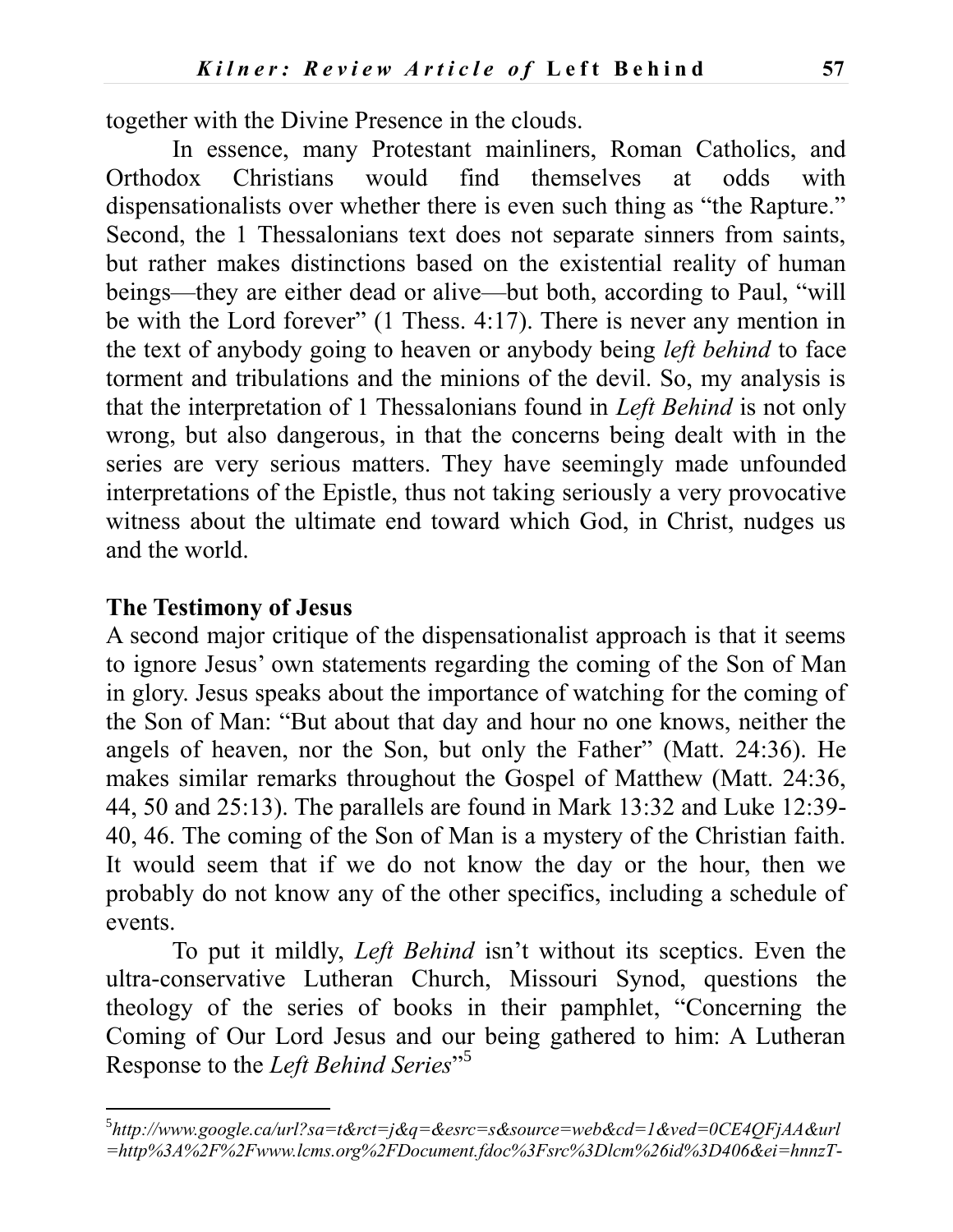Again, Emergent theologian Brian McLaren makes a connection between the *Left Behind* and *The Da Vinci Code* in an interview with *Sojourners* magazine:

The book is fiction and it's filled with a lot of fiction about a lot of things that a lot of people have already debunked. But frankly, I don't think it has more harmful ideas in it than the Left Behind novels. And in a certain way, what the Left Behind novels do, the way they twist scripture toward a certain theological and political end, I think [Dan] Brown is twisting scripture, just to other political ends. But at the end of the day, the difference is I don't think Brown really cares that much about theology. He just wanted to write a page-turner and he was very successful at that.<sup>6</sup>

My own major criticisms are two: first, the Bible does not teach "the Rapture" and does not share specifics about the last things (like schedules); second, *Left Behind* seems to build its Rapture case on a misreading of the 1 Thessalonians text, which makes me consider the book to be dangerous for those who turn to the Bible for guidance.

That being said, however, I found the first four books in the series entertaining. I liked the fast pace of the series, the cheap thrills, and the wealth and variety of stories being told all at the same time. But beware: like Dan Brown's fiction, it's not true!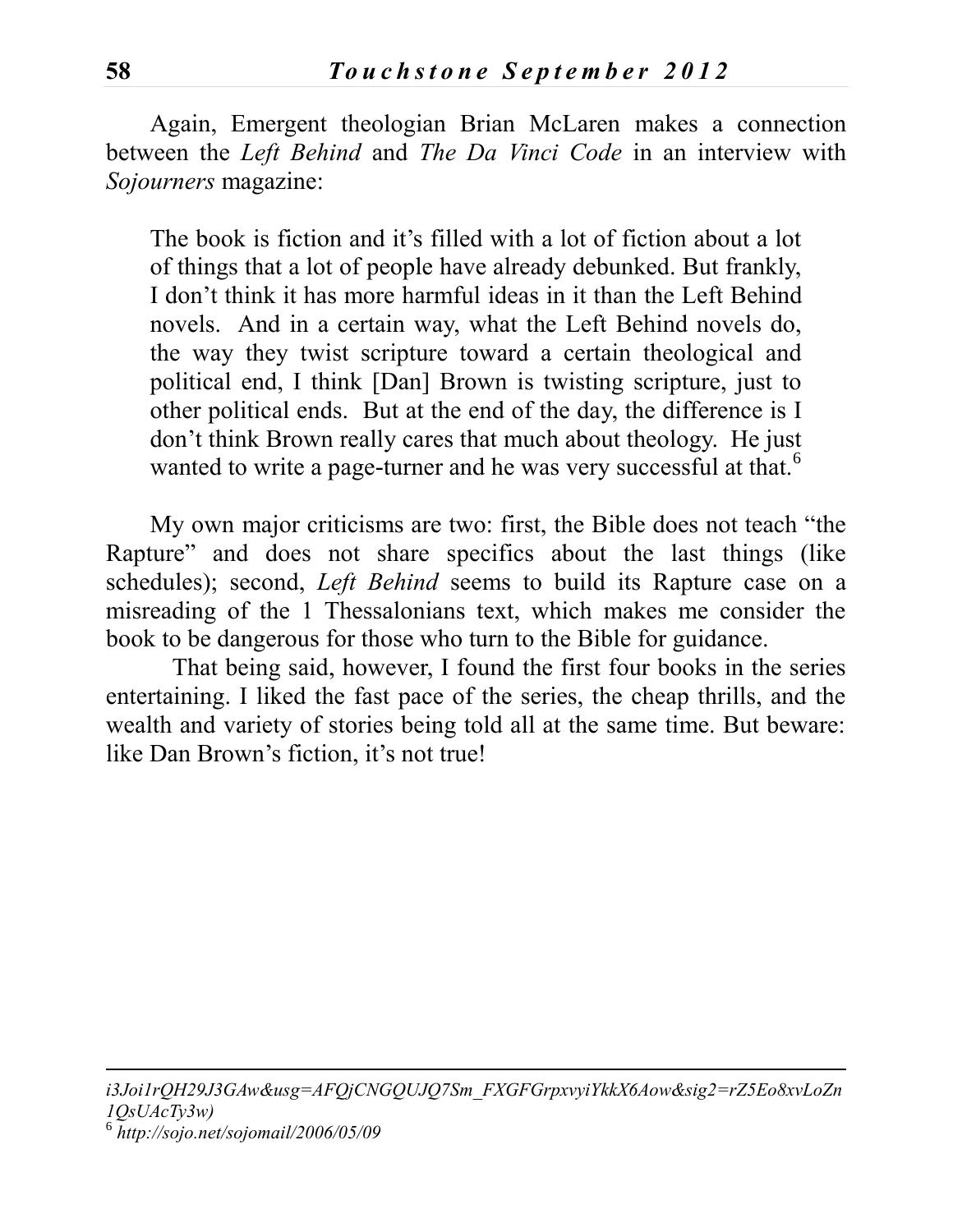### **BOOK REVIEWS**

# *Ordered Liberty: Readings in the History of United Church Worship* **William Kervin. Toronto: United Church Publishing House, 2011. Pp. 336.**

First, full disclosure. The author of this book, Bill Kervin, has been a respected friend and colleague of mine for many years. I can't bring myself to call him Kervin, so throughout the review I will refer to him as Bill.

The Introduction says this publication is "intended as a reader or textbook for theological students, clergy, worship leaders, scholars, and interested lay persons." I hope readers of this review—especially clerical ones—will not too quickly say to themselves, "I'm sure this book is for somebody else." The title comes from the Preface to the 1932 *Book of Common Order*: "In the Churches which united to form The United Church of Canada there was an ordered liberty in common worship."

The book is divided into two sections. In the first there are 21 chapters, and in most cases they are very brief. In the first section Bill identifies portions of official publications of our denomination since its inception. They relate not only to our church's public worship but also to our corporate profession of faith. To each of these Bill provides a very helpful explanatory introduction. That section of the book in itself justifies the publication. But the second section contains 14 interesting chapters by United Church commentators. Except for the first one, Bill has placed the essays in chronological order, and the authors come from all the decades since 1925, with the last essay prepared in 2011 specifically for this book. The final chapter is Bill's own gathering up of the threads.

When we consider some of the essayists' names—the list includes Alexander MacMillan, Richard Davidson (Senior), R.B.Y. Scott, Barbara Bagnell, Fred McNally, John Webster Grant, David Newman, and Charlotte Caron—we know we will be enriched by reading the second section of this book. And we are doubly enriched, because once again Bill has written a brief and helpful introduction to each essay. It's clear that I am commending the book for all those who ponder matters related to our public worship.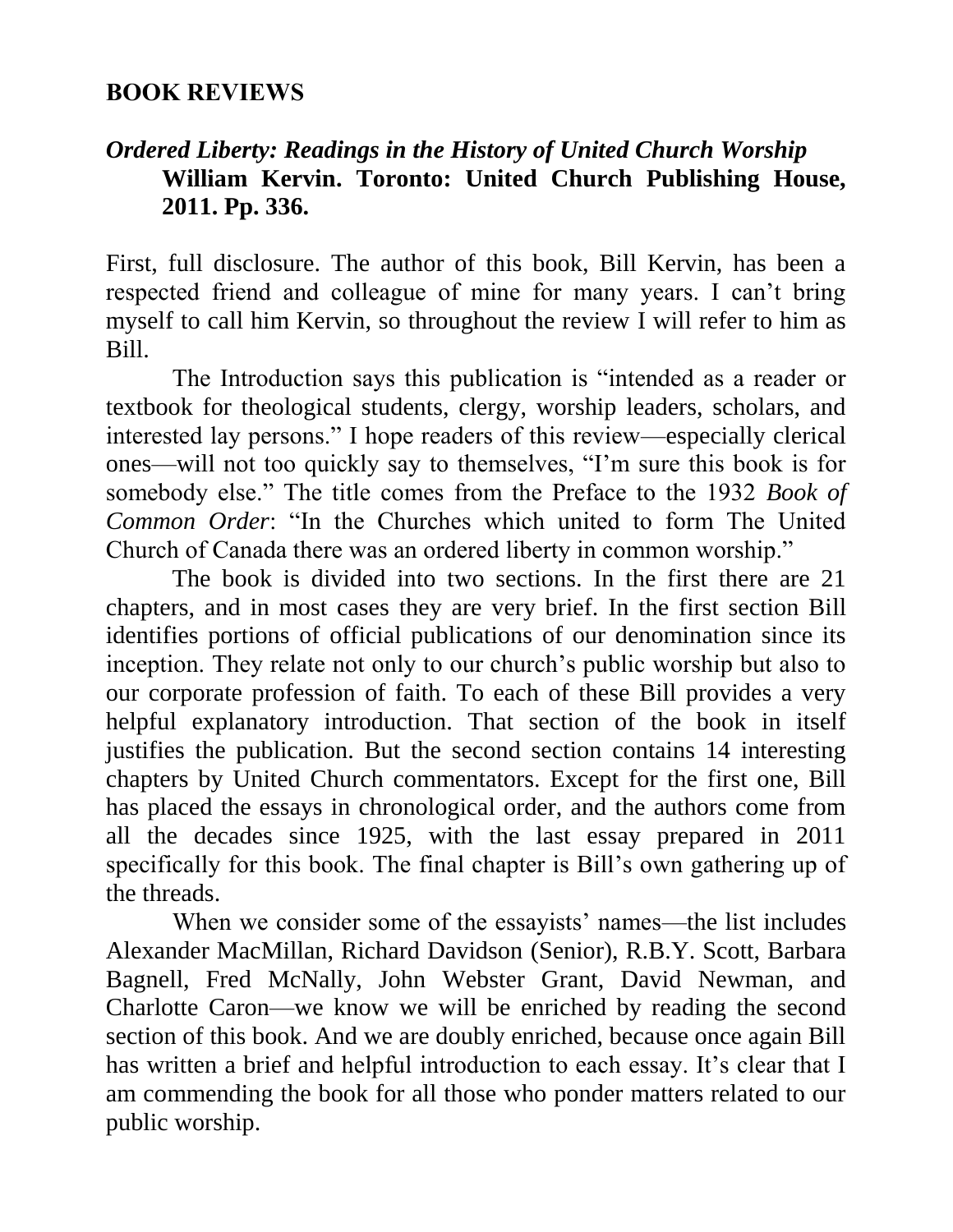In his essay, Robert Wallace raises an interesting issue as to whether Christian worship is a "given" or is simply a "construct." He doesn't develop the issue, unfortunately, but it doesn't take much reflection to determine what he means by a "construct." Guessing what he might have meant about a "given," however, is another matter. Richard Davidson, R.B.Y. Scott, Fred McNally and David Newman all take for granted some givens, and indicate what they are. Many of the others, regrettably, give us no hints. The constant urgings for creativity in worship often come without giving readers any sense that we belong to a community that has been worshiping for 2000 years, that we may have some accountability to the practices of our ancestors, or that they have any resources to offer us.

Brevity restricts me to only one illustration, so with apologies to Bonnie Greene I will use her essay, written specifically for this book, as an instance. Bonnie states that the "digital technologies of the 21<sup>st</sup> century" move us into a "visual culture" that requires us to change our worship from a focus on words to a visual literacy, which "is the ability to interpret and make meaning from information presented in the form of an image." (Fred McNally, writing his essay exactly 30 years earlier, without any awareness of digital technologies, strongly urges us to recognize the need for the visual.) Bonnie makes her point vividly by describing a United Church service containing, as usual, a pile of prayers printed in the bulletin. The service was unexpectedly attended by some bikers come to witness the baptism of a friend's baby. The minister was faced with a stern question afterwards: "Did you know they couldn't read?"

I am puzzled, in the face of this wonderful illustration, that Bonnie gives no acknowledgment that, for most of Christian history, most people in the church's congregations were illiterate. Moreover, the liturgy was often in a language they didn't understand. The visual part was vital. With the statues, icons, and often with stained glass windows, and centrally with the drama of the liturgy, worship was largely a visual experience, even an olfactory one, since there would be the use of incense.

To be fair, Bonnie also needed to be brief. But having specifically directed our attention to the Protestant Reformers, whom she says centered things on *ideas*, it's natural for the reader to ask what the Reformers were replacing. And for me her comment on the Reformers themselves doesn't catch the tenor of the time. A quick dip into the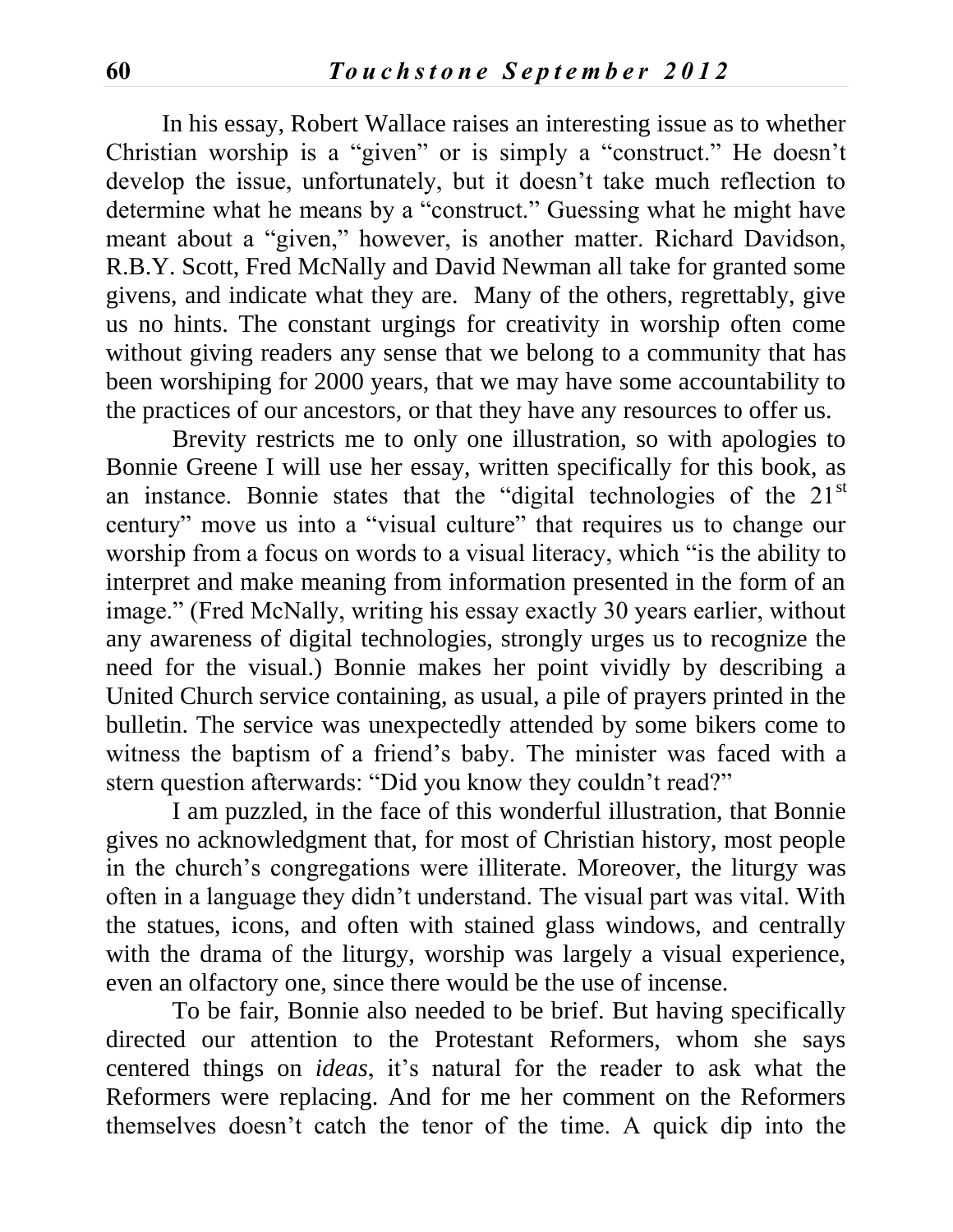abstractions of the scholastic theologians after a bit of reading of the warm-blooded work of Luther reveals that the situation had its paradoxes.

The Reformers were concerned about the ear's relationship to faith. They believed that the contemporary practice of giving precedence to the eye over the ear was contrary to the outlook of the Bible. Luther maintained that the Gospel was not meant for reading so much as it was for speaking out loud, even screaming! Faith comes from *hearing*. Hence, a fresh emphasis upon preaching. More than we ever recognize, however, in our United Church worship culture we are inheritors of the British Puritans of the  $17<sup>th</sup>$  century, who reacted so violently against "idols" in church buildings, and against prescribed "ritual." They saw themselves as Calvin's children (but I doubt if he would have acknowledged them.) In any case, since so many people in the  $16<sup>th</sup>$  century were still illiterate, the long-standing custom of depending upon memory was found as much among the Protestants as it was among their predecessors. Components of the service, catechisms, Scripture, etc., were memorized.

In our churches today, virtually nothing is committed to memory except the Lord's Prayer. The words in the Sunday service change every week, which leads to the question: To whom do our Sunday services belong? In an earlier draft of this review, which I thought would be the final one, I answered that question by offering a few of my own opinions. Before I sent it in to the editor, however, an email arrived from a ministerial friend of mine, Colin Peterson, who recently became a Catholic. Colin shared an e-mail link with me and a number of other people, and he was responding to a member of our link, Adam Kilner, who had described positively a Catholic youth gathering he attended where their worship included no "paper." Colin picked up on that and in the course of his e-mail inadvertently dealt with my question above and even with Bonnie's story about the bikers:

What I've come to love about the Catholic Mass is the lack of a bulletin. I've attended Mass in Vancouver, Costa Rica, Mexico, New Orleans, and no matter where I go, I can enter fully into the drama and mystery of the Eucharist because the key musical events

. . . are mostly recognizable in any language and committed to memory by most Catholics . . . It deepens the sense that it is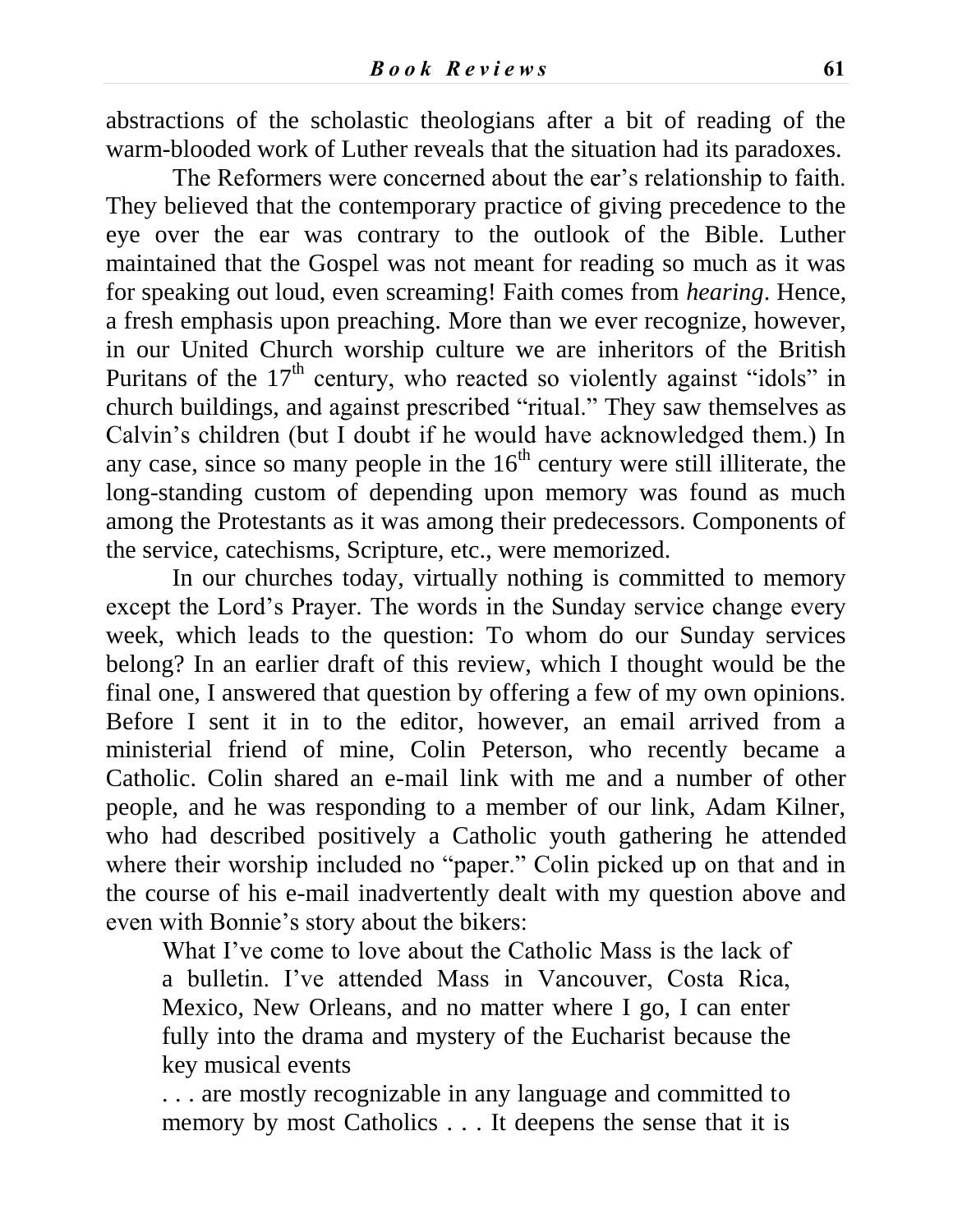indeed the "work of the people," something "owned" by the whole community and not something laid on by the worship leader.

Well, it's clear that I would like the conversation about public worship in the United Church to continue. And Bill, in pulling together the sources that he has, and the essays that we might otherwise never have seen, has provided us with just the right material to ensure that our conversation might be fruitful. Many thanks to him.

*Mac Watts, Winnipeg*

### *Practicing Reverence: an ethic for sustainable earth communities.* **Ross L. Smillie. Kelowna: CopperHouse, Wood Lake Publishing, 2011. Pp. 206.**

On matters of great moral importance, to remain neutral is to fail the test . . . What is the great moral issue of *our* time? For what will we be judged by future generations? Where do our choices most matter? From among several worthy candidates, I believe our outstanding moral imperative is to maintain the health of the natural systems in which human life is embedded (Introduction).

Skillfully authored by United Church pastor and ethicist Ross Smillie, *Practicing Reverence* takes on the task of guiding the reader deep into the labyrinth of moral decision-making. Smillie asks, "How have we so fundamentally misunderstood the human place in relation to the rest of the earth that we undermine the capacity of the earth to sustain us at all? Distorted conceptions of what it means to live a good life have led us astray, and we now have to rethink what we understand the good life to be about and how to live it" (20).

The book begins with the requisite analysis of what is wrong with the world, in a chapter entitled "Fragile Systems." As the title indicates, Smillie's understanding of ecology is based on systems theory, and the complex relationships between natural and human systems. Moving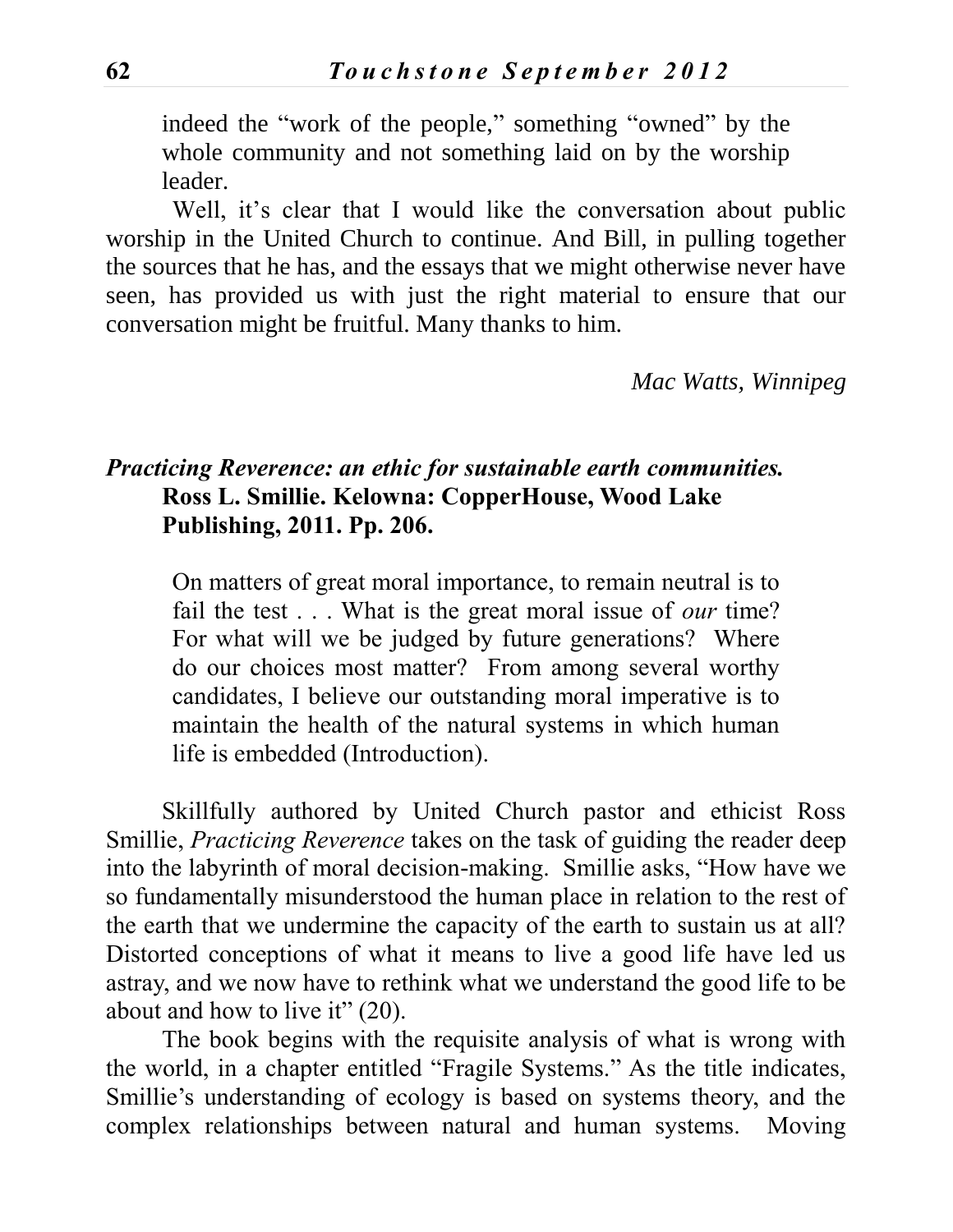away from a view of "environment" which locates the problem "out there," systems-based ecology sees humans as deeply embedded members of a much wider web of relations, a diverse biotic community. By exploring this ecological paradigm, and pointing out the various interrelated factors which threaten our planetary ecosystems, Smillie sets the stage for a far-ranging conversation about the ethical challenges facing us.

Using the Atlantic seal hunt as a case study, Smillie outlines several different types of moral or ethical arguments which are used by both opponents and advocates of the hunt. This allows him to survey natural law theory, utilitarianism, and deontological, rights-based arguments. While he describes the strengths and weaknesses of each theory, he regards the individualistic nature of each of these theories as a liability to ecological ethics. "Individuals cannot be isolated from the ecosystems of which they are a part," writes Smillie. "There is a balance to be struck between regard for the individual and regard for wider wholes. Any moral system that would accept skinning animals alive (for example) would be a questionable ethic. But a moral system that respects only individuals and pays no attention to families, communities, species, or ecosystems is not adequate either" (58–59).

This critique leads to the core of Smillie's constructive proposal: a form of character or virtue ethics adapted to the formation of good ecological "citizens of the Earth" (67). An ecological character ethic draws on the virtues of friendship, narratives, social practices, and traditions to help create individuals-in-community who are equipped to live the good life, a life which values wisdom in relating to the whole creation. He proposes Albert Schweitzer's "Reverence for Life" and Aldo Leopold's "Land Ethic" as good examples of the type of ecological character ethic needed in our day. After laying this foundation, Smillie devotes the remainder of his book to exploring economic policy, scientific research, and religious practice through this lens of ecological virtue and character ethics.

There is much to be valued in this text. Smillie provides an ethical toolkit which is sorely lacking in much contemporary discourse (and conflict) on environmental issues. His analysis is clear and scholarly, without being pedantic. The chapters on religious practices are especially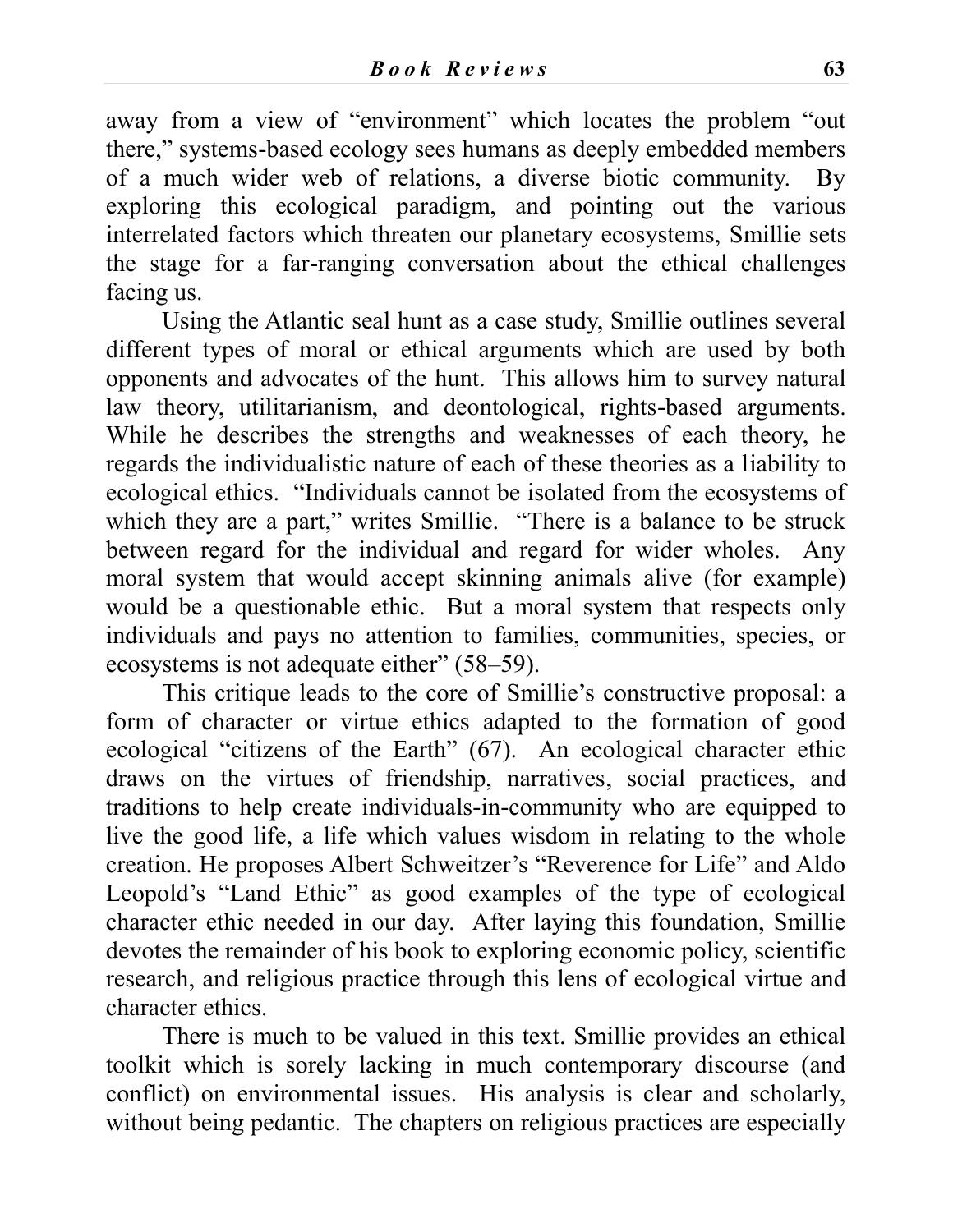helpful, layering a perspective which is courageous, hopeful, and bold, without being naïve about the depth of the challenges facing the Earth community.

Of course, there are also several shortcomings to this volume as well. I know it is an aesthetic issue, but I found the cover of the book quite off-putting. The view through the front window of a speeding car is in such opposition to the title of the book that it jars me every time I look at it! On a more substantive level, there are some important voices that are not heard (at least directly) in Smillie's work; eco-feminist, indigenous, and post-colonial perspectives and concerns are largely absent, even though the book as a whole is consonant with such perspectives.

In short, *Practicing Reverence* is definitely worth the read. For theological students and dedicated laypeople alike, Smillie's work goes a long way toward rendering complex ethical issues clear and accessible. By commending helpful and engaging narratives, traditions, and practices, Smillie assists all of us to become wise, and good, ecological citizens of the Earth.

*Shawn Sanford-Beck, Saskatoon.*

## *Living Hope: the Future and Christian Faith* **David H. Jensen. Louisville, Kentucky: Westminster John Knox Press, 2010. Pp. 136.**

David H. Jensen is Professor of Constructive Theology at Austin Presbyterian Theological Seminary. A member of the Workgroup on Constructive Theology, Dr. Jensen brings to his book, *Living Hope*, that collective's enthusiasm for mediating between the classical tradition and the contemporary situation. The conversation concerns eschatology, a topic with which some Christians are more comfortable than others, and a theme that, for Jensen, embraces sacraments and informs ethics. The author intends to help mainstream Christians appreciate hope for God's future as very much integrated with living intentionally as God's people in the present. Along the way, Jensen drops in on an imagined group of young adults drinking coffee and expressing their views about Christian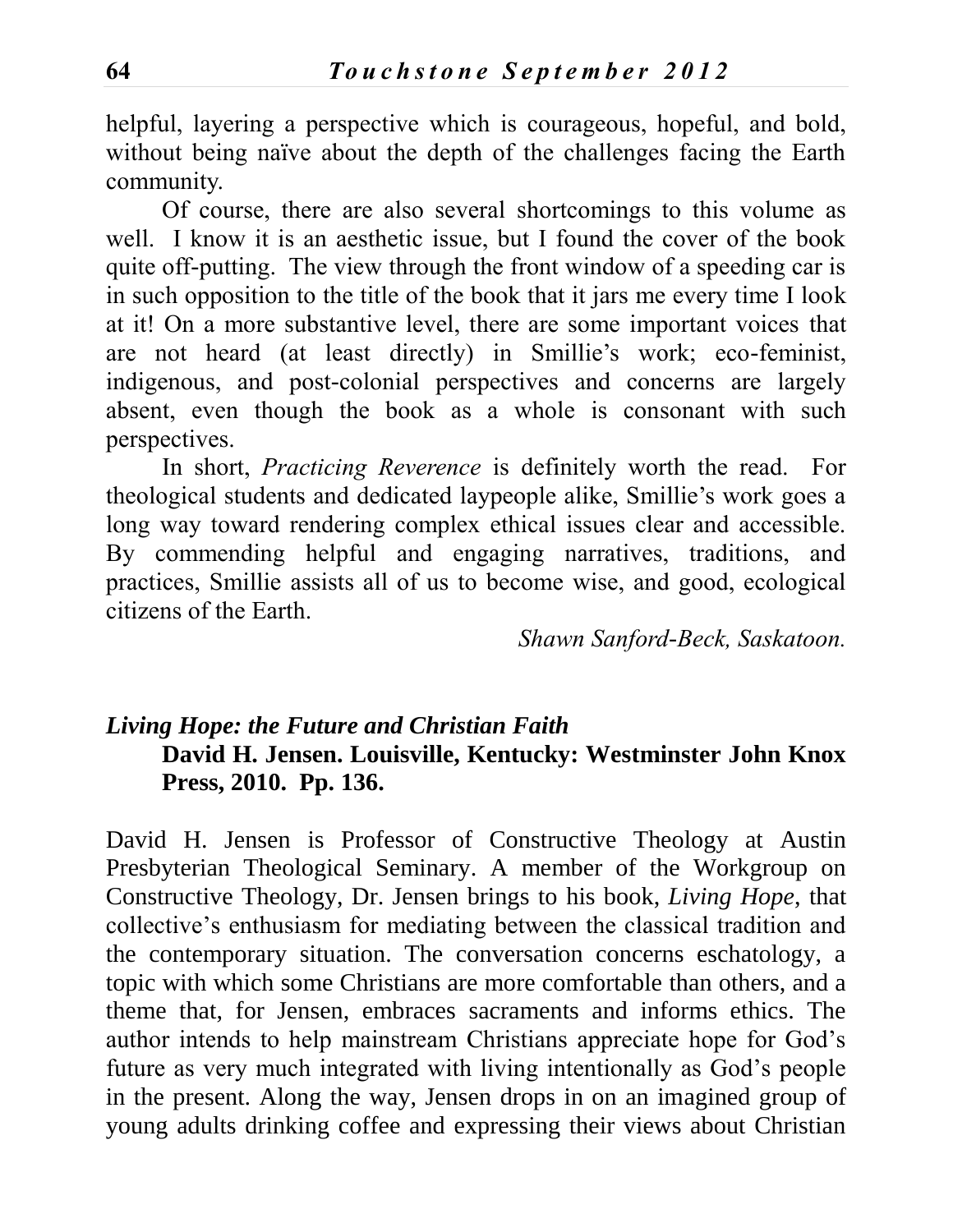faith. These seekers represent one audience that the author intends to engage, along with clergy, educators and others who would join this dialogue and be deepened in their faith.

In Part I Jensen surveys biblical voices of hope, underlining the variety of approaches. The impression of freshness that struck me about the whole work is evidenced by his inclusion of the realistic hope proclaimed in the Wisdom Literature of the Hebrew Scriptures and in the New Testament Letter of James. Our author doesn't deny that apocalyptic hope speaks loudly especially in Daniel and Revelation, but holds it in tension with this-worldly hope in the Gospels' witness to Jesus. He concludes that Scripture's richness is found in the diversity of voices witnessing to their faith.

Part II of *Living Hope* addresses four images of Christian hope: the Kingdom of God, the Resurrection of the Body, the Second Coming and the New Creation. Informed by Scripture, John Calvin's *Institutes* and historic Reformed confessions of faith, Jensen highlights the initiative and graciousness of God. By God's grace the Kingdom—in Jesus present and still to come—is celebrated and anticipated in the Church's loving witness. The hope for resurrection, God's destiny of new relationship for all creation, empowers Christians for courageous life in this world. Here Jensen contrasts the orthodox affirmation of God's resurrection of the body with those persistent notions of the soul's immortality, and his brief section on individuality reminds me of the personalism expressed by Dr. Martin Luther King. In considering the doctrine of the Second Coming Jensen emphasizes, with Karl Barth, Christ's coming continually into the present moment, announcing a strange justice that is more transformative than retributive. The New Creation is a greater promise for which to hope than mere personal salvation, and I appreciated the reflection on Revelation's image of the city. The work of human culture might be redeemed rather than destroyed.

It is particularly in Part III, Contested Questions, that Dr. Jensen critiques the affirmations made by dispensationalists, the literalizing of biblical images into a roadmap making humans too certain and God less free. The author turns the tables on the Lahaye/Jenkins *Left Behind* series, noting the Christian triumphalism in their approach to Israel and contrasting it with Judaism's heritage of seriously wrestling with sacred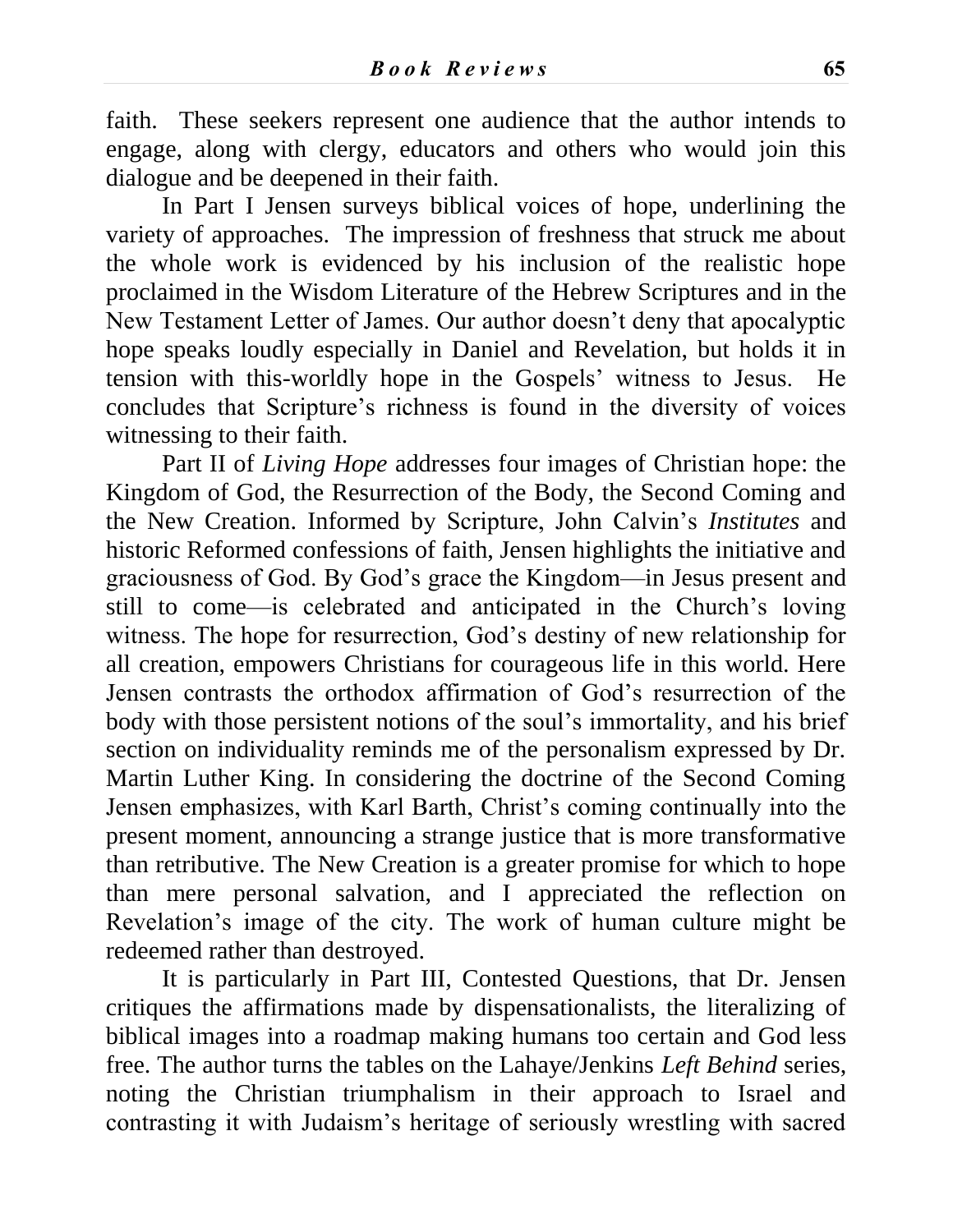texts. The United Church has been influenced by Methodism's Arminian emphasis on sanctification to which Jensen responds in a clearly Reformed tone in his section on Heaven and Hell. In Revelation, heaven comes to earth rather than the righteous rising to heaven. If this writer minimizes the biblical witness to Armageddon, Antichrist and the millennium, it is not to ridicule people who emphasize such terms, but to give greater emphasis to God's vulnerable approach to creation in Jesus.

Finally, in Part IV, Jensen emphasizes the place of Baptism and the Lord's Supper in sustaining our lives of hope. He is not the first writer to use the film, *Babette's Feast*, in order to amplify the many ways people are nourished and transformed as God's reign surprises us in the shared feast. Aware of the danger that the theocentric Reformed approach might encourage passivity, Jensen reminds us that it is not a zero sum game. Jesus showed us the way, bearing witness in present action to God's future. Rather than being resigned, Christians are called to live in hope, conscious of the personal, social and cosmic dimensions of living hope.

Affirming in respectful and inspiring ways his own faith understanding, Jensen addresses a wide audience. Clergy and lay, well read and new to theological conversation, many will find this material provoking. Discussion questions at the end of each chapter lend themselves to group study. We don't learn of any final enlightenment concerning Christian doctrine amongst those coffee drinking seekers to whom we were introduced. Perhaps Jensen's hope is that we might build on his work in our own contexts and continue the conversation.

*David Crombie, Cold Lake, Alberta*

### **Here on Earth: A Natural History of the Planet Tim Flannery. Toronto, ON: HarperCollins, 2010. Pp. 316.**

In *Here on Earth*, Australian palaeontologist Tim Flannery argues that the way we understand our role on Earth may well determine our fate. Will we choose a path of "tooth and claw" competition and exploitation leading to ecosystem collapse? Or will we instead choose to live cooperatively, in harmony with Earth's ecosystems? Flannery does much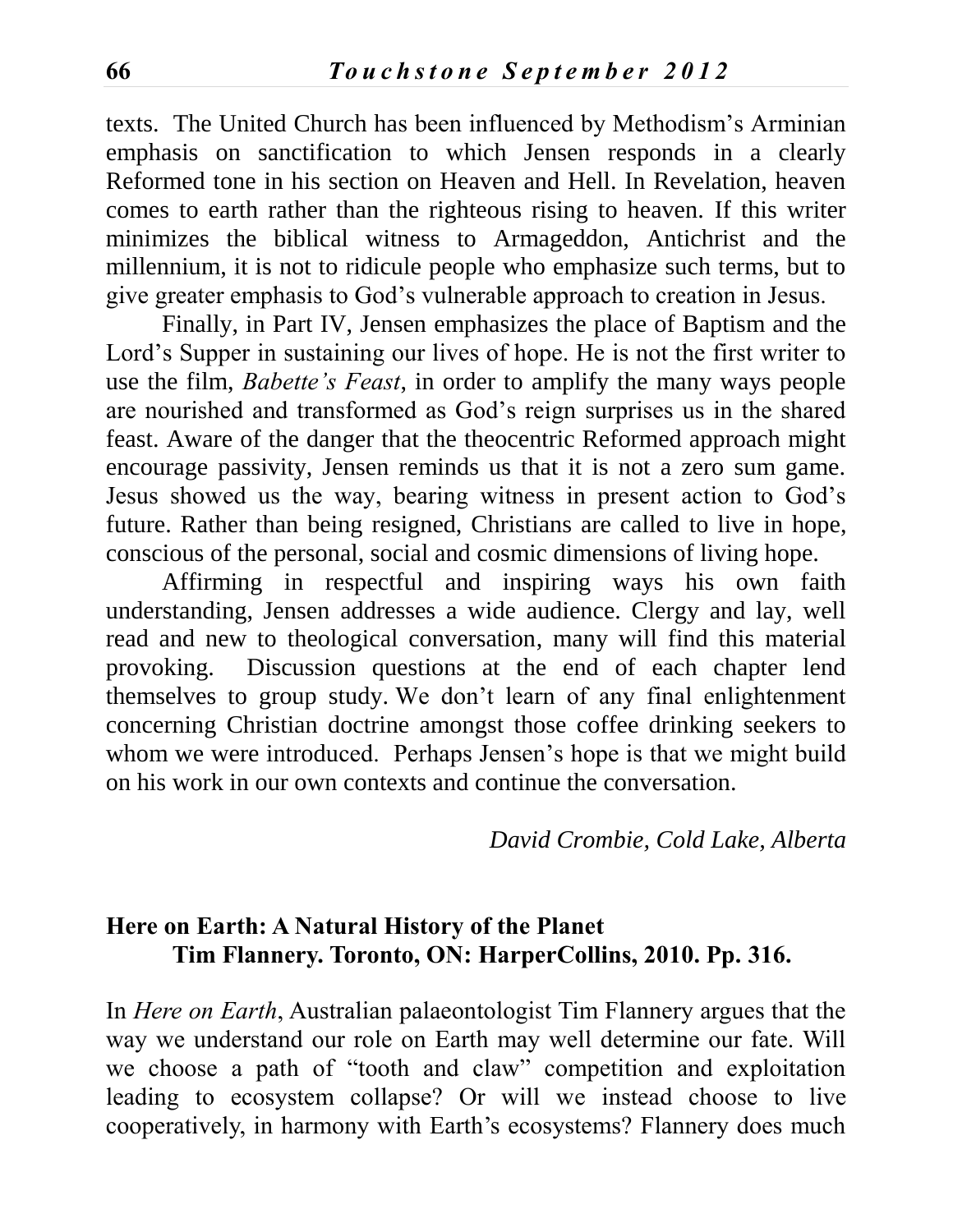to illuminate this question; yet he also misses opportunities to nurture hope for a sustainable future.

Flannery begins by describing the two men who independently formulated the theory of evolution: Charles Darwin (1809-1882) and Alfred Russel Wallace (1823-1913). Both affirmed the role of natural selection, but Wallace understood this process to include both competitive *and* cooperative dynamics. Yet, it is Darwin that we remember—perhaps because his theories can be used to justify an exploitative economic system driven by unbridled competition and survival of the fittest.

Wallace saw evolution in more holistic terms, focusing in his final years on the role our planet's unique atmosphere plays in sustaining life. In so doing, he anticipated James Lovelock's *Gaia* hypothesis that Earth functions as an integrated system—similar to a single organism—to maintain the conditions suitable for life. While the *Gaia* hypothesis focuses on dynamics of interdependence leading to greater ecosystem stability, Peter Ward's *Medea* hypothesis posits that species, if left unchecked by competition will exploit resources to the point of ecosystem collapse. While both theories hold some truth, Flannery believes that our future depends on whether we choose to understand the role of humanity in *Gaian* or *Medean* terms.

Flannery spins a compelling story illustrating the dynamics that have enabled Earth to sustain and diversify the web of life. He then describes how the *Medean* tendency has played out in human history. As *homo sapiens* migrated from Africa to Asia, Australia, Europe, and the Americas, he believes that humans systematically hunted large mammals to extinction, often destroying the keystone species essential to healthy ecosystems. Only after eliminating the largest animals did humans sometimes learn to live in harmony with nature, often inventing ingenious management strategies like controlled burnings to replace the services once provided by large mammals. In so doing, humans were able to adopt a more *Gaian* ethic of cooperative interdependence with local ecosystems.

Flannery's narrative is captivating, but he seems to ignore any evidence that may weaken his argument. His theory that humans inevitably drove large mammals to extinction (except in Africa, where people and megafauna evolved together) fails in the case of the Americas.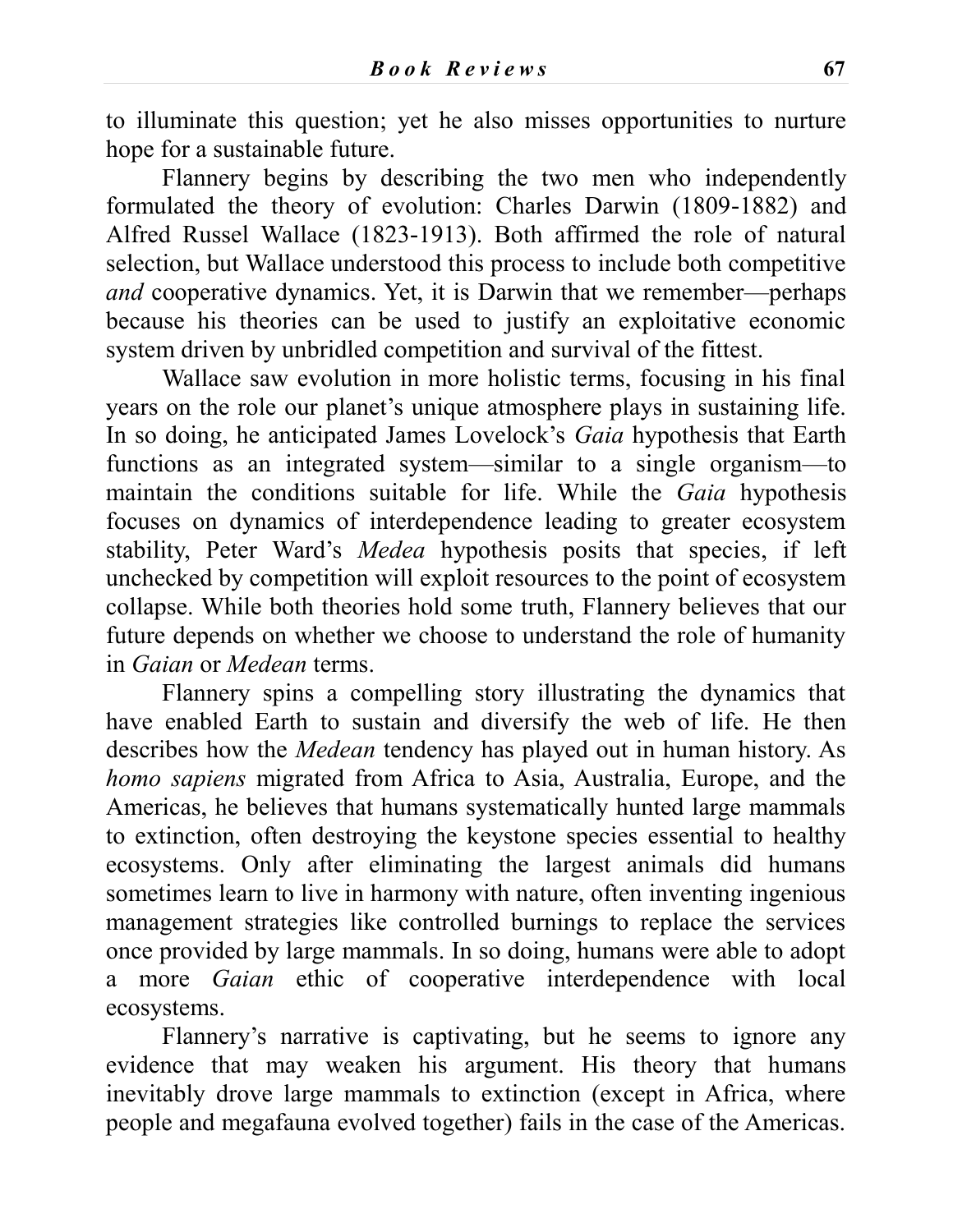While mastodons, mammoths, and other large mammals did disappear around the time that the Clovis people arrived 13,000 years ago, there is now significant evidence that humans inhabited the Americas millennia before that migration. The presence of people living for thousands of years in balance with large mammals supports the idea that humans are not condemned to follow a destructive *Medean* paradigm.

Flannery's understanding of ancient cultures also seems limited. Characterizing Stone Age family structure as one "at whose centre sat a dominant male, one or several mature females and their offspring" (133), he ignores the matrifocal cultures of Old Europe or the Americas. Similarly, he cites anecdotal evidence to suggest that ancient cultures were systemically plagued by violence, but neglects to describe civilizations such as that of the ancient Caral in Peru where there is no evidence of walls, weapons, or violent deaths. Nor does Flannery explore how many cultures developed sustainable agricultural systems, demonstrating a high degree of ecological wisdom; instead, he states categorically that agricultural societies are "composed almost entirely of incompetent individuals" (123).

*Here on Earth* seems to me the work of a great writer arguing a vital thesis (the need to move towards a *Gaian* ethic) based on somewhat shaky evidence and theories. Flannery often shares jewels of information, such as the way that sea organisms effectively buried dangerous metals in the bowels of the Earth. Yet he misses key opportunities to support the idea that "biophilia"—an innate love of nature—is as ingrained in humans as any tendency to exploit, compete, or conquer.

Overall, while Flannery wants humans to adopt a more cooperative, *Gaian* nature, he often seems to support a kinder, gentler version of evolution, driven only by competition and survival of the fittest. In a 2010 interview, he said: "Competition is evolution's forge, that's what creates us, but the legacy of that competition is always cooperation." Perhaps if Flannery were able to incorporate insights from feminism, deep ecology, and systems theory, he could come to see that both cooperation *and* competition drive evolution—and indeed that the former may be even more fundamental.

*Mark Hathaway, University of Toronto*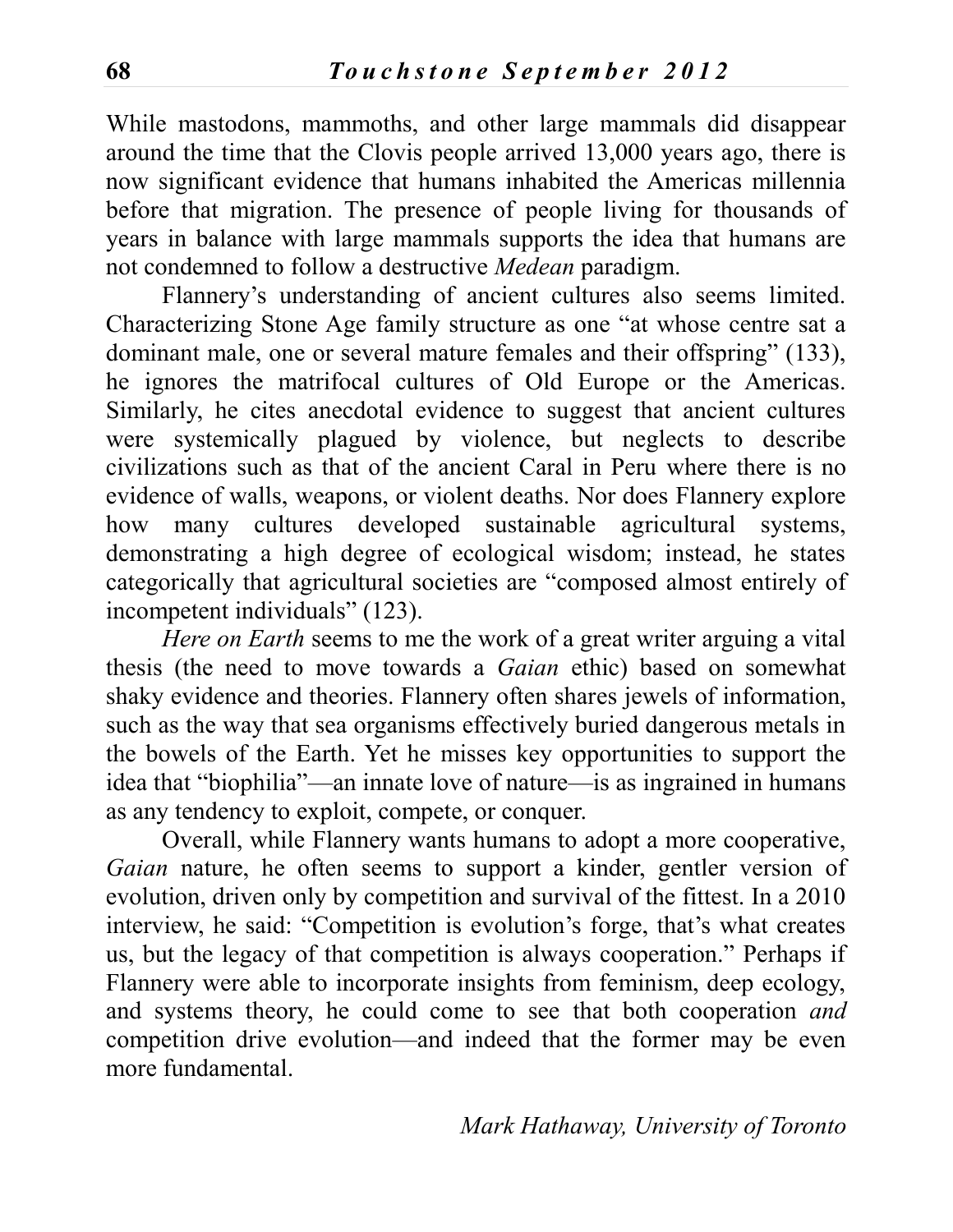### *Three Ways of Grace: Drawing Closer to the Trinity.*  **Edited by Rob Fennell and Ross Lockhart. (Toronto: United Church Publishing House, 2010) Pp. 184.**

In *Three Ways of Grace,* professor Rob Fennell and pastor Ross Lockhart bring together a variety of voices to help us ponder how contemporary Christians relate to the Trinity. While this book would be an interesting read for any Christian, it is peppered with words from "A Song of Faith," "A New Creed" and even the "Basis of Union," as it is rooted in the context of The United Church of Canada. The variety of perspectives is most impressive, as we hear from a newly ordained minister and a former moderator, those born in Canada and those who are newcomers, and ordained ministers from coast to coast to coast. Each represents not only a unique perspective but also a unique style of writing as well, giving us pages filled with poetry, letters, stories, prayers, and essays.

In the spirit of the Three-in-One, the book is divided into three sections with each devoted to exploring a way of grace: the grace to be alone with God, the grace to share in community, and the grace to live in the world God loves. While each chapter certainly stands alone, the book builds as it moves from personal relationship to a broader understanding of God. Reflection questions guide readers into conversation to connect the Trinity to their lives.

This book ambitiously attempts to reclaim the Trinity for our people in our time; to pull the doctrine out of the recesses of seminary libraries where it has been hidden, dust it off, and immerse ourselves in it. "As we cautiously welcome the doctrine of the Trinity back from exile, there is a real opportunity these days to pump some more theological life into the anemic veins of our understanding of the life of God" (23). The book works to meet this goal by making the Trinity accessible. "When the Trinity is seen as a puzzle, it can become esoteric, the preserve of the elite few who can claim to understand it" (18). *Three Ways of Grace* does not try to offer a full, technical and singular explanation of an historic doctrine. Rather, it aims to explore the Trinity as a living, breathing Presence that claims us and that we can understand using our own images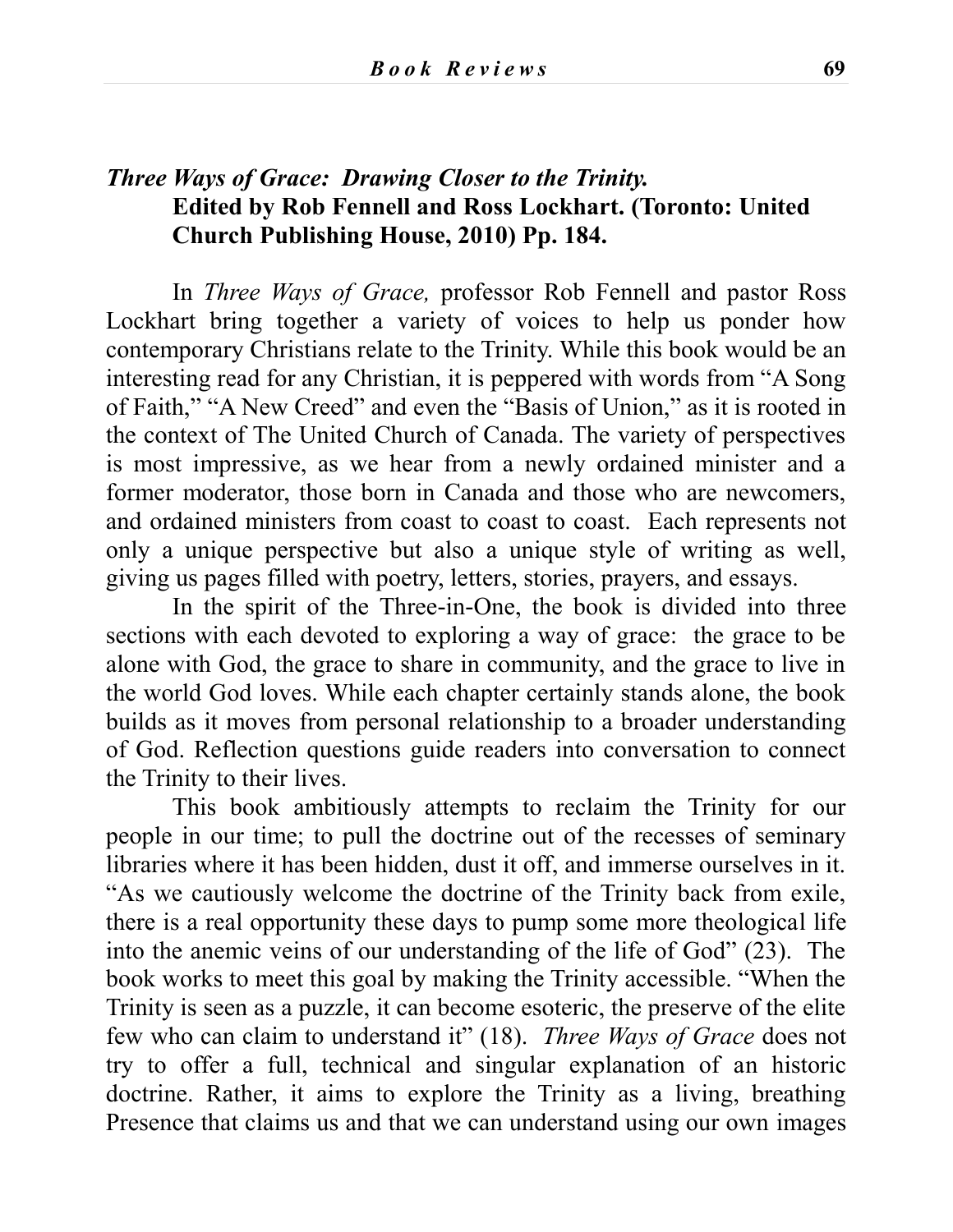and language.

I appreciate how the book is firmly grounded in faith, Scripture, and the historic Christian experience; moreover, it helps us to find ways to begin to expand our limited understanding of God. The images offered by the contributors are relevant and vibrant. In one instance, we are asked to imagine God as a grandmother summoning her family to the dinner table (117). Another time our interaction with God is compared to participating in a game of archery (90). The metaphor of a rock band is used in exploring the persons of the Trinity (51), and the imagery of dancing is used to describe God in action (9, 12, 17, 67, 94). As the lens of Trinity is used to examine the world, diverse themes like justice, evangelism, creation, peace, human suffering, Christian hope, community, hospitality, technology, and calling emerge. Diverse ways of engaging the Divine are celebrated throughout. For instance, in the chapter "The Beauty of Silence" by Won Hur, the wisdom of St. Francis of Assisi, the proclamations of "A New Creed" and the words of jazz musician Keith Jarrett are called upon in a single paragraph.

Having read a number of books and articles, and taken academic courses on trinitarian theology, I find this a creative, refreshing, and novel approach. I believe its success lies in its invitation into the life of the Trinity. "It invites those who hunger for God to feast on a richness of images, connections, and love" (2). As each contributor was invited to hold God up to their own light and share what was revealed, readers are invited to re-imagine the Trinity for ourselves. It is a valuable tool that helps us move from rationalizing to immersing ourselves in the mystery. *Three Ways of Grace* abandons explanation in favour of exploration.

At the foundation of this book is a strong belief that the Trinity is necessary for Christians to express their faith and identity. "This may sound like an exercise in abstract theological speculation, but it is not only the church's rumination on who God is. It is also our faithful reflection about who we are, and why others matter, and how we belong to this earth" (111). *Three Ways of Grace* takes a complex and sometimes dry theological concept and challenges us to bring it to life.

*Ali Smith, Fredericton.*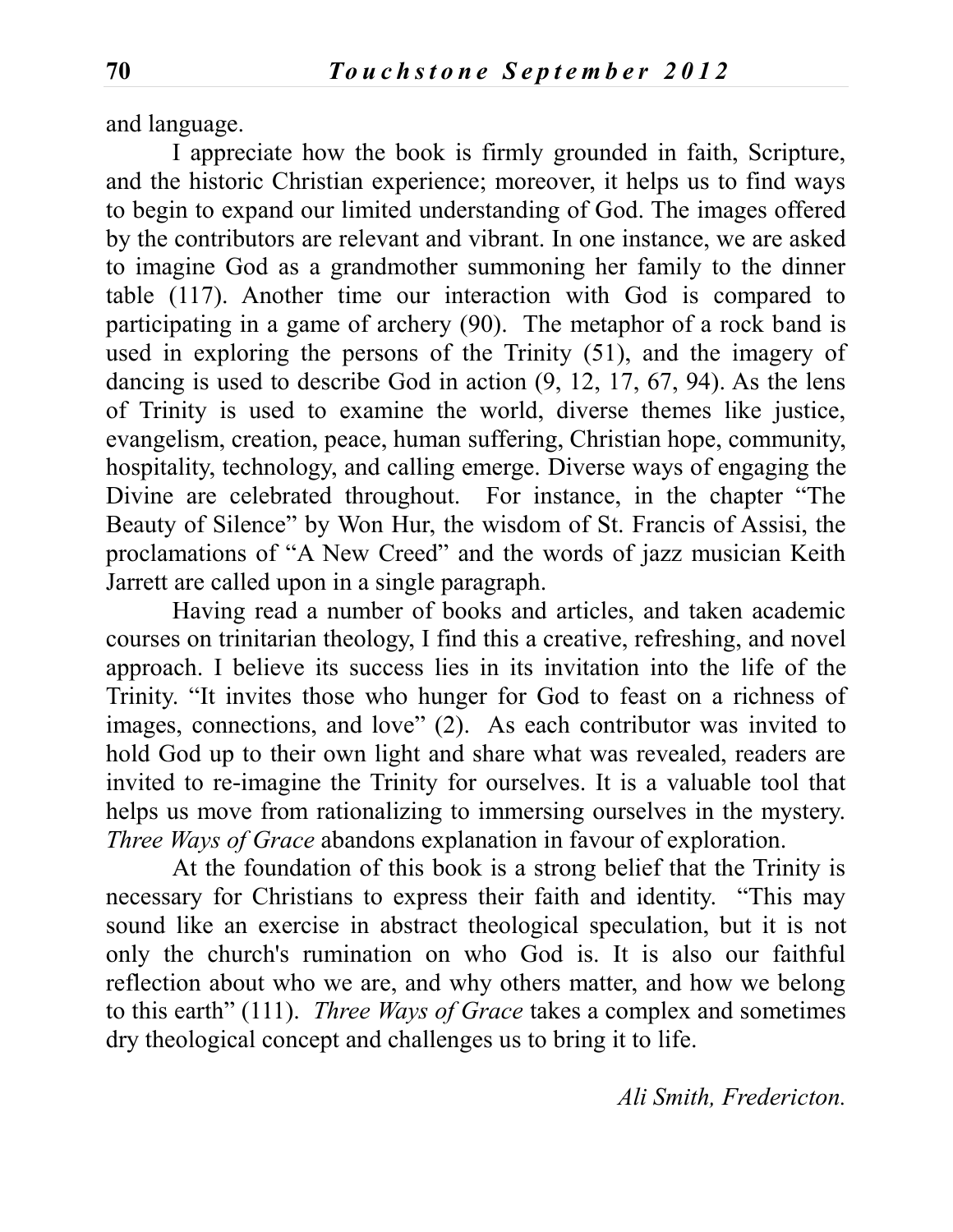### *The Collected Sermons of Fred B. Craddock* **Fred Craddock (Louisville, Kentucky: Westminster John Knox Press, 2011) Pp. 305.**

*The Collected Sermons of Fred B. Craddock* appears in a series of collected sermons by various noted American preachers. Fred Craddock is Bandy Distinguished Professor of Preaching and New Testament Emeritus at the Candler School of Theology, Emory University, in Atlanta, Georgia, and Minister Emeritus of Cherry Log Christian Church in Cherry Log, Georgia. Born in 1928 in rural Humboldt, Tennessee, Craddock survived serious illness as a child, grew up in poverty, and developed a perspective on life that was influenced by his diminutive height. These factors, along with his immersion in the great story telling traditions of the southern United States, and his many years studying and teaching Scripture and homiletics, have combined to imbue Craddock's preaching with particular poignancy, potency, humour and wisdom.

In her Foreword, Barbara Brown Taylor observes astutely that "to preach like Fred Craddock you have to *be* Fred Craddock . . . If you want to preach as he does, then be who *you* are—inhabiting your own body, using your own voice, finding your own language, noticing your own life" (viii). She continues: "Here are some things I notice about how Fred does what he does. He trusts emotion and intuition to light the way into a text as much as he trusts education and intelligence . . . He speaks to his listeners the same way the text speaks to him, which almost never involves the shortest distance between point A and point B. He uses lovely and concrete language to evoke visceral response . . . Fred chooses his words with such care that they arrive like specially selected gifts never too pricey, never too precious—just exactly the right words to describe what he wants to convey. He tells the truth about things  $\dots$  "(x).

In his Introduction, Craddock himself writes: "The first thing I want to say is that these sermons were prepared to be heard not read. They were from the time of conception aimed for the ear not the eye . . . Your task would be far easier if you were reading writing but, in fact, you are reading speaking. Of these fifty-five messages, only one existed as a manuscript to be read before it was delivered from a pulpit . . . My